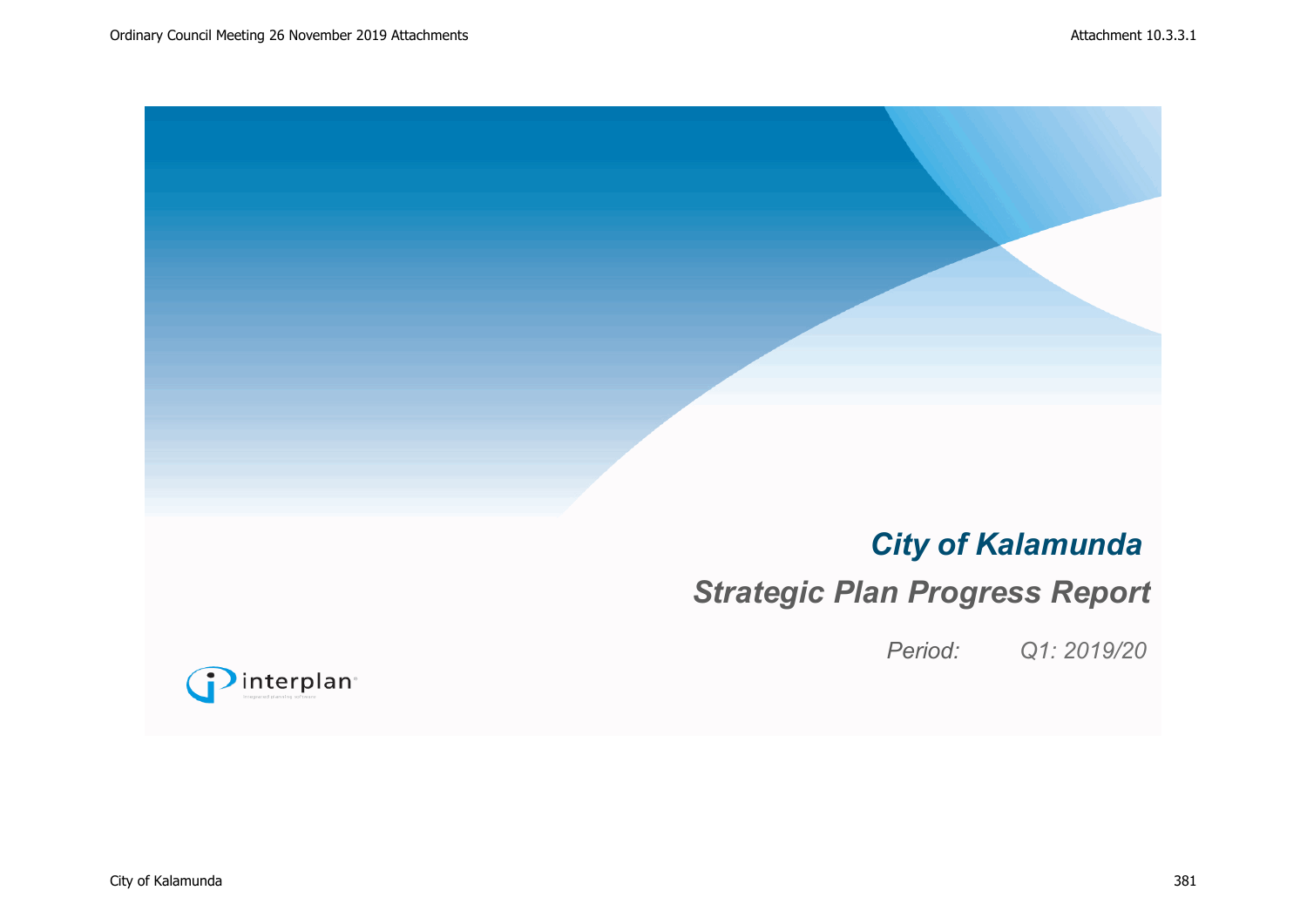### *Goal: 1 Kalamunda Cares & Interacts*

### *Outcome: 1.1 To be a community that advocates, facilitates and provides quality lifestyle choices*

| <b>Actions</b>                                                                                                                                          | <b>RISK</b> | <b>STATUS</b> | % COMP | <b>PROGRESS COMMENTS</b>                                                                                                                                                                                                                                                                                                                                                                                                                                                                                                                                                                                                                                                                                                                                                                                                                                                                                                                                                                      | <b>RESP. OFFICER</b>                       | <b>COMP DATE</b> |  |  |  |  |
|---------------------------------------------------------------------------------------------------------------------------------------------------------|-------------|---------------|--------|-----------------------------------------------------------------------------------------------------------------------------------------------------------------------------------------------------------------------------------------------------------------------------------------------------------------------------------------------------------------------------------------------------------------------------------------------------------------------------------------------------------------------------------------------------------------------------------------------------------------------------------------------------------------------------------------------------------------------------------------------------------------------------------------------------------------------------------------------------------------------------------------------------------------------------------------------------------------------------------------------|--------------------------------------------|------------------|--|--|--|--|
| 1.1.1 Facilitate the inclusion of the ageing population and people with disability to have access to information, facilities and services.<br>Strategy: |             |               |        |                                                                                                                                                                                                                                                                                                                                                                                                                                                                                                                                                                                                                                                                                                                                                                                                                                                                                                                                                                                               |                                            |                  |  |  |  |  |
| 1.1.1.1 Resource and implement the Age<br>Friendly Strategy Action Plan (2017-2021).                                                                    | None        | In Progress   | 25%    | City staff have commenced year three of a four<br>year plan, delivering a variety of activities,<br>workshops and events for seniors including:<br>- 'Connecting Communities' Event was held at<br>Hartfield Park Recreation Centre on 18 July with<br>over 800 attendees<br>- 'Strokesafe' information session held at<br>Woodlupine on 1 August focusing on how to<br>recognise the symptoms of stroke and reduce<br>the likelihood of occurrence                                                                                                                                                                                                                                                                                                                                                                                                                                                                                                                                           | Manager Community<br>Development (DE00007) | 30/06/2020       |  |  |  |  |
| 1.1.1.2 Resource and implement the<br>Disability Access & Inclusion Plan<br>(2017-2022).                                                                | None        | In Progress   | 25%    | The Disability and Inclusion Plan (DAIP) is a five<br>year plan with established priorities and<br>strategies to provide a framework for<br>implementation of initiatives. Initiatives that have<br>been undertaken include:<br>- 'Inclusive Kalamunda' is a new initiative<br>whereby the City has partnered with 'Inclusion<br>Solutions' aimed at increasing opportunities for<br>people with a disability to find a sense of<br>belonging within the City of Kalamunda<br>community. The project aims to increase<br>knowledge and capacity of volunteers, increase<br>social inclusion at clubs and groups and provide<br>more opportunities for our community to belong.<br>A series of workshops and focus group sessions<br>have been held.<br>- The City facilitates regular meetings with the<br>Disability and Carers Advisory Committee.<br>- Support of the 'Break the Boundary' new shed<br>located at the Camel Farm. The new shed<br>enables storage of adaptive cycles to be | Manager Community<br>Development (DE00007) | 30/06/2020       |  |  |  |  |

Đ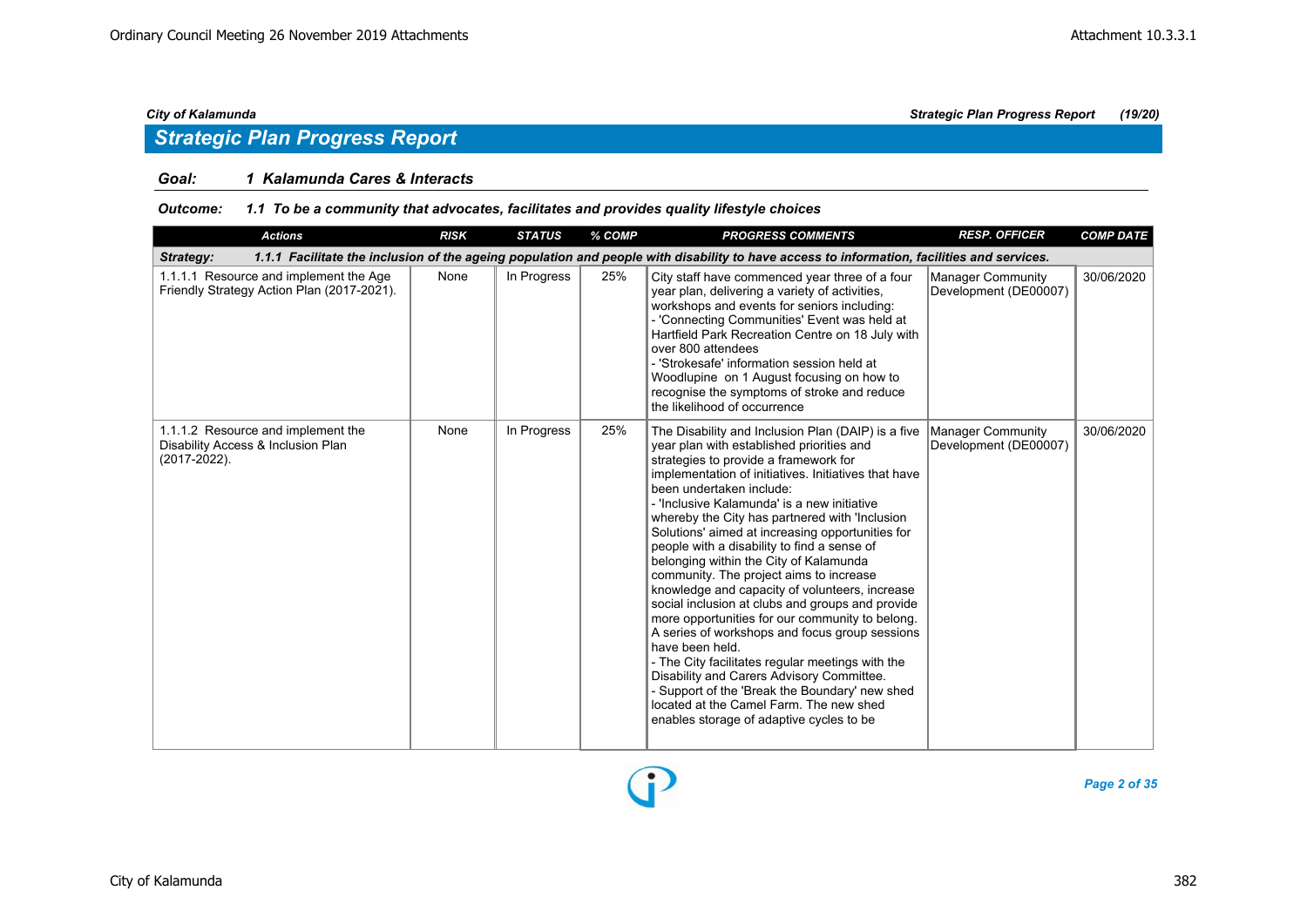## *Strategic Plan Progress Report*

### *Goal: 1 Kalamunda Cares & Interacts*

### *Outcome: 1.1 To be a community that advocates, facilitates and provides quality lifestyle choices*

| <b>Actions</b>                                                                                                                                          | <b>RISK</b> | <b>STATUS</b> | % COMP | <b>PROGRESS COMMENTS</b>                                                                                                                                                                                                                                                                                                                                                                                                                                                                                                                                                                                                                                                                                                                                                            | <b>RESP. OFFICER</b>                              | <b>COMP DATE</b> |  |  |  |  |
|---------------------------------------------------------------------------------------------------------------------------------------------------------|-------------|---------------|--------|-------------------------------------------------------------------------------------------------------------------------------------------------------------------------------------------------------------------------------------------------------------------------------------------------------------------------------------------------------------------------------------------------------------------------------------------------------------------------------------------------------------------------------------------------------------------------------------------------------------------------------------------------------------------------------------------------------------------------------------------------------------------------------------|---------------------------------------------------|------------------|--|--|--|--|
| 1.1.1 Facilitate the inclusion of the ageing population and people with disability to have access to information, facilities and services.<br>Strategy: |             |               |        |                                                                                                                                                                                                                                                                                                                                                                                                                                                                                                                                                                                                                                                                                                                                                                                     |                                                   |                  |  |  |  |  |
|                                                                                                                                                         |             |               |        | stored on site providing significant assistance to<br>people living with a disability.<br>- Coffee and cake vouchers have been provided<br>to help celebrate Carers Week.<br>- Yoga Gold (seniors Yoga) classes at Hartfield<br>Park Recreation Centre - 20 participants<br>attending weekly.                                                                                                                                                                                                                                                                                                                                                                                                                                                                                       |                                                   |                  |  |  |  |  |
| <b>Actions</b>                                                                                                                                          | <b>RISK</b> | <b>STATUS</b> | % COMP | <b>PROGRESS COMMENTS</b>                                                                                                                                                                                                                                                                                                                                                                                                                                                                                                                                                                                                                                                                                                                                                            | <b>RESP. OFFICER</b>                              | <b>COMP DATE</b> |  |  |  |  |
| Strategy:                                                                                                                                               |             |               |        | 1.1.2 Empower, support and engage with young people, families and our culturally diverse community.                                                                                                                                                                                                                                                                                                                                                                                                                                                                                                                                                                                                                                                                                 |                                                   |                  |  |  |  |  |
| 1.1.2.1 Implement the Youth Plan<br>(2017-2022) for current year.                                                                                       | None        | In Progress   | 60%    | City staff have commenced year three of a four<br>year plan, delivering several projects to the City<br>of Kalamunda community including:<br>- Connecting Communities Event was held on<br>18 July<br>- Meerilinga Youth Movie Night was held on 19<br>July<br>- Principal's Lunch was held on 25 July<br>- Protective Behaviours Workshop was held on 3<br>September<br>- Dome Barista Workshop held 9 September<br>- Youth Action Plan Kalamunda Parliament<br>House visit held 17 September<br>- Stirk Park Design by Enquiry Workshop held<br>18 September<br>- Zig Zag Early Years Partnership 'Pop Up Play'<br>held 20 September<br>- Torchlight Youth Film Festival workshop #1<br>and #2 held 5 October and 10 October<br>- Learn to Skateboard Workshop held 11<br>October | <b>Manager Community</b><br>Development (DE00007) | 01/07/2020       |  |  |  |  |
|                                                                                                                                                         |             |               |        |                                                                                                                                                                                                                                                                                                                                                                                                                                                                                                                                                                                                                                                                                                                                                                                     |                                                   |                  |  |  |  |  |

*Page 3 of 35*

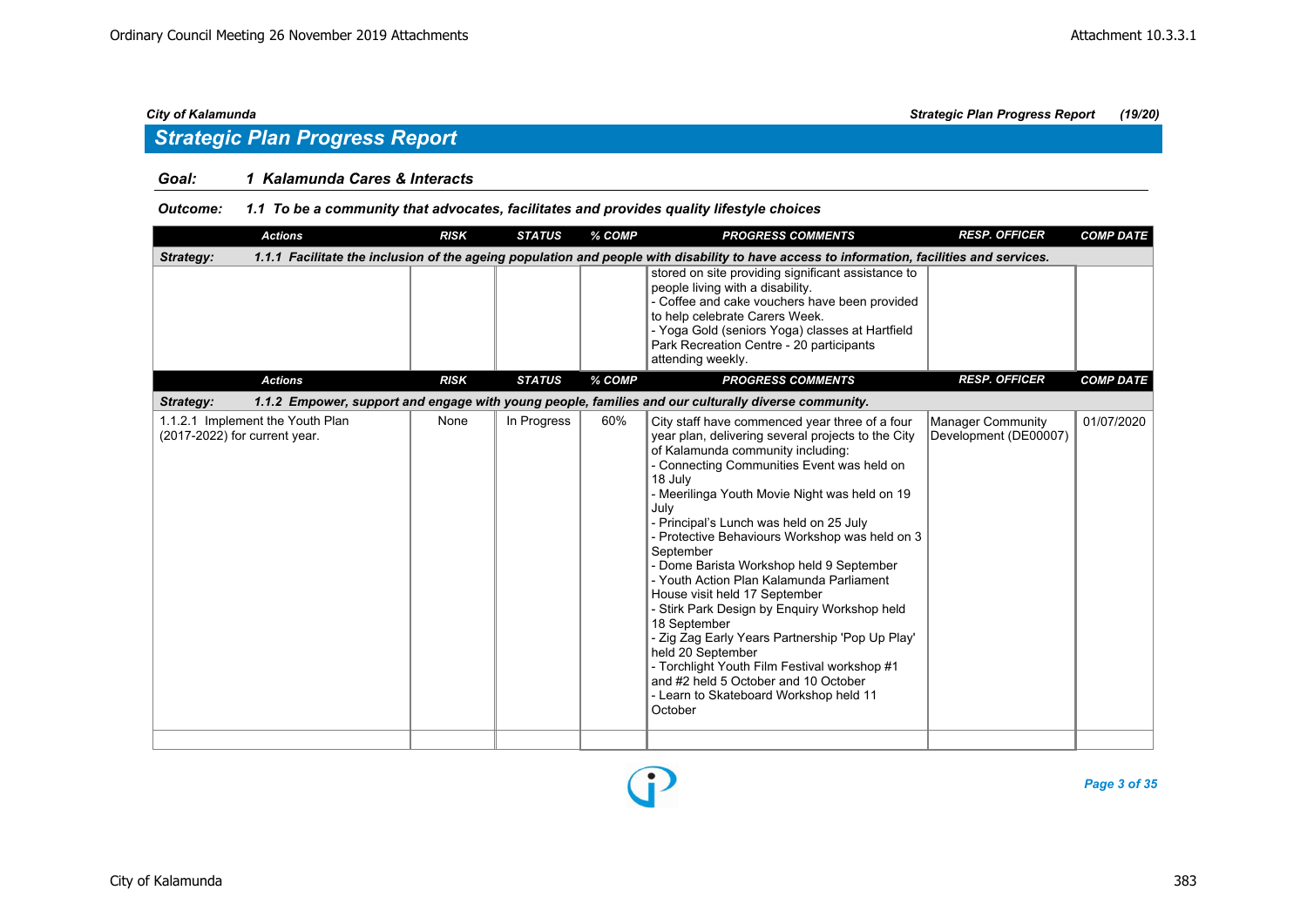## *Strategic Plan Progress Report*

### *Goal: 1 Kalamunda Cares & Interacts*

### *Outcome: 1.1 To be a community that advocates, facilitates and provides quality lifestyle choices*

| <b>Actions</b>                                                                                                              | <b>RISK</b> | <b>STATUS</b> | % COMP | <b>PROGRESS COMMENTS</b>                                                                                                                                                                                                                                                                                                                                                                                                                                                                                                                                                                                                                            | <b>RESP. OFFICER</b>                              | <b>COMP DATE</b> |  |  |  |
|-----------------------------------------------------------------------------------------------------------------------------|-------------|---------------|--------|-----------------------------------------------------------------------------------------------------------------------------------------------------------------------------------------------------------------------------------------------------------------------------------------------------------------------------------------------------------------------------------------------------------------------------------------------------------------------------------------------------------------------------------------------------------------------------------------------------------------------------------------------------|---------------------------------------------------|------------------|--|--|--|
| 1.1.2 Empower, support and engage with young people, families and our culturally diverse community.<br><b>Strategy:</b>     |             |               |        |                                                                                                                                                                                                                                                                                                                                                                                                                                                                                                                                                                                                                                                     |                                                   |                  |  |  |  |
| 1.1.2.2 Develop and implement the<br>Reconciliation Action Plan.                                                            | None        | In Progress   | 88%    | In October 2018, Council adopted the 'Innovate'<br>Reconciliation Action Plan (RAP) for the City of<br>Kalamunda. An official launch of the RAP will<br>occur in November.                                                                                                                                                                                                                                                                                                                                                                                                                                                                          | Manager Community<br>Development (DE00007)        | 31/12/2019       |  |  |  |
| <b>Actions</b>                                                                                                              | <b>RISK</b> | <b>STATUS</b> | % COMP | <b>PROGRESS COMMENTS</b>                                                                                                                                                                                                                                                                                                                                                                                                                                                                                                                                                                                                                            | <b>RESP. OFFICER</b>                              | <b>COMP DATE</b> |  |  |  |
| Strategy:<br>1.1.3 Facilitate opportunities to pursue learning.                                                             |             |               |        |                                                                                                                                                                                                                                                                                                                                                                                                                                                                                                                                                                                                                                                     |                                                   |                  |  |  |  |
| 1.1.3.1 Ensure maximum utilisation of the<br>City's Libraries by providing high quality<br>activities and support services. | None        | In Progress   | 25%    | The following programs have been conducted<br>across each of the City's four libraries:<br>- School holiday Pop up Library at Hawaiian's<br>Shopping Centre Forrestfield on 12 July<br>- 'Free Play Lego Fun' occurred on various dates<br>during July school holidays<br>- 'Naidoc Week Art' - program aimed at creating<br>indigenous inspired art occurred on various<br>dates during July school holidays<br>- 'Sugar Free Baking' workshop at Forrestfield<br>Library on 6 August<br>- 'Lifelong Resilience' workshop at Zig Zag<br>Seminar Room on 11 September<br>- 'Permaculture' workshop occurred at<br>Lesmurdie Library on 17 September | <b>Manager Community</b><br>Development (DE00007) | 30/06/2020       |  |  |  |

### *Outcome: 1.2 To provide safe and healthy environments for the community to enjoy*

|                                                             | Actions                                                                                                            | <b>RISK</b> | <b>STATUS</b> | % COMP | <b>PROGRESS COMMENTS</b>                                                                                                                                                              | <b>RESP. OFFICER</b>                      | <b>COMP DATE</b> |  |  |
|-------------------------------------------------------------|--------------------------------------------------------------------------------------------------------------------|-------------|---------------|--------|---------------------------------------------------------------------------------------------------------------------------------------------------------------------------------------|-------------------------------------------|------------------|--|--|
| 1.2.1 Facilitate a safe community environment.<br>Strategy: |                                                                                                                    |             |               |        |                                                                                                                                                                                       |                                           |                  |  |  |
|                                                             | 1.2.1.1 Develop the Community Safety and<br>Crime Prevention Plan (2019-2024)<br>initiatives for the current year. | None        | In Progress   | 36%    | Community consultation has been completed<br>with 530 household surveys and 35 business<br>surveys completed. Undertook modifications to<br>the plan and submitting to next Community | Coordinator Community<br>Safety (AC00018) | 30/06/2020       |  |  |

 $\bf{D}$ 

*Page 4 of 35*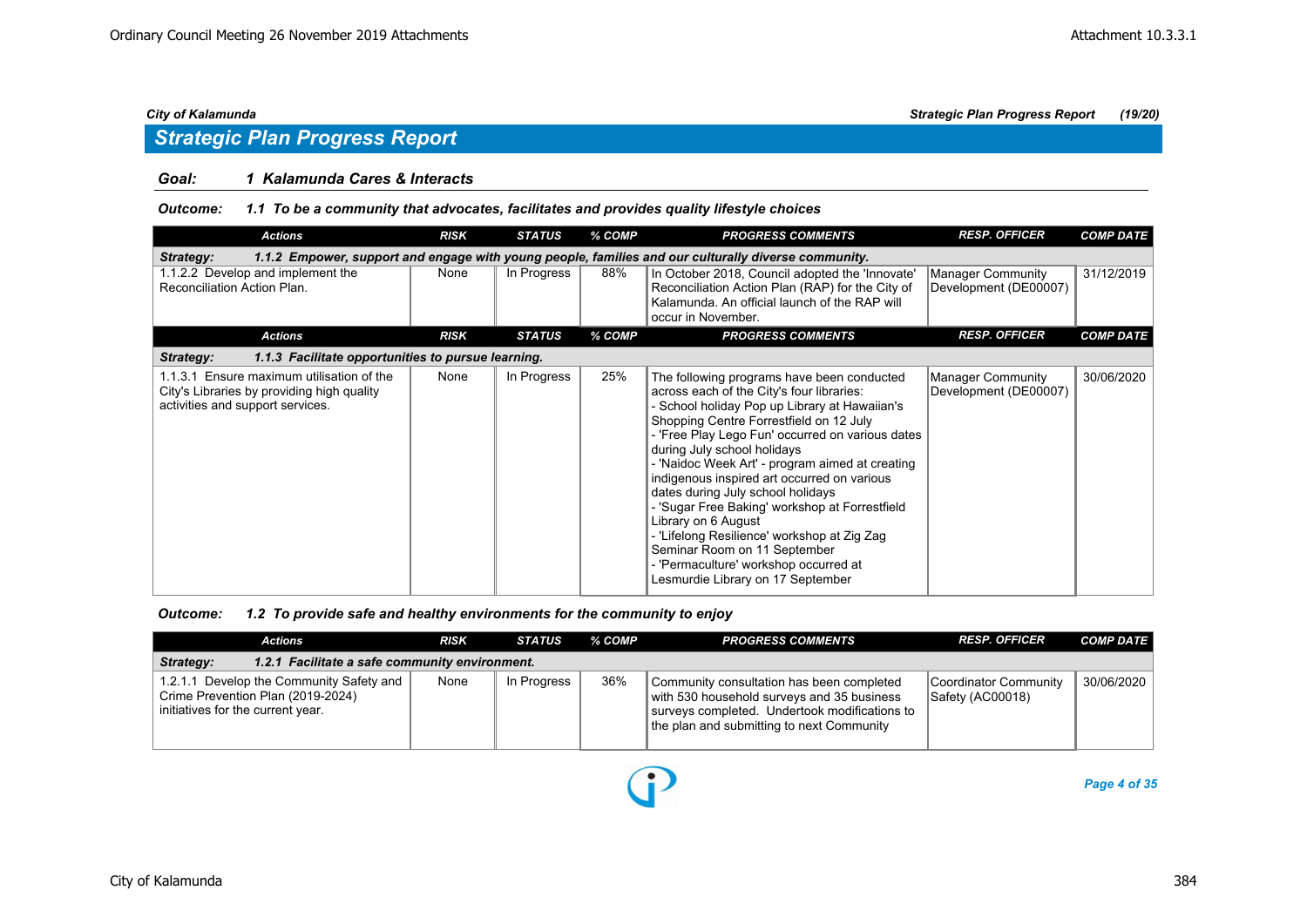### *Goal: 1 Kalamunda Cares & Interacts*

### *Outcome: 1.2 To provide safe and healthy environments for the community to enjoy*

| <b>Actions</b>                                                                                                                                                                                                                                                                                                                             | <b>RISK</b> | <b>STATUS</b> | % COMP | <b>PROGRESS COMMENTS</b>                                                                                                                                                                                                                                                                                                                                                                                                                                                                                                                                                                                                                                                                                                                                                                                                                                                                                                                                                                                                                                                                                                                                                                                        | <b>RESP. OFFICER</b>                      | <b>COMP DATE</b> |  |  |  |  |
|--------------------------------------------------------------------------------------------------------------------------------------------------------------------------------------------------------------------------------------------------------------------------------------------------------------------------------------------|-------------|---------------|--------|-----------------------------------------------------------------------------------------------------------------------------------------------------------------------------------------------------------------------------------------------------------------------------------------------------------------------------------------------------------------------------------------------------------------------------------------------------------------------------------------------------------------------------------------------------------------------------------------------------------------------------------------------------------------------------------------------------------------------------------------------------------------------------------------------------------------------------------------------------------------------------------------------------------------------------------------------------------------------------------------------------------------------------------------------------------------------------------------------------------------------------------------------------------------------------------------------------------------|-------------------------------------------|------------------|--|--|--|--|
| Strategy:<br>1.2.1 Facilitate a safe community environment.                                                                                                                                                                                                                                                                                |             |               |        |                                                                                                                                                                                                                                                                                                                                                                                                                                                                                                                                                                                                                                                                                                                                                                                                                                                                                                                                                                                                                                                                                                                                                                                                                 |                                           |                  |  |  |  |  |
|                                                                                                                                                                                                                                                                                                                                            |             |               |        | Safety and Crime Prevention Advisory<br>Committee (possibly December).                                                                                                                                                                                                                                                                                                                                                                                                                                                                                                                                                                                                                                                                                                                                                                                                                                                                                                                                                                                                                                                                                                                                          |                                           |                  |  |  |  |  |
| 1.2.1.2 Annual Community Bushfire<br>Readiness Program for owners/occupiers is<br>developed and executed, with input from<br>key stakeholders, DFES and local volunteer<br>services. Ensure community interactions<br>are customer centric, staff are using<br>discretion and working toward compliance<br>before compliance is initiated. | None        | In Progress   | 68%    | - The City's engagement strategy is underway.<br>Currently the staff have attended 1 shopping<br>centre pop up, 2 street meets with Bush fire<br>Ready Action Groups in Kalamunda and<br>Lesmurdie as well as a presentation to Seniors<br>at the Woodlupine Community Centre<br>Forrestfield. Future engagement consist of more<br>pop ups, a collaborative presentation and film<br>night on Friday 11/10 at KPAC and a property<br>walk through at Falls Farm, Lesmurdie on 13/10.<br>- The Fire hazard assessment plan from last fire<br>season has been reviewed and has informed<br>this year plan.<br>- There is sufficient staff to ensure a professional<br>Fire Hazard Assessment Program. We have<br>recruited three Fire Control Officer (Casuals).<br>One which is a secondment from Parks, All<br>Rangers and existing FCO's have had there<br>authorisations under the Bush Fire Act renewed.<br>- The Fire Hazard assessment program will<br>commence on the 1st November.<br>- The Fire Hazard Assessment Plan was<br>presented to Councillors at 3/9 Strategy Session<br>and presented to OCM for noting on the 24/9.<br>- The Annual fire break notice will be reviewed<br>after the season. | Coordinator Community<br>Safety (AC00018) | 30/06/2020       |  |  |  |  |
|                                                                                                                                                                                                                                                                                                                                            |             |               |        |                                                                                                                                                                                                                                                                                                                                                                                                                                                                                                                                                                                                                                                                                                                                                                                                                                                                                                                                                                                                                                                                                                                                                                                                                 |                                           |                  |  |  |  |  |

D

*Page 5 of 35*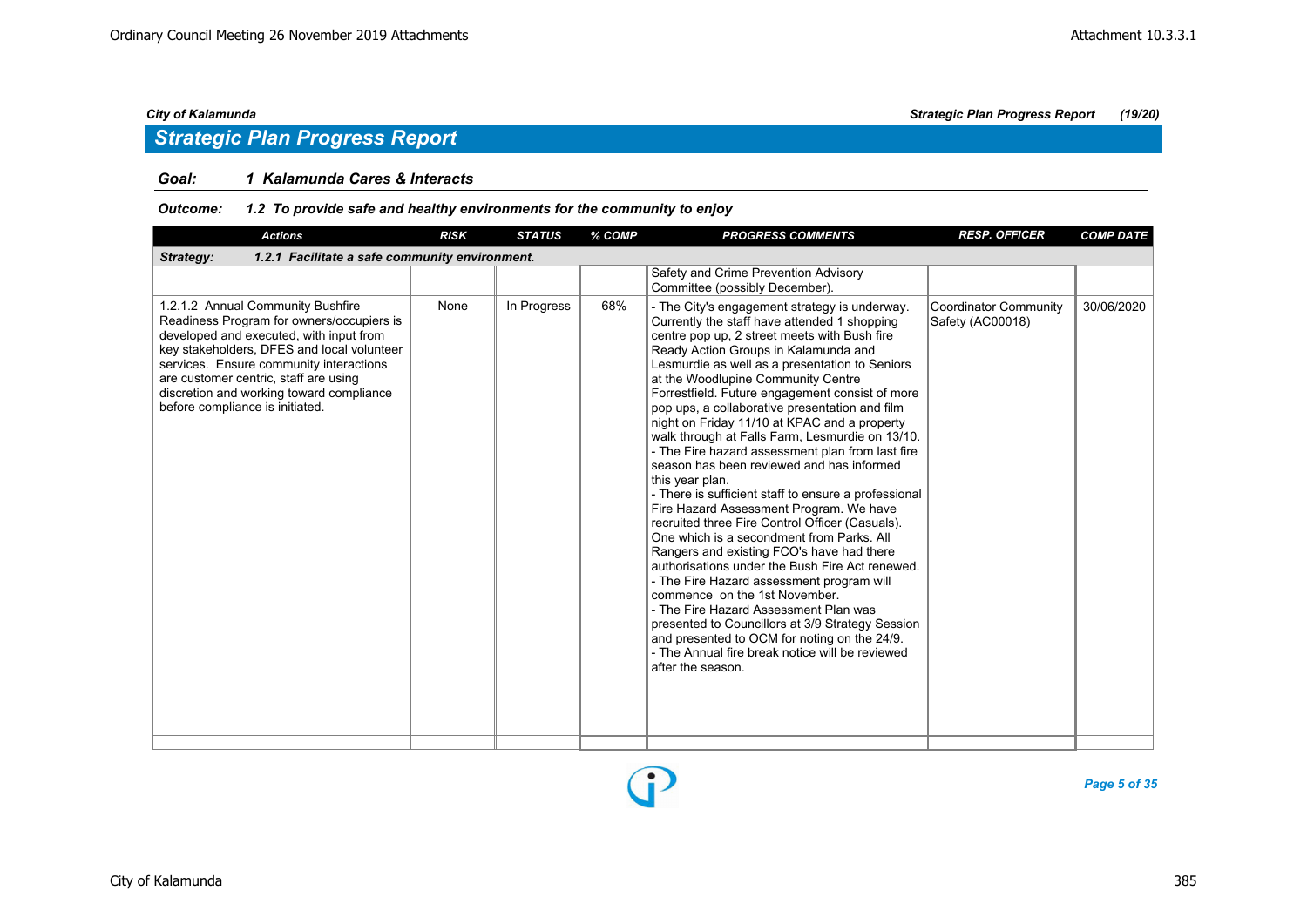### *Goal: 1 Kalamunda Cares & Interacts*

### *Outcome: 1.2 To provide safe and healthy environments for the community to enjoy*

| <b>Actions</b>                                                                                                                                                              | <b>RISK</b> | <b>STATUS</b> | % COMP | <b>PROGRESS COMMENTS</b>                                                                                                                                                                                                                                                                                                                                                                                                                                           | <b>RESP. OFFICER</b>                                             | <b>COMP DATE</b> |  |  |  |  |
|-----------------------------------------------------------------------------------------------------------------------------------------------------------------------------|-------------|---------------|--------|--------------------------------------------------------------------------------------------------------------------------------------------------------------------------------------------------------------------------------------------------------------------------------------------------------------------------------------------------------------------------------------------------------------------------------------------------------------------|------------------------------------------------------------------|------------------|--|--|--|--|
| 1.2.1 Facilitate a safe community environment.<br>Strategy:                                                                                                                 |             |               |        |                                                                                                                                                                                                                                                                                                                                                                                                                                                                    |                                                                  |                  |  |  |  |  |
| 1.2.1.3 Ensure the City's Emergency<br>Management Arrangements, including the<br>Local Recovery Plan, are in place and<br>comply with the Emergency Management<br>Act 2005. | None        | In Progress   | 50%    | A desktop exercise has been drafted for the<br>14/11 to test the City's LEMA, Crisis and<br><b>Business Continuity Plan and IT Disaster</b><br>Recovery Plan. The Scenario is a severe storm<br>which has impacted critical infrastructure<br>including the Kalamunda administration building.                                                                                                                                                                     | <b>Coordinator Community</b><br>Safety (AC00018)                 | 30/06/2020       |  |  |  |  |
| 1.2.1.4 Review Local Emergency<br>Management Arrangements and<br>compliance with State Emergency<br>Management Policy 2.5.                                                  | None        | In Progress   | 50%    | The Local Emergency Management<br>Arrangements (LEMA) has been reviewed with<br>input from Local Emergency Management<br>Committee (LEMC) and redrafted in line with the<br>State Emergency Management Guidelines. The<br>City has been liaising with the District<br>Emergency Management Adviser (DEMA) who<br>represents the District Emergency Management<br>Committee and DFES. It is anticipated to<br>present the LEMA to the next LEMC for<br>endorsement. | <b>Coordinator Community</b><br>Safety (AC00018)                 | 30/06/2020       |  |  |  |  |
| 1.2.1.5 Develop the City's Bushfire Risk<br>Mitigation Plan in collaboration with key<br>stakeholders.                                                                      | None        | In Progress   | 95%    | Plan has been approved by State agency<br>(OBRM). Council endorsement will be sought via<br>the Audit and Risk Committee.                                                                                                                                                                                                                                                                                                                                          | Manager Parks &<br><b>Environmental Services</b><br>(TO00019)    | 26/07/2020       |  |  |  |  |
| <b>Actions</b>                                                                                                                                                              | <b>RISK</b> | <b>STATUS</b> | % COMP | <b>PROGRESS COMMENTS</b>                                                                                                                                                                                                                                                                                                                                                                                                                                           | <b>RESP. OFFICER</b>                                             | <b>COMP DATE</b> |  |  |  |  |
| Strategy:                                                                                                                                                                   |             |               |        | 1.2.2 Advocate and promote healthy lifestyle choices by encouraging the community to become more physically active.                                                                                                                                                                                                                                                                                                                                                |                                                                  |                  |  |  |  |  |
| 1.2.2.1 Deliver the Community Health &<br>Wellbeing Plan initiatives for the current<br>year.                                                                               | None        | In Progress   | 45%    | Actions taken this quarter include:<br>- the City's Smoothie Bike to events, to promote<br>healthy eating and physical activity,<br>- facilitating Foodbank's Food Sensations<br>cooking classes,<br>- mental health awareness workshops                                                                                                                                                                                                                           | Coordinator<br><b>Environmental Health</b><br>Services (CS00006) | 30/06/2020       |  |  |  |  |

D

*Page 6 of 35*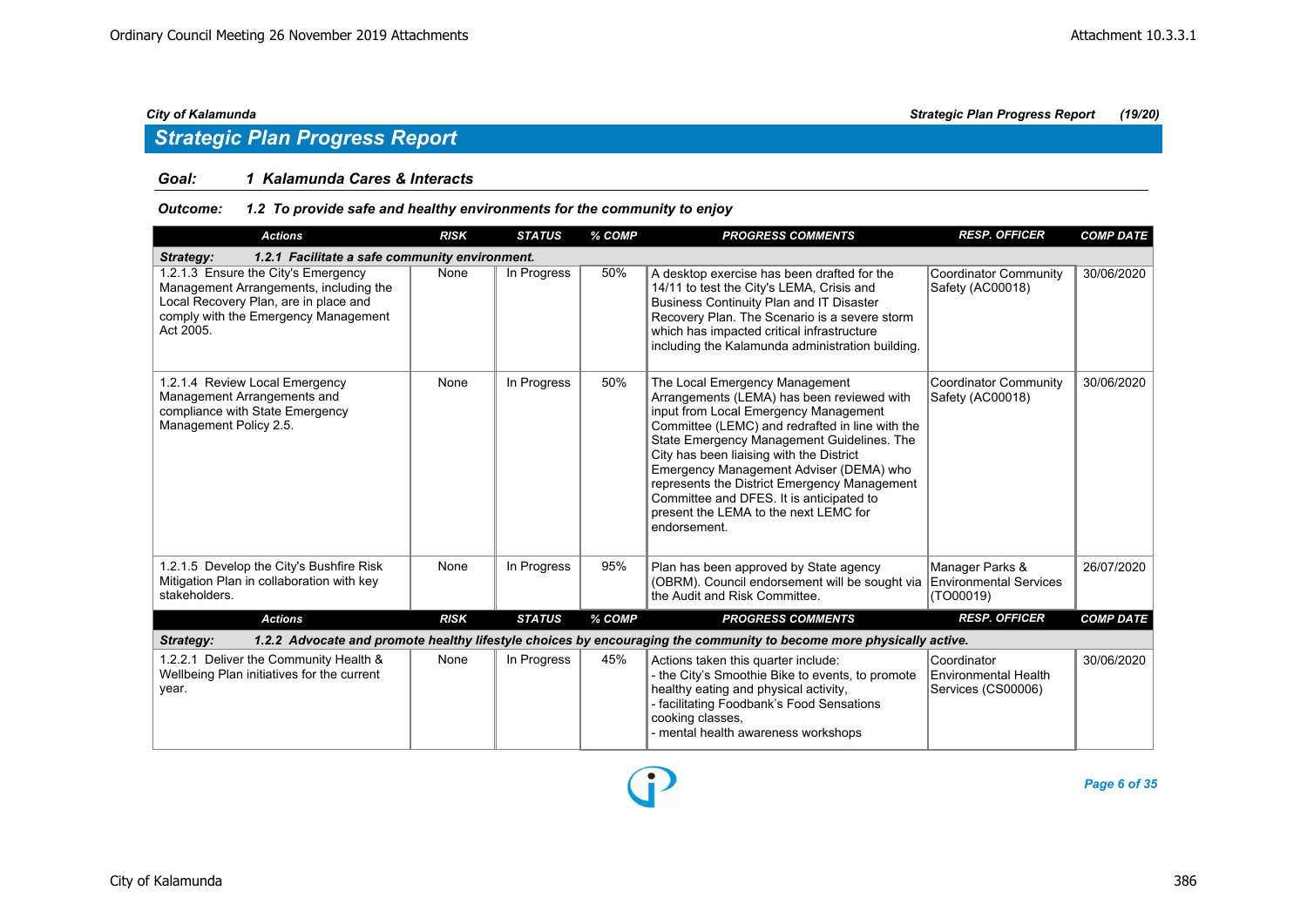### *Goal: 1 Kalamunda Cares & Interacts*

### *Outcome: 1.2 To provide safe and healthy environments for the community to enjoy*

| <b>Actions</b>                                                                                                                                                        | <b>RISK</b> | <b>STATUS</b> | % COMP | <b>PROGRESS COMMENTS</b>                                                                                                                                                                                                                                                                                                                                                                                           | <b>RESP. OFFICER</b>                              | <b>COMP DATE</b> |  |  |  |  |
|-----------------------------------------------------------------------------------------------------------------------------------------------------------------------|-------------|---------------|--------|--------------------------------------------------------------------------------------------------------------------------------------------------------------------------------------------------------------------------------------------------------------------------------------------------------------------------------------------------------------------------------------------------------------------|---------------------------------------------------|------------------|--|--|--|--|
| 1.2.2 Advocate and promote healthy lifestyle choices by encouraging the community to become more physically active.<br>Strategy:                                      |             |               |        |                                                                                                                                                                                                                                                                                                                                                                                                                    |                                                   |                  |  |  |  |  |
|                                                                                                                                                                       |             |               |        | delivered within the community by supporting<br>NGO's,<br>- supporting state and federal health promotion<br>campaigns concerning injury prevention, healthy<br>eating and physical exercise and smoking<br>cessation.<br>The City has also continued its partnerships with<br>the Cancer Council and Act Belong Commit.                                                                                           |                                                   |                  |  |  |  |  |
| <b>Actions</b>                                                                                                                                                        | <b>RISK</b> | <b>STATUS</b> | % COMP | <b>PROGRESS COMMENTS</b>                                                                                                                                                                                                                                                                                                                                                                                           | <b>RESP. OFFICER</b>                              | <b>COMP DATE</b> |  |  |  |  |
| 1.2.3 Provide high quality and accessible recreational and social spaces and facilities.<br>Strategy:                                                                 |             |               |        |                                                                                                                                                                                                                                                                                                                                                                                                                    |                                                   |                  |  |  |  |  |
| 1.2.3.1 Implement the initiatives within the<br>Kalamunda Bicycle Plan 2018.                                                                                          | None        | In Progress   | 25%    | Projects continue to be identified, scoped,<br>budgeted and delivered as per the original<br>program, subject to capital funding limits. In<br>2019/2020 the City is delivering the Welshpool<br>Road East Shared Path connection, planning for<br>the High Wycombe Local Routes, and has<br>submitted funding proposals for the Hale to<br>Dawson Local Cycling Route and the Dundas to<br>Berkshire Shared Path. | Manager Asset Planning<br>(TO00018)               | 30/06/2020       |  |  |  |  |
| 1.2.3.2 Masterplan - High Wycombe<br>Recreation & Scott Reserve. Develop a<br>Master Plan to quide future development of<br>the reserve and consult with user groups. | None        | In Progress   | 85%    | The Draft Scott Reserve Master Plan has been<br>revised following an extended community<br>engagement process and will soon be<br>work-shopped with Councillors.<br>Pending support, it is proposed that the Draft<br>Plan will be made available for public comment<br>before final consideration of Council in early<br>2020.                                                                                    | <b>Manager Community</b><br>Development (DE00007) | 30/06/2020       |  |  |  |  |
|                                                                                                                                                                       |             |               |        |                                                                                                                                                                                                                                                                                                                                                                                                                    |                                                   |                  |  |  |  |  |

P

*Page 7 of 35*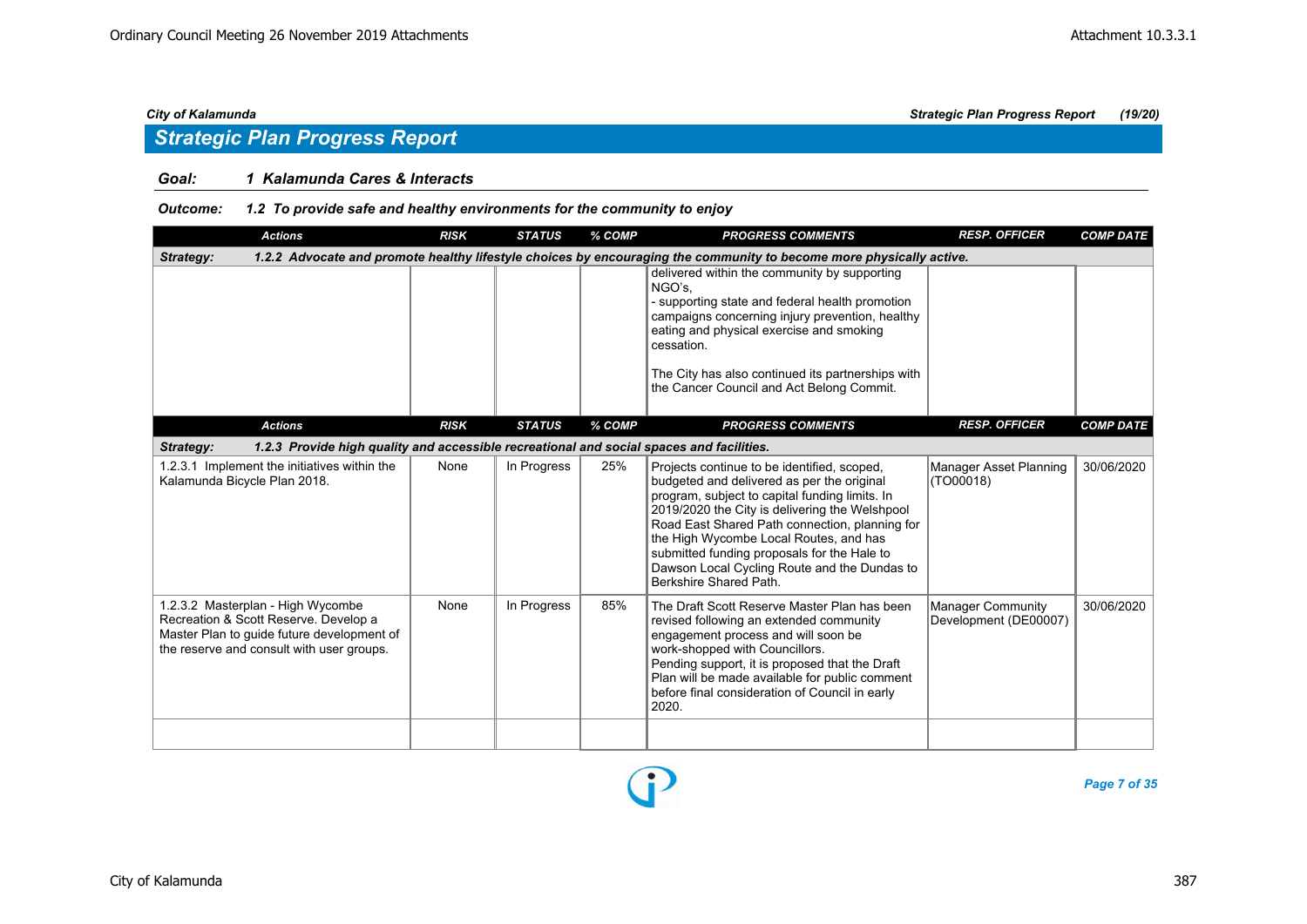## *Strategic Plan Progress Report*

### *Goal: 1 Kalamunda Cares & Interacts*

### *Outcome: 1.2 To provide safe and healthy environments for the community to enjoy*

| <b>Actions</b>                                                                                                                                                                                                | <b>RISK</b> | <b>STATUS</b> | % COMP | <b>PROGRESS COMMENTS</b>                                                                                                                                                                                                                                                                                                                                                                                                                                                                                                                                                                                                                                                                                                          | <b>RESP. OFFICER</b>                              | <b>COMP DATE</b> |  |  |  |  |
|---------------------------------------------------------------------------------------------------------------------------------------------------------------------------------------------------------------|-------------|---------------|--------|-----------------------------------------------------------------------------------------------------------------------------------------------------------------------------------------------------------------------------------------------------------------------------------------------------------------------------------------------------------------------------------------------------------------------------------------------------------------------------------------------------------------------------------------------------------------------------------------------------------------------------------------------------------------------------------------------------------------------------------|---------------------------------------------------|------------------|--|--|--|--|
| 1.2.3 Provide high quality and accessible recreational and social spaces and facilities.<br>Strategy:                                                                                                         |             |               |        |                                                                                                                                                                                                                                                                                                                                                                                                                                                                                                                                                                                                                                                                                                                                   |                                                   |                  |  |  |  |  |
| 1.2.3.3 Advocate to secure external funding<br>to deliver Stage 1 of the Perth Hills Trails<br>Loop Master Plan - Kalamunda to Pickering<br>Brook. If achieved, progress design and<br>approvals for stage 2. | None        | In Progress   | 25%    | The detailed design of Stage 1 of the Perth<br>Trails Loop has been completed by the<br>Kalamunda Mountain Bike Collective, An<br>environmental study is currently being<br>undertaken during the spring season.                                                                                                                                                                                                                                                                                                                                                                                                                                                                                                                  | Manager Community<br>Development (DE00007)        | 30/06/2020       |  |  |  |  |
| 1.2.3.4 Implement the Maida Vale Reserve<br>Masterplan subject to securing suitable<br>funding.                                                                                                               | None        | In Progress   | 25%    | Council adopted the Maida Vale Master Plan in<br>December 2018. The key projects currently<br>being progressed include:<br>- City Officers facilitated an Advocacy Strategy<br>Workshop with reserve stakeholders to clarify<br>actions, roles and responsibilities.<br>- The City has also engaged Focus Lighting to<br>develop a detailed design for the upgrade of<br>power to the reserve and a sports floodlighting<br>design on the eastern oval (Soccer).                                                                                                                                                                                                                                                                  | <b>Manager Community</b><br>Development (DE00007) | 30/06/2020       |  |  |  |  |
| 1.2.3.5 Implement the Ray Owen Master<br>Plan, subject to securing suitable funding.                                                                                                                          | None        | In Progress   | 25%    | In 2015 the Ray Owen Master Plan was<br>developed with the City currently seeking<br>external funding to implement the plan. The key<br>projects currently being progressed by the City<br>include:<br>- Seeking external funding opportunities.<br>The City is currently working with stakeholder<br>groups to actively seek external funding<br>opportunities including through the Growth<br>Areas Perth and Peel (GAPP) business case to<br>Infrastructure Australia and engagement with<br>local State Members of Parliament in the lead up<br>to the 2021 State Election.<br>- Four court extension to the Ray Owen Sports<br>Stadium. An architect has been appointed to<br>consult with the Kalamunda & Districts Netball | <b>Manager Community</b><br>Development (DE00007) | 30/06/2020       |  |  |  |  |

*Page 8 of 35*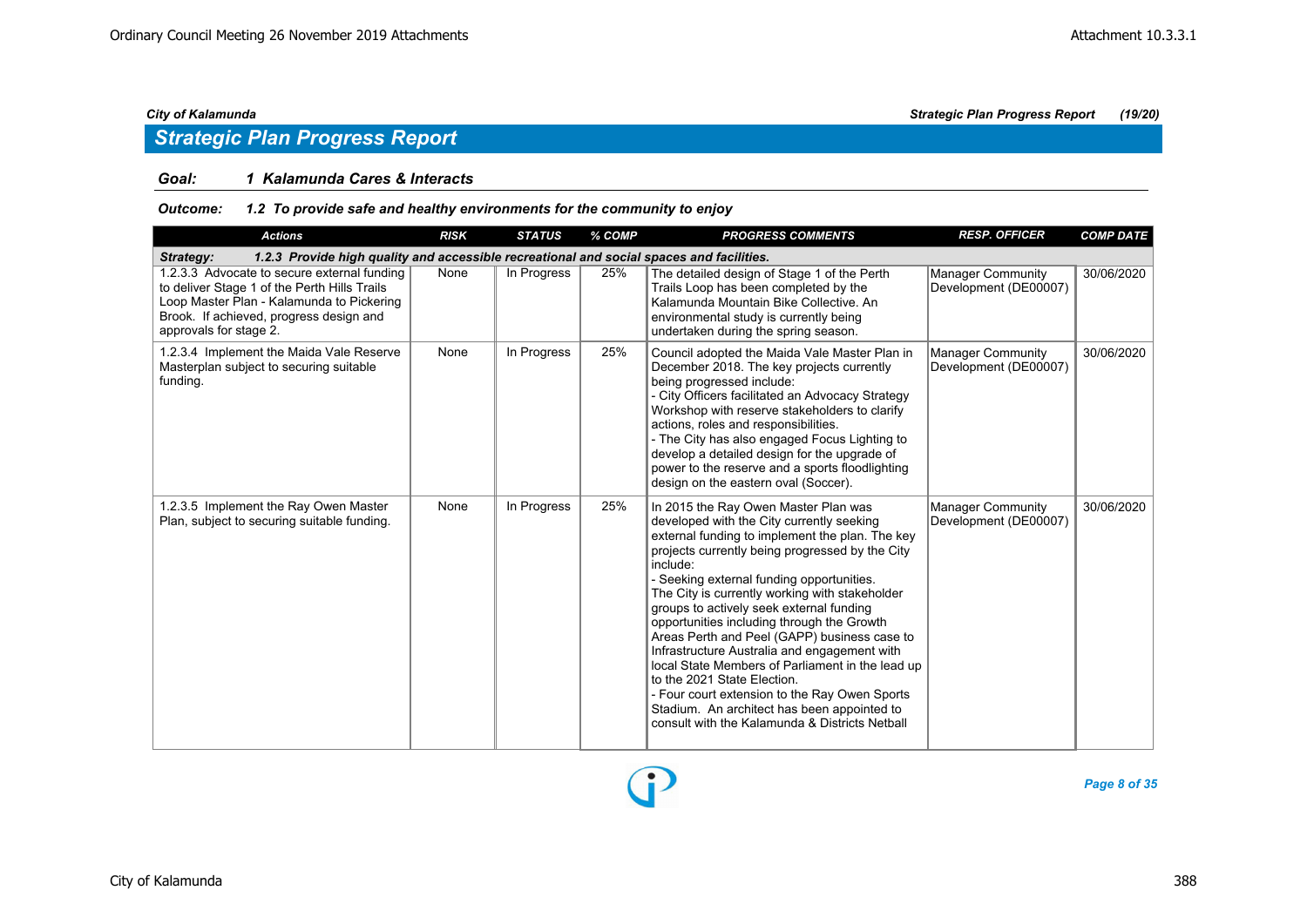### *Goal: 1 Kalamunda Cares & Interacts*

### *Outcome: 1.2 To provide safe and healthy environments for the community to enjoy*

| <b>Actions</b>                                                                                                                            | <b>RISK</b> | <b>STATUS</b> | % COMP | <b>PROGRESS COMMENTS</b>                                                                                                                                                                                                                                                                                                                                                                                                                                                                                                                                                                                                                                                         | <b>RESP. OFFICER</b>                              | <b>COMP DATE</b> |
|-------------------------------------------------------------------------------------------------------------------------------------------|-------------|---------------|--------|----------------------------------------------------------------------------------------------------------------------------------------------------------------------------------------------------------------------------------------------------------------------------------------------------------------------------------------------------------------------------------------------------------------------------------------------------------------------------------------------------------------------------------------------------------------------------------------------------------------------------------------------------------------------------------|---------------------------------------------------|------------------|
| 1.2.3 Provide high quality and accessible recreational and social spaces and facilities.<br>Strategy:                                     |             |               |        |                                                                                                                                                                                                                                                                                                                                                                                                                                                                                                                                                                                                                                                                                  |                                                   |                  |
|                                                                                                                                           |             |               |        | Association Inc. (KDNA) and Kalamunda &<br>Districts Basketball Association Inc. (KDBA) to<br>develop concept designs.<br>- Revised carpark design. The City is currently<br>progressing the appointment of a specialised<br>consultant to develop detailed designs of the<br>revised car park at the Reserve that address the<br>concerns raised by the community during the<br>public advertising period.<br>- Investigation into water availability for future<br>playing field space.<br>The investigation into water availability is<br>currently ongoing.<br>- Power distribution. A power upgrade has<br>occurred however it is yet to be distributed<br>across the site. |                                                   |                  |
| 1.2.3.6 Aquatic Facility Study - Determine<br>the future community needs and preferred<br>location of aquatic facilities within the City. | None        | In Progress   | 25%    | In September 2019, CCS Strategic were<br>appointed to develop a business case for a<br>future aquatic facility within the City. Progress to<br>date includes:<br>- A project initiation meeting was held between<br>Officers and CCS Strategic.<br>- The development of a draft Community<br>Engagement Plan including community<br>consultation sessions and a survey to occur<br>during November/December 2019.<br>- The development of a preliminary analysis of<br>suitable sites across the City, which will be<br>further investigated by the project team and<br>CCS Strategic.                                                                                           | <b>Manager Community</b><br>Development (DE00007) | 31/12/2020       |

Ŧ

*Page 9 of 35*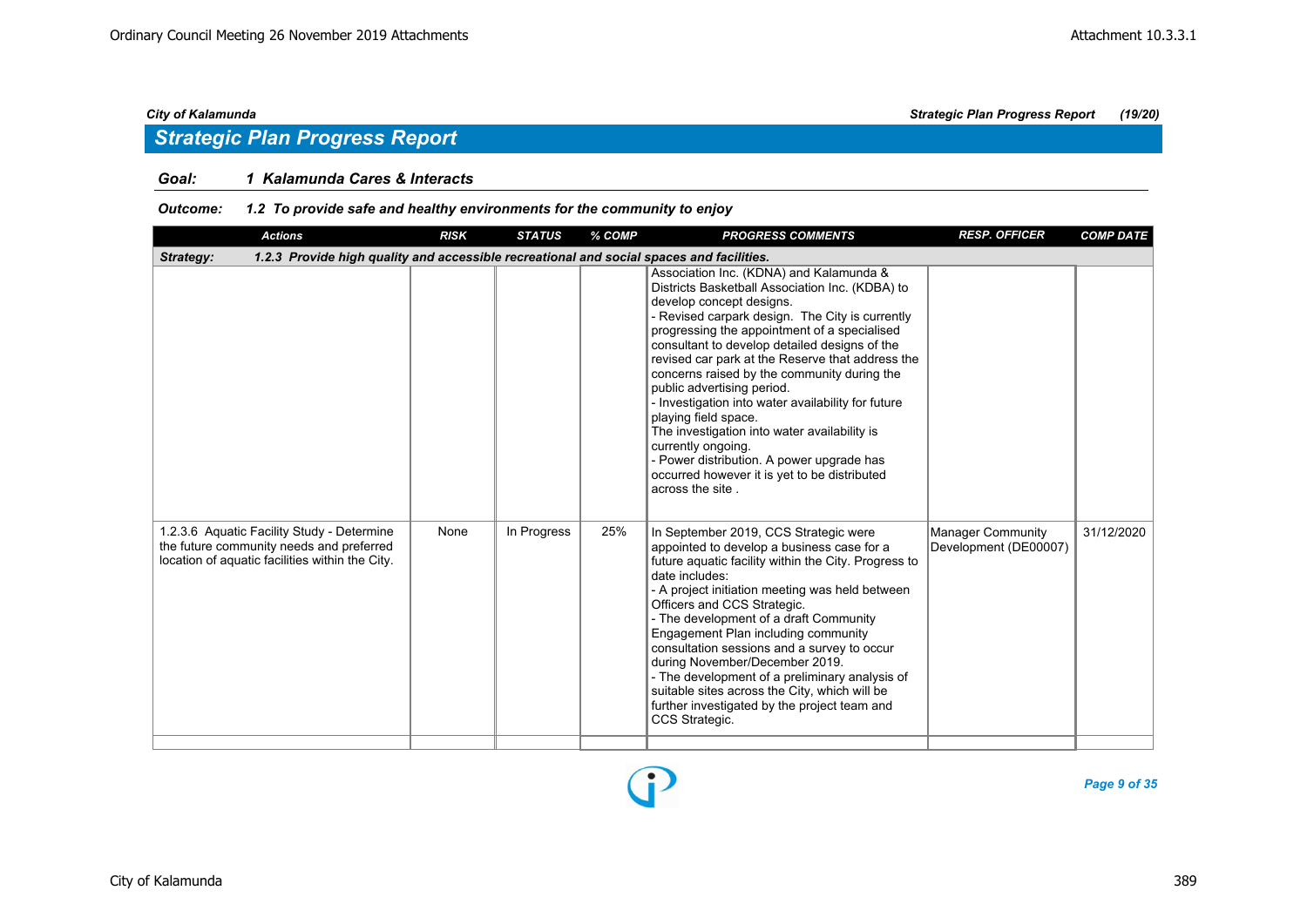### *Goal: 1 Kalamunda Cares & Interacts*

### *Outcome: 1.2 To provide safe and healthy environments for the community to enjoy*

| <b>Actions</b>                                                                                                                                                                                                   | <b>RISK</b>                                                                              | <b>STATUS</b> | % COMP | <b>PROGRESS COMMENTS</b>                                                                                                                                                                                                                                                                                                        | <b>RESP. OFFICER</b>                       | <b>COMP DATE</b> |  |  |  |  |  |
|------------------------------------------------------------------------------------------------------------------------------------------------------------------------------------------------------------------|------------------------------------------------------------------------------------------|---------------|--------|---------------------------------------------------------------------------------------------------------------------------------------------------------------------------------------------------------------------------------------------------------------------------------------------------------------------------------|--------------------------------------------|------------------|--|--|--|--|--|
| Strategy:                                                                                                                                                                                                        | 1.2.3 Provide high quality and accessible recreational and social spaces and facilities. |               |        |                                                                                                                                                                                                                                                                                                                                 |                                            |                  |  |  |  |  |  |
| 1.2.3.8 Masterplan - Hartfield Park Stage 2<br>- Develop a Masterplan to quide future<br>development of the Park and consult with<br>user groups.                                                                | None                                                                                     | In Progress   | 25%    | In September 2019, Dave Lanfear Consulting<br>(DLC) were appointed to develop the Hartfield<br>Park Master Plan 'Stage 2' Facilities Colocation<br>Strategy. Progress to date includes:<br>- A project initiation meeting being held between<br>Officers and DLC.<br>- The development of a draft Community<br>Engagement Plan. | Manager Community<br>Development (DE00007) | 30/06/2020       |  |  |  |  |  |
| 1.2.3.9 Recreation Centres - Hartfield Park<br>& High Wycombe - Ensure maximum<br>utilisation of the City's facilities by providing<br>high quality and affordable activities,<br>programs and support services. | None                                                                                     | In Progress   | 25%    | A diverse range of health and fitness options are<br>provided through the City's Recreation Centres<br>including fitness classes, lifestyle programs,<br>junior programs, active seniors classes.                                                                                                                               | Manager Community<br>Development (DE00007) | 30/06/2020       |  |  |  |  |  |

### *Outcome: 1.3 To support the active participation of local communities*

| <b>Actions</b>                                                                                                                                                                                     | <b>RISK</b>                                                                         | <b>STATUS</b> | % COMP | <b>PROGRESS COMMENTS</b>                                                                                                                                                                                                                                                                                                                                                                                                                                                                                                                                                | <b>RESP. OFFICER</b>                       | <b>COMP DATE</b> |  |  |  |  |
|----------------------------------------------------------------------------------------------------------------------------------------------------------------------------------------------------|-------------------------------------------------------------------------------------|---------------|--------|-------------------------------------------------------------------------------------------------------------------------------------------------------------------------------------------------------------------------------------------------------------------------------------------------------------------------------------------------------------------------------------------------------------------------------------------------------------------------------------------------------------------------------------------------------------------------|--------------------------------------------|------------------|--|--|--|--|
| Strategy:                                                                                                                                                                                          | 1.3.1 Support local communities to connect, grow and shape the future of Kalamunda. |               |        |                                                                                                                                                                                                                                                                                                                                                                                                                                                                                                                                                                         |                                            |                  |  |  |  |  |
| 1.3.1.1 In consultation with the Strategic<br>Sport and Recreation Committee (SSRC),<br>facilitate the provision of the City's Capital<br>Grants Program in accordance with set<br>funding rounds. | None                                                                                | In Progress   | 25%    | The Strategic Sport and Recreation Committee<br>(SSRC) considers Capital Grant requests from<br>sport and recreation groups on an annual basis.<br>Capital Grant applications closed on 30<br>September 2018 with the City receiving 4<br>applications. The City's technical officers are<br>currently reviewing the applications received to<br>ensure all essential information has been<br>submitted. If required, feedback will be provided<br>to the applicants to update their applications,<br>prior to the SSRC meeting in February 2020 to<br>assess, consider | Manager Community<br>Development (DE00007) | 30/07/2020       |  |  |  |  |

 $\bf{D}$ 

*Page 10 of 35*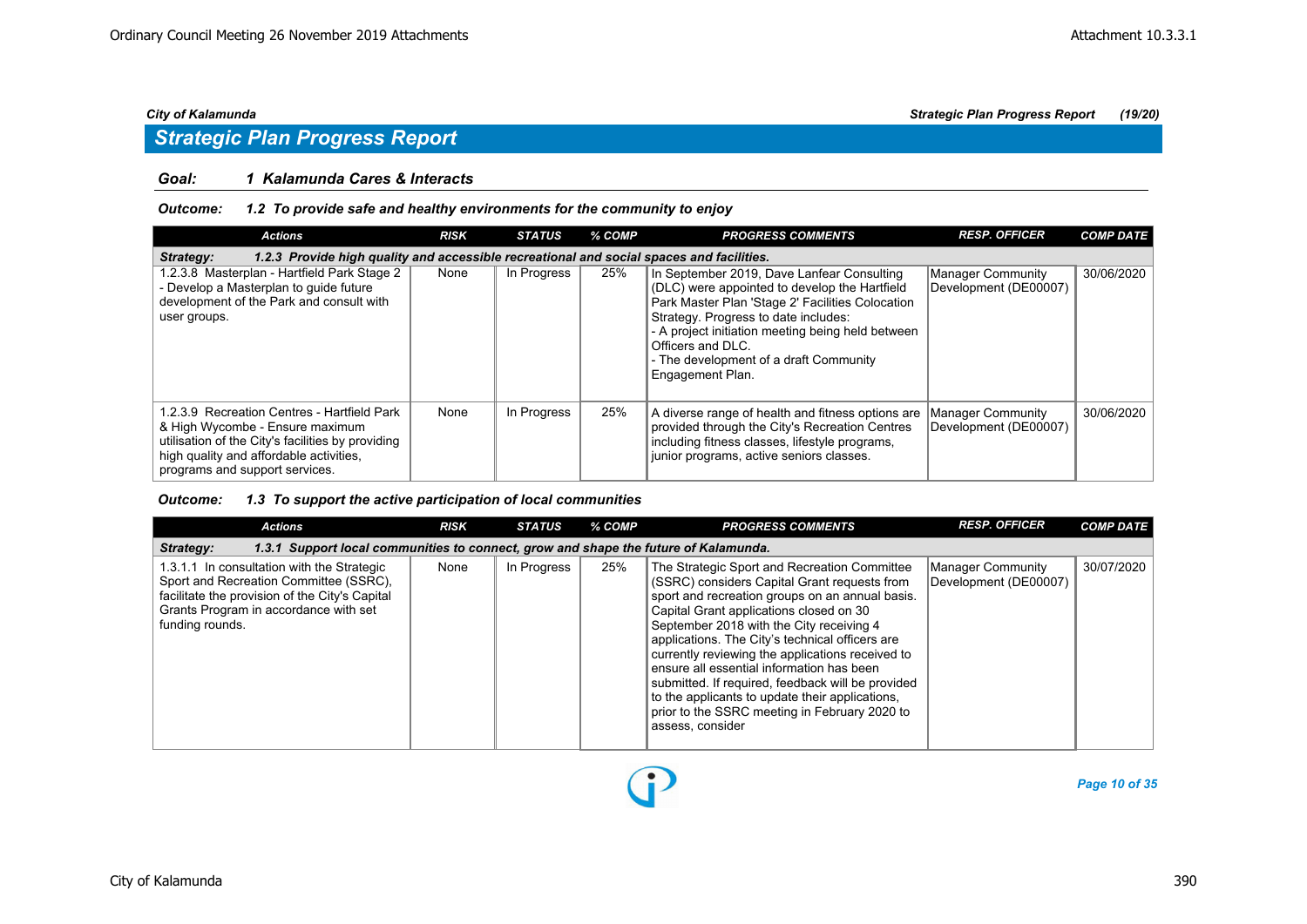## *Strategic Plan Progress Report*

### *Goal: 1 Kalamunda Cares & Interacts*

### *Outcome: 1.3 To support the active participation of local communities*

| <b>Actions</b>                                                                                                                                                                                             | <b>RISK</b> | <b>STATUS</b> | % COMP | <b>PROGRESS COMMENTS</b>                                                                                                                                                                                                                                                                                                                                                                                                                                                                                                                                                                                                                                                                                                                                                                                                                                                                                                                                                                                                | <b>RESP. OFFICER</b>                                       | <b>COMP DATE</b> |  |  |  |  |
|------------------------------------------------------------------------------------------------------------------------------------------------------------------------------------------------------------|-------------|---------------|--------|-------------------------------------------------------------------------------------------------------------------------------------------------------------------------------------------------------------------------------------------------------------------------------------------------------------------------------------------------------------------------------------------------------------------------------------------------------------------------------------------------------------------------------------------------------------------------------------------------------------------------------------------------------------------------------------------------------------------------------------------------------------------------------------------------------------------------------------------------------------------------------------------------------------------------------------------------------------------------------------------------------------------------|------------------------------------------------------------|------------------|--|--|--|--|
| 1.3.1 Support local communities to connect, grow and shape the future of Kalamunda.<br>Strategy:                                                                                                           |             |               |        |                                                                                                                                                                                                                                                                                                                                                                                                                                                                                                                                                                                                                                                                                                                                                                                                                                                                                                                                                                                                                         |                                                            |                  |  |  |  |  |
|                                                                                                                                                                                                            |             |               |        | and prioritise projects for final consideration of<br>Council as part of the annual budget deliberation<br>process.                                                                                                                                                                                                                                                                                                                                                                                                                                                                                                                                                                                                                                                                                                                                                                                                                                                                                                     |                                                            |                  |  |  |  |  |
| 1.3.1.2 Implement the "Creating Active"<br>Citizens Plan" initiatives for empowering<br>community to engage in activity that<br>delivers measurable increases in local<br>capacity and active citizenship. | None        | In Progress   | 35%    | Implementation of "Kalamunda Connected"<br>included the recent delivery of the inaugural<br>Community Builders Conference which took<br>place on Friday 27 September from 10am to<br>4pm at the Kalamunda Performing Arts Centre.<br>The Community Builders Conference<br>showcased community builders - those who are<br>dedicated to 'building' their community through<br>volunteering and the sharing of their time, talent<br>and passion.<br>The City received a number of letters and emails<br>from attendees, congratulating the City on its<br>work.<br>Another success has been the adopt a patch<br>launch:<br>Students from yr1 to yr11 have been learning<br>about the six Noongar seasons, the impact of<br>waste on the environment and which native<br>animals live in their local bushland area. Over<br>the next two years they will continue to learn<br>about environmental topics including waste<br>management, bird identification and the impact<br>of Phytophthora Dieback on local bushland. | Manager Customer &<br><b>Public Relations</b><br>(DE00008) | 31/07/2020       |  |  |  |  |

P

*Page 11 of 35*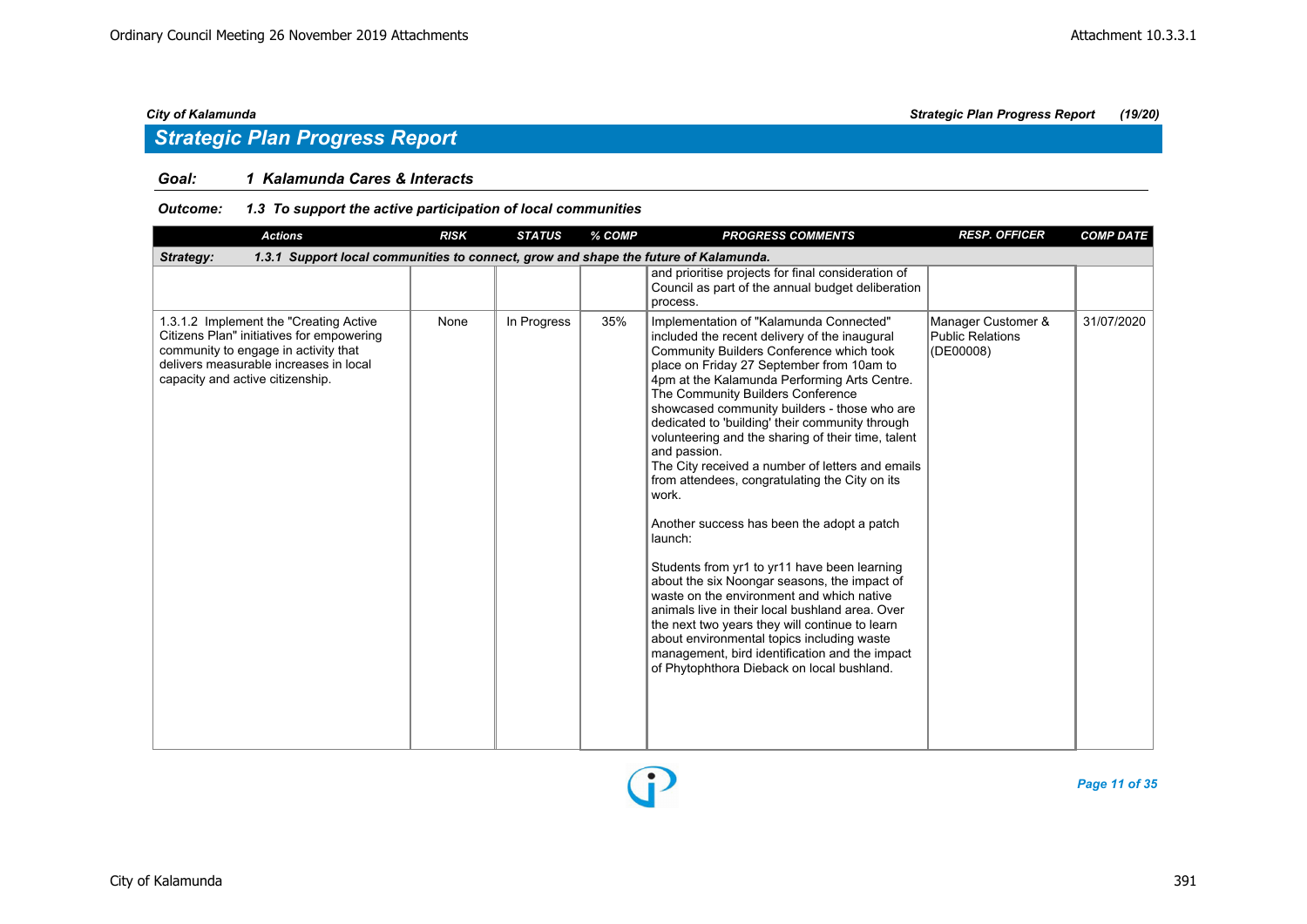### *Goal: 1 Kalamunda Cares & Interacts*

### *Outcome: 1.3 To support the active participation of local communities*

| <b>Actions</b>                                                                                   | <b>RISK</b> | <b>STATUS</b> | % COMP | <b>PROGRESS COMMENTS</b>                                                                                                                                                                                                                                                                                                                                                                                                                                                                                                                                                                                                                                                                                                                                                                                                                                                                                                                                                                                                                                                                                                                                                                                                                                                                                   | <b>RESP. OFFICER</b> | <b>COMP DATE</b> |
|--------------------------------------------------------------------------------------------------|-------------|---------------|--------|------------------------------------------------------------------------------------------------------------------------------------------------------------------------------------------------------------------------------------------------------------------------------------------------------------------------------------------------------------------------------------------------------------------------------------------------------------------------------------------------------------------------------------------------------------------------------------------------------------------------------------------------------------------------------------------------------------------------------------------------------------------------------------------------------------------------------------------------------------------------------------------------------------------------------------------------------------------------------------------------------------------------------------------------------------------------------------------------------------------------------------------------------------------------------------------------------------------------------------------------------------------------------------------------------------|----------------------|------------------|
| 1.3.1 Support local communities to connect, grow and shape the future of Kalamunda.<br>Strategy: |             |               |        |                                                                                                                                                                                                                                                                                                                                                                                                                                                                                                                                                                                                                                                                                                                                                                                                                                                                                                                                                                                                                                                                                                                                                                                                                                                                                                            |                      |                  |
|                                                                                                  |             |               |        | Adopt-a-Patch has strong curricular links and is<br>designed to be extended into the local<br>community, with students of all ages<br>encouraged to work with local Friends Groups to<br>volunteer their time working on local bushland<br>reserves.<br>Since the program inception in March, more<br>than 250 native plants planted to improve local<br>habitat and a large quantity of rubbish removed<br>from local reserves and local school grounds. 16<br>school incursions have now been undertaken to<br>improve student's environmental awareness -<br>and this is just in the first half of the first year of<br>the program!<br>To further support student learning, each school<br>is receiving a resource pack to support students<br>learning, including Virtual Reality (VR) goggles,<br>flora, fauna and fungi identification guides,<br>posters explaining Noongar seasons and<br>language, macro-lenses for photographing bugs,<br>leaves and mosses and more!<br>Strong partnerships with local Friends Groups<br>and an inclusive approach to delivering the<br>program has been highly effective in engaging<br>with local schools. The City has collaborated<br>with the Eastern Metropolitan Regional Council<br>and Noongar Elder Uncle Neville Collard to<br>deliver the program. |                      |                  |



*Page 12 of 35*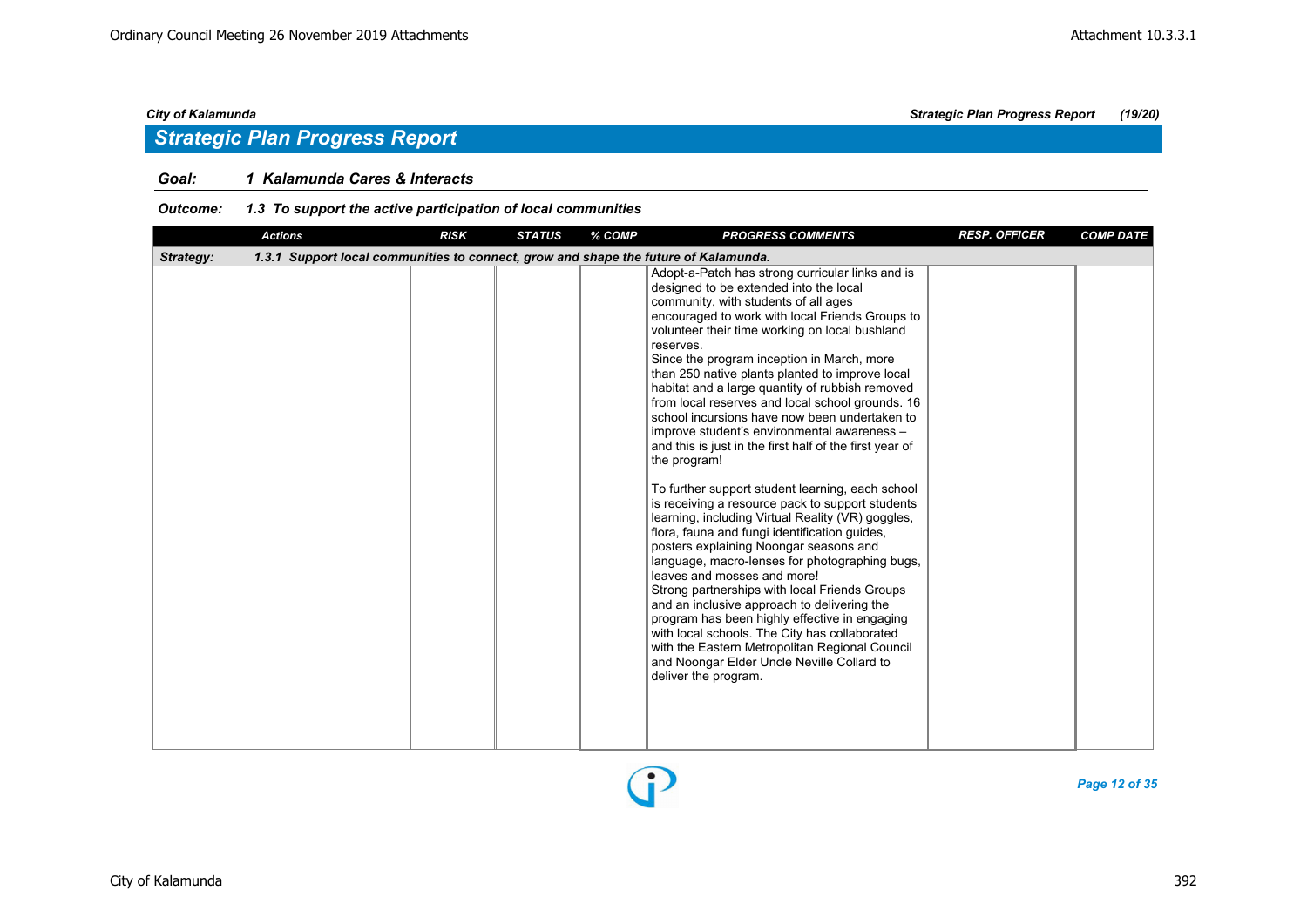### *Goal: 1 Kalamunda Cares & Interacts*

### *Outcome: 1.3 To support the active participation of local communities*

| <b>Actions</b>                                                                                                                      | <b>RISK</b> | <b>STATUS</b> | % COMP | <b>PROGRESS COMMENTS</b>                                                                                                                                                                                                                                                                                                                                                                                                                                                                                                                                                                                                                                                                                                                                                                             | <b>RESP. OFFICER</b>                                       | <b>COMP DATE</b> |
|-------------------------------------------------------------------------------------------------------------------------------------|-------------|---------------|--------|------------------------------------------------------------------------------------------------------------------------------------------------------------------------------------------------------------------------------------------------------------------------------------------------------------------------------------------------------------------------------------------------------------------------------------------------------------------------------------------------------------------------------------------------------------------------------------------------------------------------------------------------------------------------------------------------------------------------------------------------------------------------------------------------------|------------------------------------------------------------|------------------|
| 1.3.1 Support local communities to connect, grow and shape the future of Kalamunda.<br>Strategy:                                    |             |               |        |                                                                                                                                                                                                                                                                                                                                                                                                                                                                                                                                                                                                                                                                                                                                                                                                      |                                                            |                  |
|                                                                                                                                     |             |               |        | Using this integrated community approach,<br>Adopt-a-Patch supports the City of Kalamunda's<br>Strategic Business Plan, Local Environment<br>Strategy and Local Biodiversity Strategy, as well<br>as the Kalamunda Connected - Active Citizens<br>Strategy.<br>The program is set to grow in 2020, with two<br>more local schools set to join.<br>We have also Established the Good Neighbour<br>Program and continue with the Local Hero's<br>program.                                                                                                                                                                                                                                                                                                                                              |                                                            |                  |
| <b>Actions</b>                                                                                                                      | <b>RISK</b> | <b>STATUS</b> | % COMP | <b>PROGRESS COMMENTS</b>                                                                                                                                                                                                                                                                                                                                                                                                                                                                                                                                                                                                                                                                                                                                                                             | <b>RESP. OFFICER</b>                                       | <b>COMP DATE</b> |
| <b>Strategy:</b><br>1.3.2 Encourage and promote active participation in social and cultural events.                                 |             |               |        |                                                                                                                                                                                                                                                                                                                                                                                                                                                                                                                                                                                                                                                                                                                                                                                                      |                                                            |                  |
| 1.3.2.1 Develop and implement the<br>Community Events Program for the current<br>year, delivering high quality community<br>events. | None        | In Progress   | 45%    | - Perth Hills Spring Festival is underway.<br>- Seniors Week program was launched to the<br>public with a number of events sold out.<br>- Thanks a Volunteer day will be held the first<br>Friday in December. The event is our<br>recognition of the vital services of people who<br>volunteer for the vast range of activities taking<br>place throughout the City of Kalamunda. Each<br>year around 500 invitations are sent to groups<br>ranging from the Men's Shed, to sporting clubs<br>and everything in between.<br>- Christmas Festival and Summer Series<br>currently being finalized for 2020. The City of<br>Kalamunda's Summer Series of outdoor movies<br>has been designed to activate reserves and<br>spaces not widely used and to encourage<br>residents to meet their neighbours | Manager Customer &<br><b>Public Relations</b><br>(DE00008) | 30/06/2020       |

*Page 13 of 35*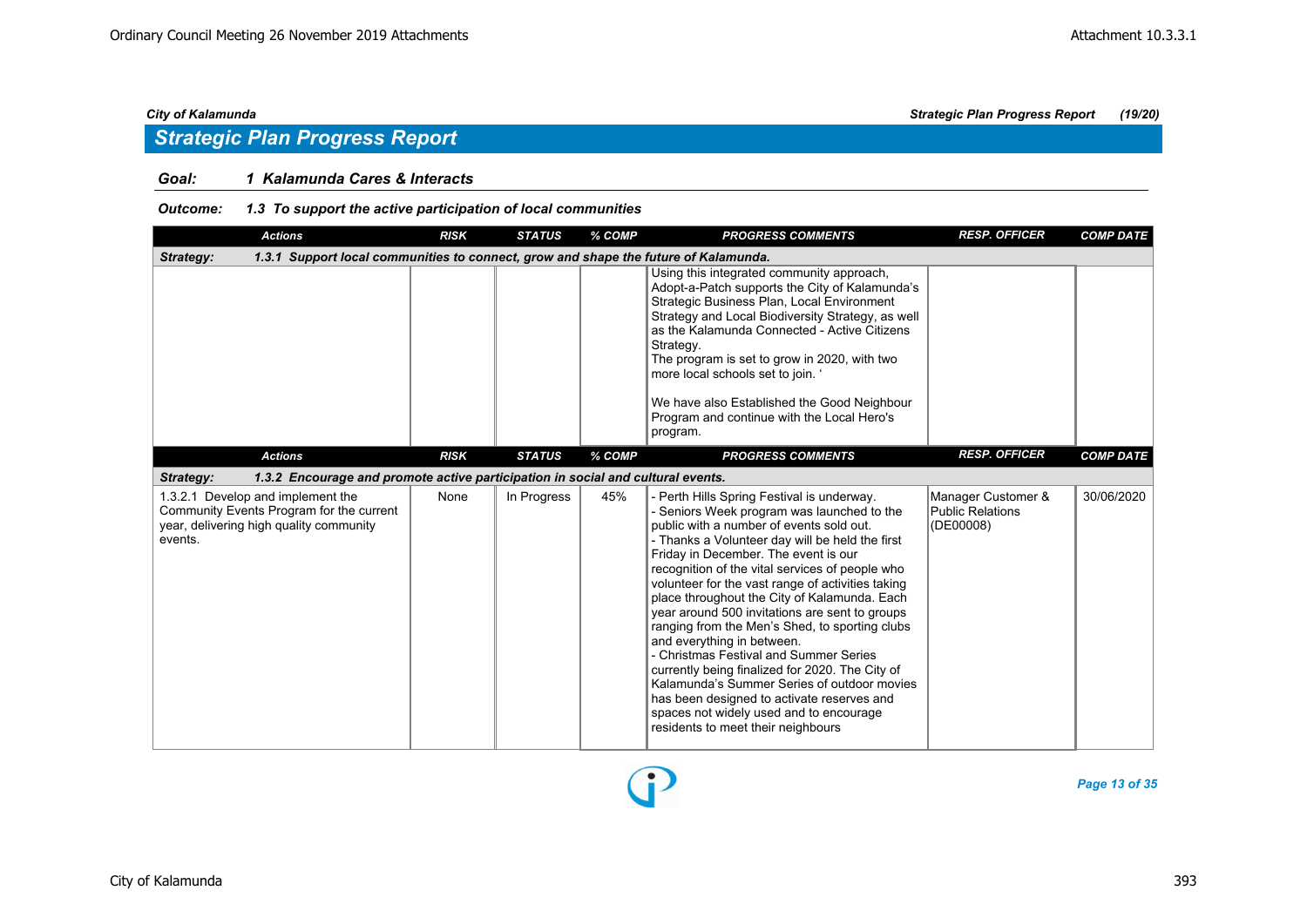### *Goal: 1 Kalamunda Cares & Interacts*

### *Outcome: 1.3 To support the active participation of local communities*

| <b>Actions</b>                                                                                                                                                                                                                           | <b>RISK</b> | <b>STATUS</b>      | % COMP | <b>PROGRESS COMMENTS</b>                                                                                                                                                                                                                                                                                                                                                                                                                                                                                             | <b>RESP. OFFICER</b>                                              | <b>COMP DATE</b> |
|------------------------------------------------------------------------------------------------------------------------------------------------------------------------------------------------------------------------------------------|-------------|--------------------|--------|----------------------------------------------------------------------------------------------------------------------------------------------------------------------------------------------------------------------------------------------------------------------------------------------------------------------------------------------------------------------------------------------------------------------------------------------------------------------------------------------------------------------|-------------------------------------------------------------------|------------------|
| 1.3.2 Encourage and promote active participation in social and cultural events.<br>Strategy:                                                                                                                                             |             |                    |        |                                                                                                                                                                                                                                                                                                                                                                                                                                                                                                                      |                                                                   |                  |
|                                                                                                                                                                                                                                          |             |                    |        | or just maybe to catch up with friends.<br>- Plans are also underway for the Corymbia<br>Festival which will be held on 7 march 2020. Set<br>in Hartfield Park Forrestfield, this annual one<br>day event offers free entertainment and activities<br>for all ages. The only dedicated festival event for<br>the foothills is a significant date on the City's<br>calendar. The addition of a water park section is<br>in response to feedback asking to extend the<br>range of activities for the growing audience. |                                                                   |                  |
| 1.3.2.2 Develop and implement Building<br>Asset Plans for KPAC to ensure ongoing<br>maintenance and required renewal works<br>are programmed and delivered.                                                                              | None        | <b>Not Started</b> | 0%     | Project not due to commence until January<br>2020.                                                                                                                                                                                                                                                                                                                                                                                                                                                                   | Manager Asset Planning<br>(TO00018)                               | 30/06/2021       |
| 1.3.2.3 [A] Develop an Arts Strategy and<br>Public Arts Policy and, subject to approval<br>and funding, commence implementation.<br>[B] Review and implement actions from the<br>KPAC and Zig Zag Gallery review, subject<br>to funding. | None        | In Progress        | 25%    | Arts Strategy adopted by Council 25 June 2019.<br>Public Art Policy due to Council November OCM<br>for adoption. Implementation of key areas of<br>review for KPAC and Gallery underway.                                                                                                                                                                                                                                                                                                                             | Coordinator Economic &<br>Tourism Development<br>(AC00017)        | 30/06/2020       |
| 1.3.2.4 Promotion of the Kalamunda<br>History Village.                                                                                                                                                                                   | None        | In Progress        | 25%    | - The Education Programme is fully booked to<br>the end of 2019, and new promotion<br>opportunities underway.<br>- Recruitment of new casual staff is occurring to<br>allow for continued promotion with schools and<br>increasing the number of children attending.<br>- Students are travelling from Beijing to attend<br>the education programme.<br>Television promotion was excellent.                                                                                                                          | Coordinator Economic &<br><b>Tourism Development</b><br>(AC00017) | 30/06/2020       |

P

*Page 14 of 35*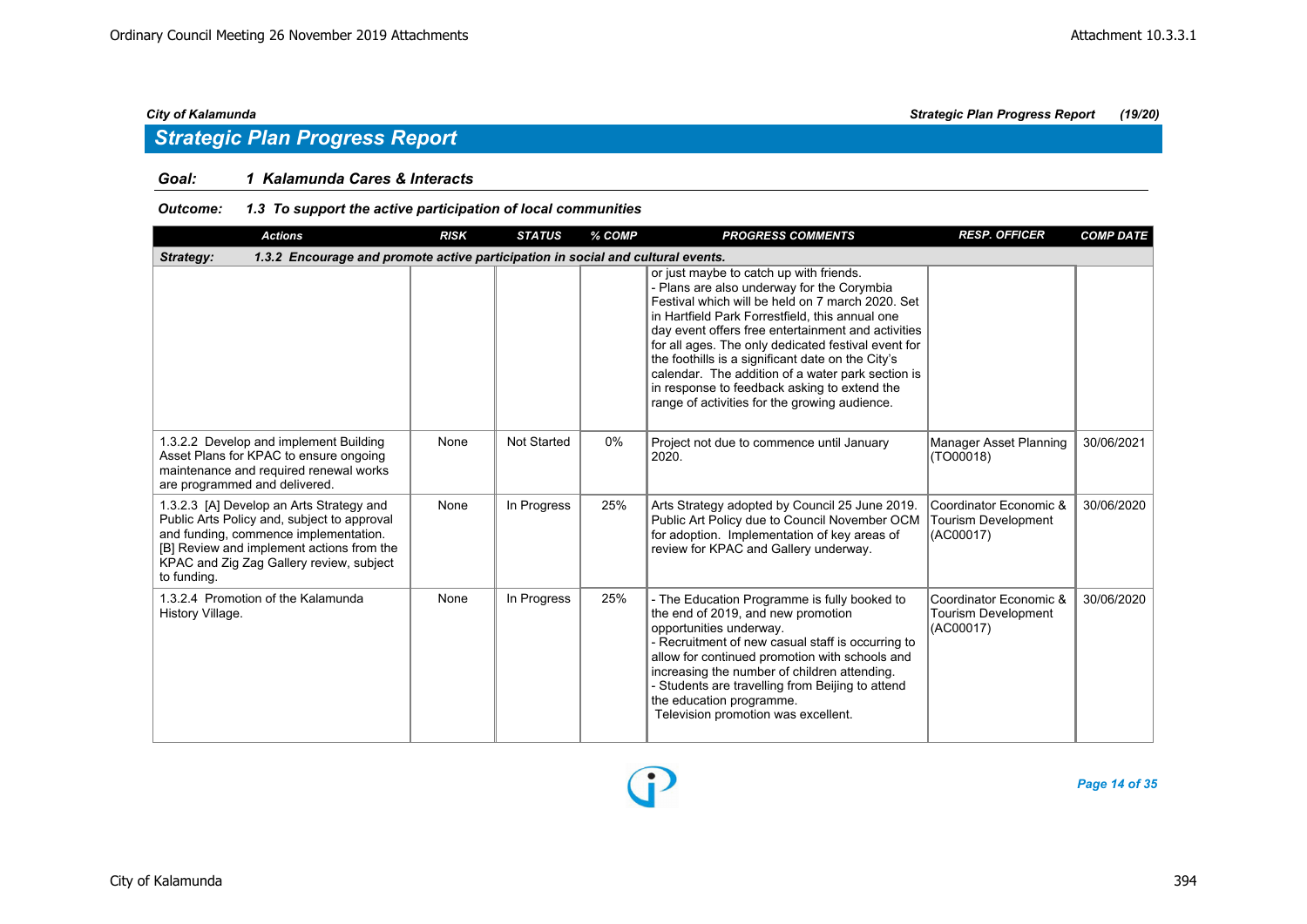*Goal: 1 Kalamunda Cares & Interacts*

This page is intentionally left blank



*Page 15 of 35*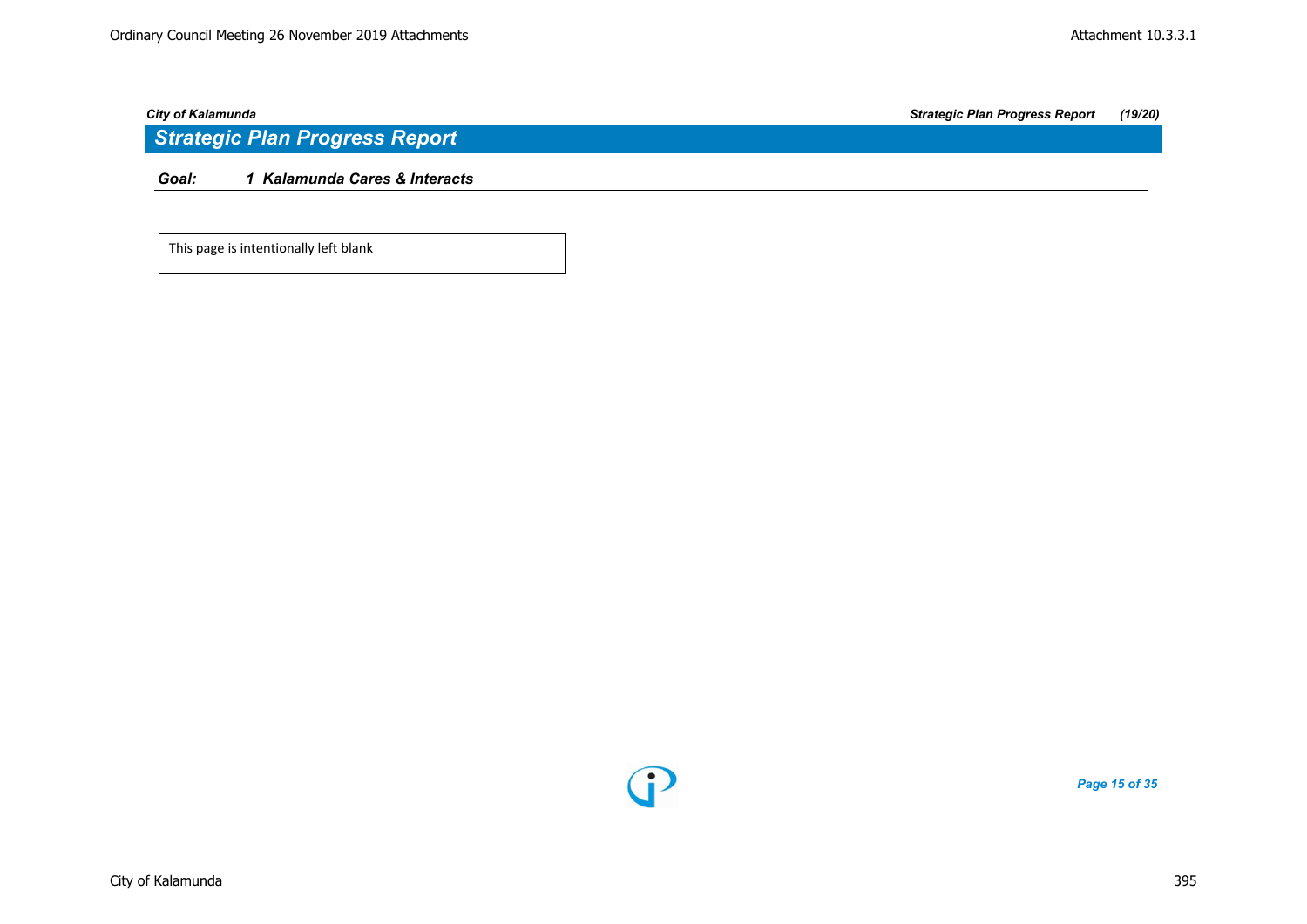### *Goal: 2 Kalamunda Clean & Green*

### *Outcome: 2.1 To protect and enhance the environmental values of the City*

| <b>Actions</b>                                                                                                                                                                                            | <b>RISK</b> | <b>STATUS</b> | % COMP | <b>PROGRESS COMMENTS</b>                                                                                                                                                                                                                                                                                                          | <b>RESP. OFFICER</b>                                          | <b>COMP DATE</b> |
|-----------------------------------------------------------------------------------------------------------------------------------------------------------------------------------------------------------|-------------|---------------|--------|-----------------------------------------------------------------------------------------------------------------------------------------------------------------------------------------------------------------------------------------------------------------------------------------------------------------------------------|---------------------------------------------------------------|------------------|
| 2.1.1 Enhance our bushland, natural areas, waterways and reserves.<br>Strategy:                                                                                                                           |             |               |        |                                                                                                                                                                                                                                                                                                                                   |                                                               |                  |
| 2.1.1.1 Significant Tree Protection -<br>Develop and implement policy and practices<br>to protect trees of significance across the<br>City.                                                               | None        | In Progress   | 33%    | The Council considered a preliminary<br>advertising process for the future Significant<br>Tree Policy in October 2019. Community<br>engagement will commence in late October<br>2019. Submissions will inform the preparation of<br>a draft Local Planning Policy regarding<br>significant trees, to be progressed in Q1 of 2020. | Principal Strategic<br>Planner (TO00038)                      | 30/06/2021       |
| 2.1.1.2 Implement actions and plans from<br>the Local Environment Strategy.                                                                                                                               | None        | In Progress   | 10%    | Action plans are currently being finalised.                                                                                                                                                                                                                                                                                       | Manager Parks &<br><b>Environmental Services</b><br>(TO00019) | 30/06/2023       |
| <b>Actions</b>                                                                                                                                                                                            | <b>RISK</b> | <b>STATUS</b> | % COMP | <b>PROGRESS COMMENTS</b>                                                                                                                                                                                                                                                                                                          | <b>RESP. OFFICER</b>                                          | <b>COMP DATE</b> |
| 2.1.2 Support the conservation and enhancement of our biodiversity.<br>Strategy:                                                                                                                          |             |               |        |                                                                                                                                                                                                                                                                                                                                   |                                                               |                  |
| 2.1.2.1 Develop the 2020 Local Biodiversity<br>Strategy                                                                                                                                                   | None        | In Progress   | 20%    | Initial market search for suitable consultant<br>support was not successful, scope of works has<br>been improved and new quotes currently being<br>sought.                                                                                                                                                                        | Manager Parks &<br><b>Environmental Services</b><br>(TO00019) | 30/06/2020       |
| <b>Actions</b>                                                                                                                                                                                            | <b>RISK</b> | <b>STATUS</b> | % COMP | <b>PROGRESS COMMENTS</b>                                                                                                                                                                                                                                                                                                          | <b>RESP. OFFICER</b>                                          | <b>COMP DATE</b> |
| 2.1.3 Community engagement and education in environmental management.<br><b>Strategy:</b>                                                                                                                 |             |               |        |                                                                                                                                                                                                                                                                                                                                   |                                                               |                  |
| 2.1.3.1 Environmental Education Program<br>[A] Deliver targeted environmental<br>education events to improve community<br>skills and awareness<br>[B] Engage local schools in the<br>Adopt-A-Spot program | None        | In Progress   | 25%    | See the update at 1.3.1.2 - "Creating Active<br>Citizens Plan"                                                                                                                                                                                                                                                                    | Manager Parks &<br>Environmental Services<br>(TO00019)        | 30/06/2020       |

*Outcome: 2.2 To achieve environmental sustainability through effective natural resource management*

*Page 16 of 35*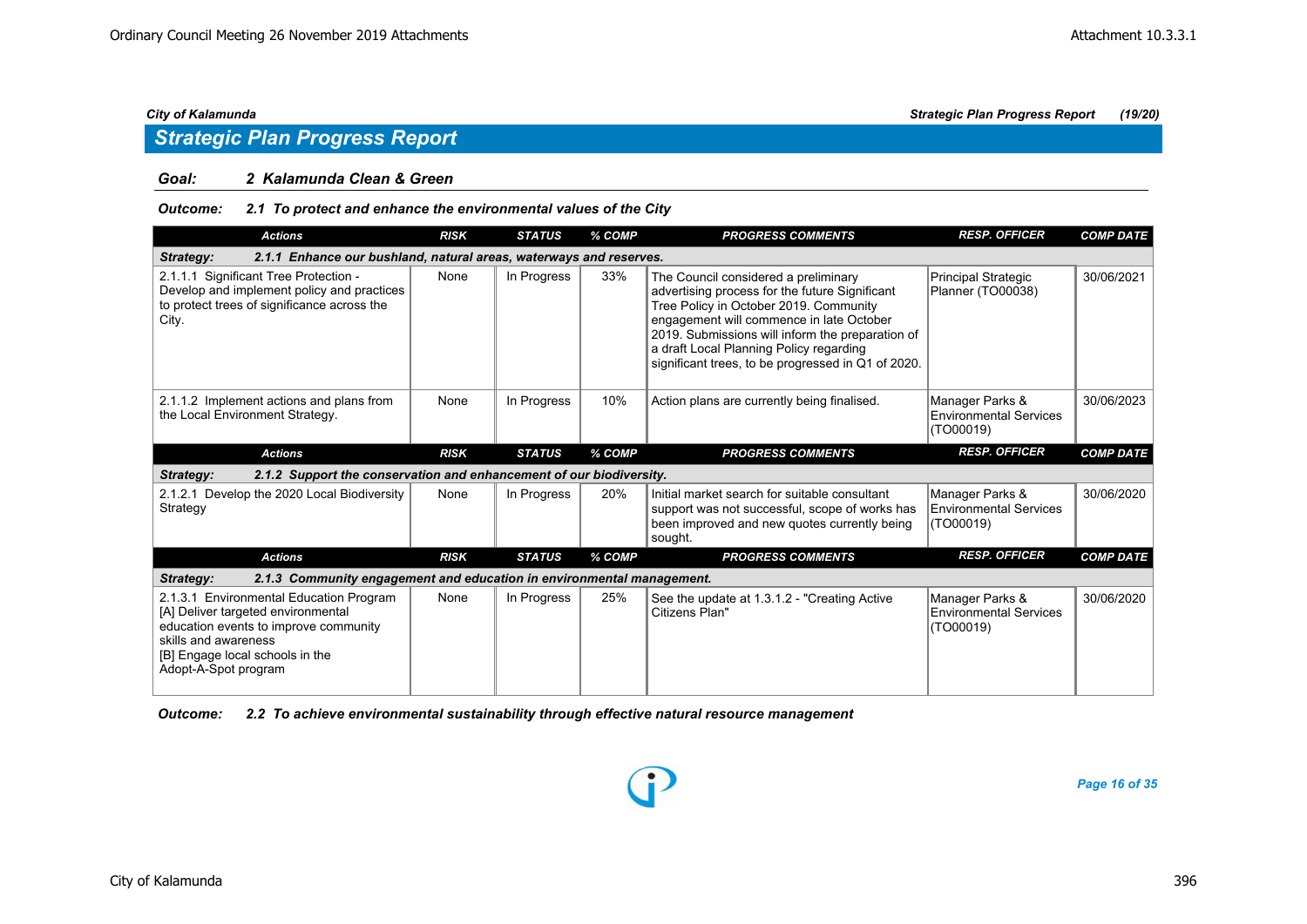## *Strategic Plan Progress Report*

### *Goal: 2 Kalamunda Clean & Green*

### *Outcome: 2.2 To achieve environmental sustainability through effective natural resource management*

| <b>Actions</b>                                                                                                                                                                                                 | <b>RISK</b> | <b>STATUS</b> | % COMP | <b>PROGRESS COMMENTS</b>                                                                                                                                         | <b>RESP. OFFICER</b>                                          | <b>COMP DATE</b> |
|----------------------------------------------------------------------------------------------------------------------------------------------------------------------------------------------------------------|-------------|---------------|--------|------------------------------------------------------------------------------------------------------------------------------------------------------------------|---------------------------------------------------------------|------------------|
| 2.2.1 Facilitate the appropriate use of water and energy supplies for the City.<br>Strategy:                                                                                                                   |             |               |        |                                                                                                                                                                  |                                                               |                  |
| 2.2.1.1 Develop a potable water plan aimed<br>at ensuring efficient and effective use of<br>potable water within City operated facilities.                                                                     | None        | In Progress   | 25%    | Work has commenced on identifying key sites<br>and outcomes for a potable water plan. This<br>action will follow 2.2.1.3 - Waterwise<br>certification.           | Manager Asset & Waste<br>Operations (TO00017)                 | 30/06/2020       |
| 2.2.1.2 Energy Management Plan - analyse<br>energy consumption by type in City<br>managed and owned facilities. Develop a<br>plan to reduce consumption, including<br>energy auditing and efficiency measures. | None        | In Progress   | 10%    | Plans in place for next solar PV installation to<br>reduce consumption. Planning in place with<br>some community groups to install further rounds<br>of Solar PV | Manager Asset & Waste<br>Operations (TO00017)                 | 30/06/2021       |
| 2.2.1.3 Waterwise - The City is recognised<br>as a Waterwise Council by the Water<br>Corporation.                                                                                                              | None        | In Progress   | 75%    | Final tasks underway to prepare submission to<br>Water Corporation. No further risks to<br>completion are envisaged.                                             | Manager Parks &<br><b>Environmental Services</b><br>(TO00019) | 31/12/2019       |
|                                                                                                                                                                                                                |             |               |        |                                                                                                                                                                  |                                                               |                  |
| <b>Actions</b>                                                                                                                                                                                                 | <b>RISK</b> | <b>STATUS</b> | % COMP | <b>PROGRESS COMMENTS</b>                                                                                                                                         | <b>RESP. OFFICER</b>                                          | <b>COMP DATE</b> |
| 2.2.2 Use technology to produce innovative solutions to reduce power and water usage.<br>Strategy:                                                                                                             |             |               |        |                                                                                                                                                                  |                                                               |                  |
| 2.2.2.1 Water Resource Plan<br>(Non-Potable) - Develop a non-potable<br>water master plan for irrigation of parks,<br>reserves and other POS to reduce use of<br>potable supply including MAR.                 | None        | In Progress   | 50%    | Draft Strategy @ 50% complete.                                                                                                                                   | Manager Asset Delivery<br>(PD00004)                           | 31/03/2020       |

*Outcome: 2.3 To reduce the amount of waste produced and increase the amount of reuse and recycling of waste*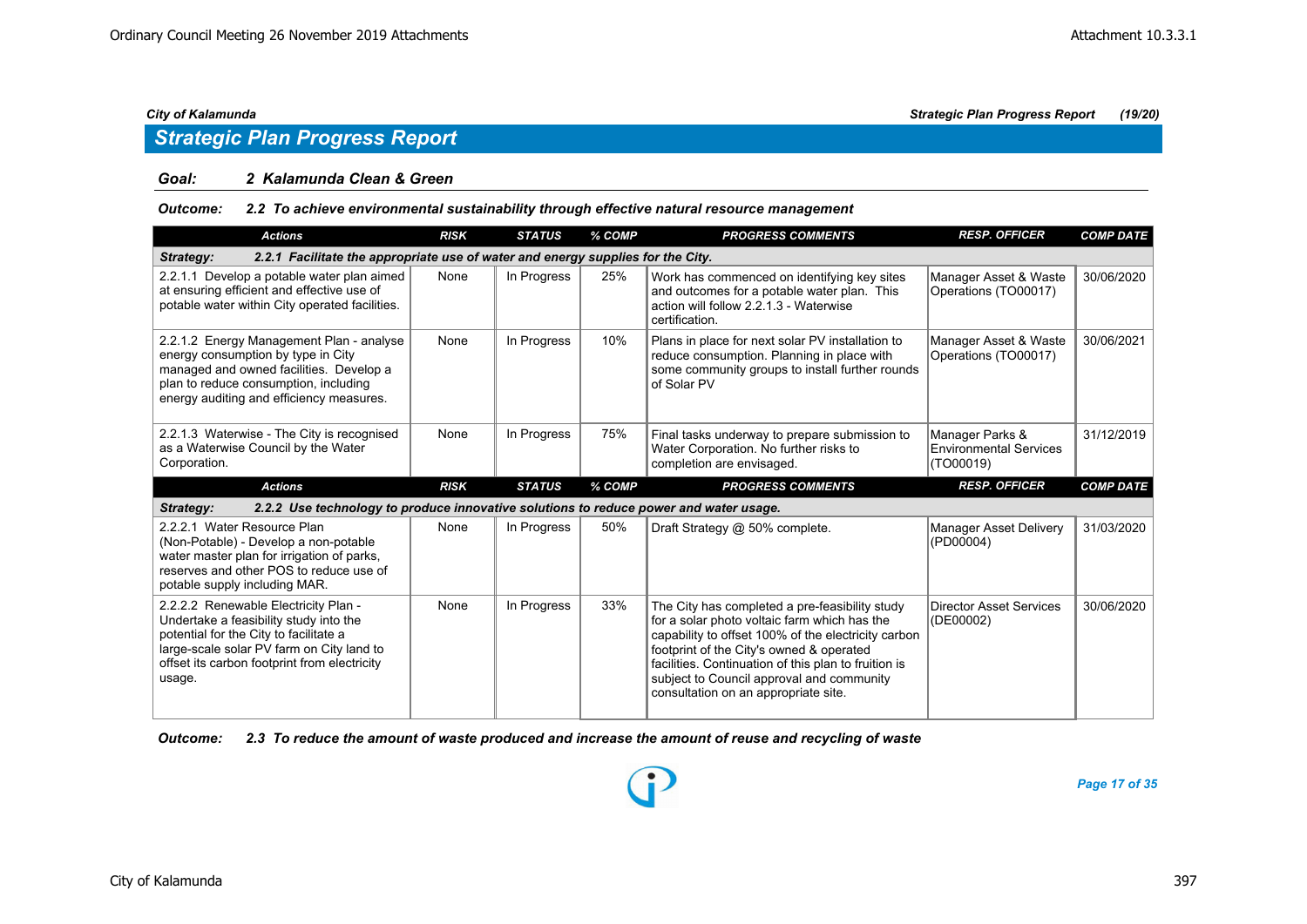### *Goal: 2 Kalamunda Clean & Green*

### *Outcome: 2.3 To reduce the amount of waste produced and increase the amount of reuse and recycling of waste*

| <b>Actions</b>                                                                                                                                                                           | <b>RISK</b> | <b>STATUS</b> | % COMP | <b>PROGRESS COMMENTS</b>                                                                                                                                                                                                                                                                                                                                                                   | <b>RESP. OFFICER</b>                          | <b>COMP DATE</b> |  |  |  |  |
|------------------------------------------------------------------------------------------------------------------------------------------------------------------------------------------|-------------|---------------|--------|--------------------------------------------------------------------------------------------------------------------------------------------------------------------------------------------------------------------------------------------------------------------------------------------------------------------------------------------------------------------------------------------|-----------------------------------------------|------------------|--|--|--|--|
| 2.3.1 Identify and implement strategies to reduce waste.<br>Strategy:                                                                                                                    |             |               |        |                                                                                                                                                                                                                                                                                                                                                                                            |                                               |                  |  |  |  |  |
| 2.3.1.1 Develop the Kalamunda Waste<br><b>Plan 2030</b>                                                                                                                                  | None        | In Progress   | 40%    | The City is progressing the project plan for<br>Waste Plan 2030.<br>Key actions completed last quarter include:<br>- working with EMRC for their FOGO strategy<br>which is consistent with the WARR:<br>- receiving conditional approval for Better Bins<br>application and scoping the relevant bin size /<br>frequency discussions;<br>- Community engagement plan is being<br>prepared. | Manager Asset & Waste<br>Operations (TO00017) | 30/06/2020       |  |  |  |  |
| 2.3.1.2 Walliston Resource Recovery<br>Facility review - Investigate and develop<br>options for upgrading the Walliston<br>Resource Recovery in accordance with<br>licencing conditions. | None        | In Progress   | 75%    | This has been further delayed by DWER who<br>are seeking further information and modelling<br>that was not originally requested or identified<br>when the licence application was submitted. The<br>relevant information and modelling will be<br>finalised by end Oct 19                                                                                                                  | Manager Asset & Waste<br>Operations (TO00017) | 30/06/2020       |  |  |  |  |

### *Outcome: 2.4 To ensure contaminated sites are safe and managed to ultimate use*

| <b>Actions</b>                                                                                                                                                                                                                                             | <b>RISK</b> | <b>STATUS</b> | % COMP | <b>PROGRESS COMMENTS</b>                                                                                                                                                                                                                                                                                                                                                                                                              | <b>RESP. OFFICER</b>                                      | <b>COMP DATE</b> |  |  |  |
|------------------------------------------------------------------------------------------------------------------------------------------------------------------------------------------------------------------------------------------------------------|-------------|---------------|--------|---------------------------------------------------------------------------------------------------------------------------------------------------------------------------------------------------------------------------------------------------------------------------------------------------------------------------------------------------------------------------------------------------------------------------------------|-----------------------------------------------------------|------------------|--|--|--|
| 2.4.1 Identify, examine and manage risk associated with contaminated sites.<br>Strategy:                                                                                                                                                                   |             |               |        |                                                                                                                                                                                                                                                                                                                                                                                                                                       |                                                           |                  |  |  |  |
| 2.4.1.1 Contaminated Site Investigation<br>and Management - appropriately investigate<br>all City controlled contaminated sites and<br>identify potential risks and issues that<br>require mitigation in line with policy and<br>legislative requirements. | None        | In Progress   | 42%    | - Brand Rd - Stage 2 DSI commencing<br>November 2019, the majority of onsite<br>investigations to be completed by end of<br>February 2019. Private Bore Sampling is<br>scheduled for February 2020<br>- Dawson Avenue/Pioneer Park - Currently<br>preparing documentation to begin tender<br>process to appoint a consultant and a auditor.<br>Aim is to have appropriate professionals<br>appointed by the end of the calendar year. | Coordinator<br>Environmental Health<br>Services (CS00006) | 30/06/2020       |  |  |  |

 $\bf{D}$ 

*Page 18 of 35*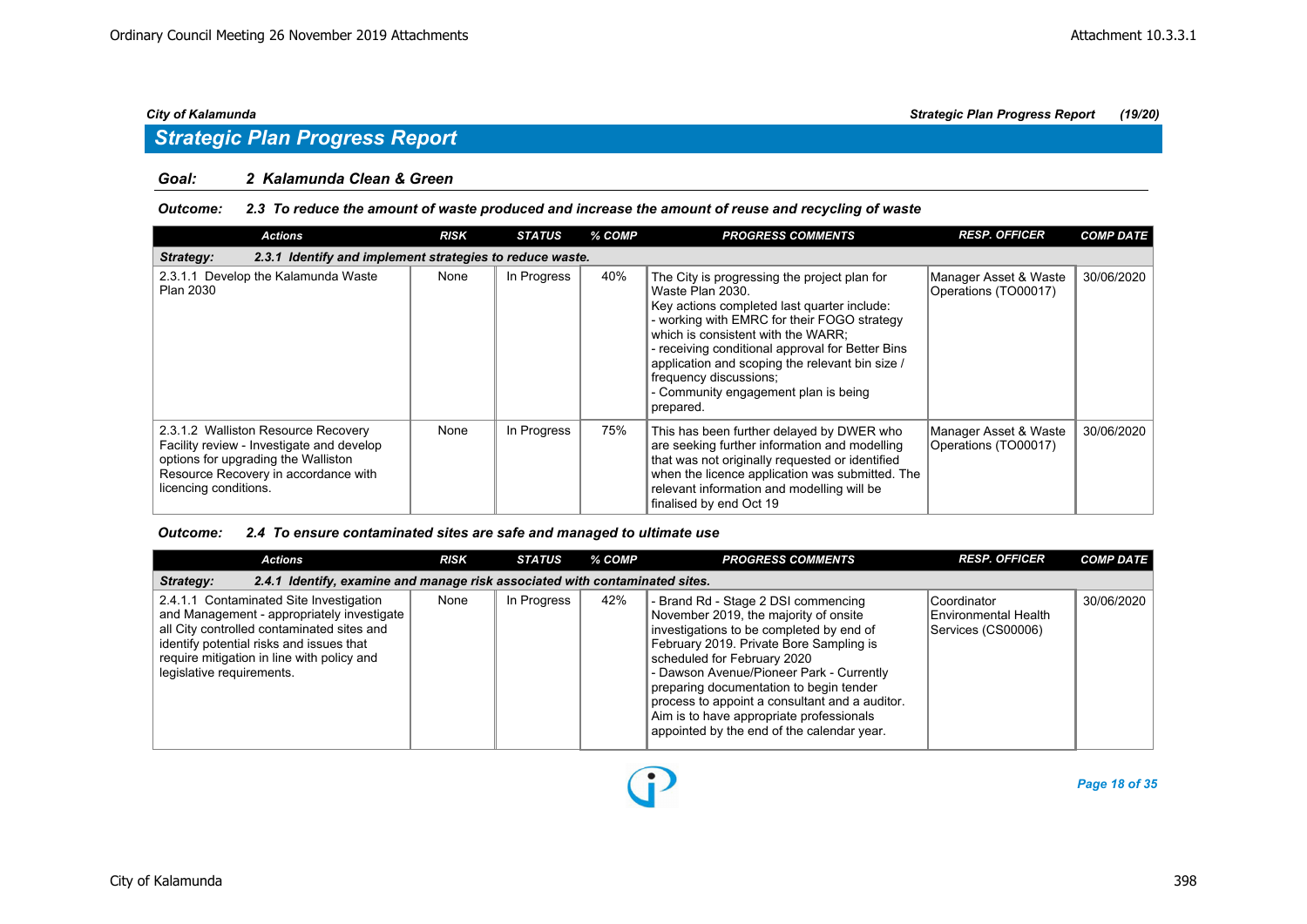## *Strategic Plan Progress Report*

### *Goal: 2 Kalamunda Clean & Green*

*Outcome: 2.4 To ensure contaminated sites are safe and managed to ultimate use*

|           | Actions                                                                     | <b>RISK</b> | <b>STATUS</b> | % COMP | <b>PROGRESS COMMENTS</b>                  | <b>RESP. OFFICER</b> | <b>COMP DATE</b> |  |  |
|-----------|-----------------------------------------------------------------------------|-------------|---------------|--------|-------------------------------------------|----------------------|------------------|--|--|
| Strategy: | 2.4.1 Identify, examine and manage risk associated with contaminated sites. |             |               |        |                                           |                      |                  |  |  |
|           |                                                                             |             |               |        | - Ledger Rd - Biannual emu pick to remove |                      |                  |  |  |
|           |                                                                             |             |               |        | l asbestos has occurred.                  |                      |                  |  |  |



*Page 19 of 35*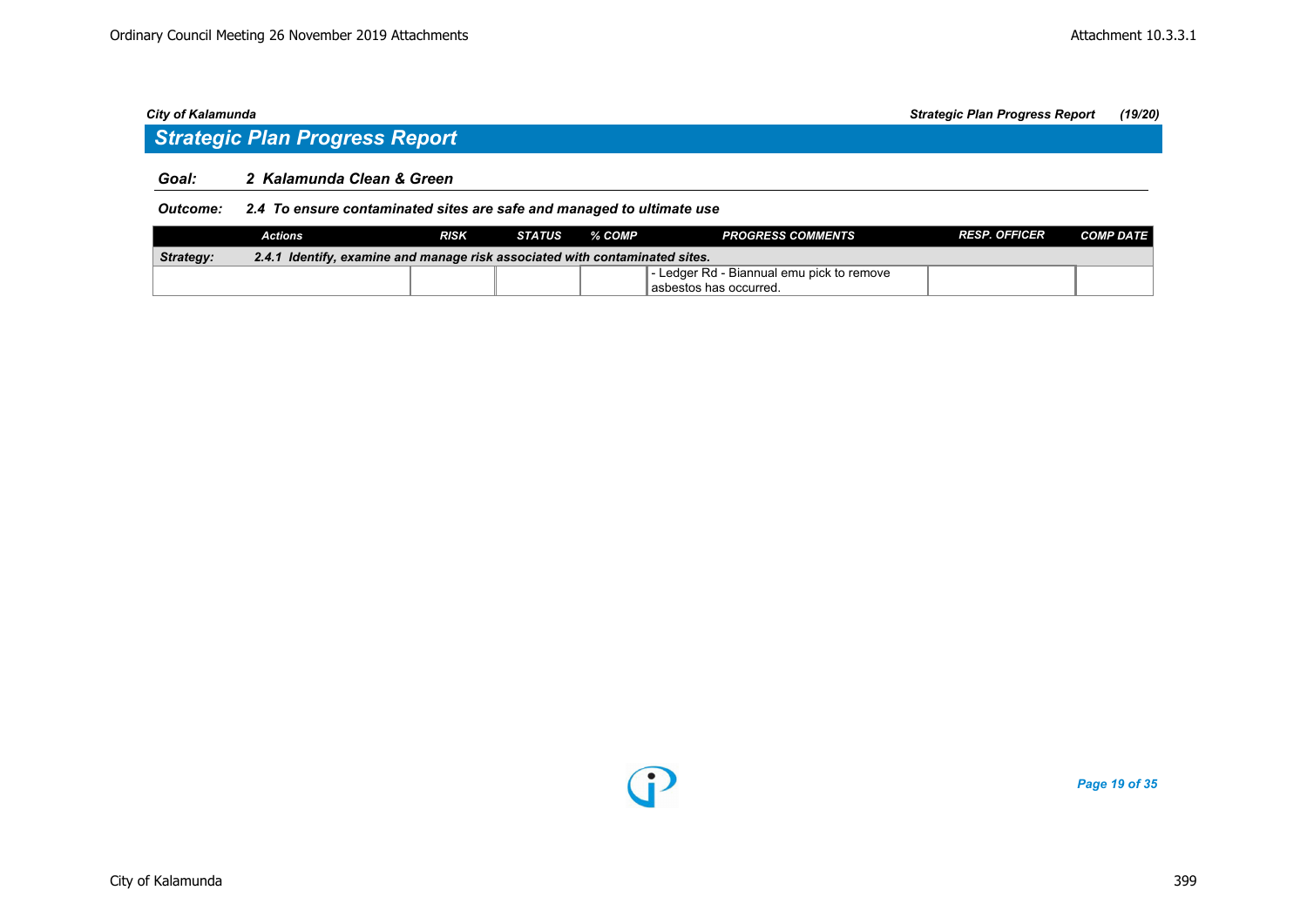### *Goal: 3 Kalamunda Develops*

### *Outcome: 3.1 To plan for sustainable population growth*

| <b>Actions</b>                                                                                                                                                                                | <b>RISK</b> | <b>STATUS</b> | % COMP | <b>PROGRESS COMMENTS</b>                                                                                                                                                                                                                                                                                                                                                                                                                                                                                                                                                                                                                                                                                                                                                                                                                                                                                                                                                                                                                                                  | <b>RESP. OFFICER</b>                     | <b>COMP DATE</b> |
|-----------------------------------------------------------------------------------------------------------------------------------------------------------------------------------------------|-------------|---------------|--------|---------------------------------------------------------------------------------------------------------------------------------------------------------------------------------------------------------------------------------------------------------------------------------------------------------------------------------------------------------------------------------------------------------------------------------------------------------------------------------------------------------------------------------------------------------------------------------------------------------------------------------------------------------------------------------------------------------------------------------------------------------------------------------------------------------------------------------------------------------------------------------------------------------------------------------------------------------------------------------------------------------------------------------------------------------------------------|------------------------------------------|------------------|
| Strategy:                                                                                                                                                                                     |             |               |        | 3.1.1 Plan for diverse and sustainable housing, community facilities and industrial development to meet changing social and economic needs.                                                                                                                                                                                                                                                                                                                                                                                                                                                                                                                                                                                                                                                                                                                                                                                                                                                                                                                               |                                          |                  |
| 3.1.1.1 Local Planning Strategy and<br>Scheme Review - Review the Local<br>Planning Strategy, ensuring sustainable<br>development and preservation of<br>environmental values are recognised. | None        | In Progress   | 70%    | Public Open Space Strategy:<br>- Public Open Space Strategy adopted by<br>Council in July 2018 and is currently in<br>implementation phase.<br>Industrial Development Strategy:<br>- Industrial Development Strategy adopted by<br>Council in December 2018 and is currently in<br>implementation phase.<br>Environmental Land Use Planning Strategy:<br>Environmental Land Use Planning Strategy<br>adopted by Council in July 2019 and is currently<br>in implementation phase.<br><b>Activity Centres Strategy:</b><br>- Draft Activity Centre Strategy has been<br>prepared.<br>- Feedback from Councillor's Strategic Retreat in<br>Feb 2019 has been assimilated into the<br>document.<br>- Scheduled to be presented to Council for<br>public advertising at the same time as the<br>Kalamunda Activity Centre Plan in Q1 of 2020.<br>Housing Strategy:<br>- The draft Housing Strategy has been prepared<br>and preliminary community engagement is<br>complete.<br>- Scheduled to be presented to Council in Q4 of<br>2019 or Q1 of 2020 for public advertising. | Principal Strategic<br>Planner (TO00038) | 30/06/2022       |

*Page 20 of 35*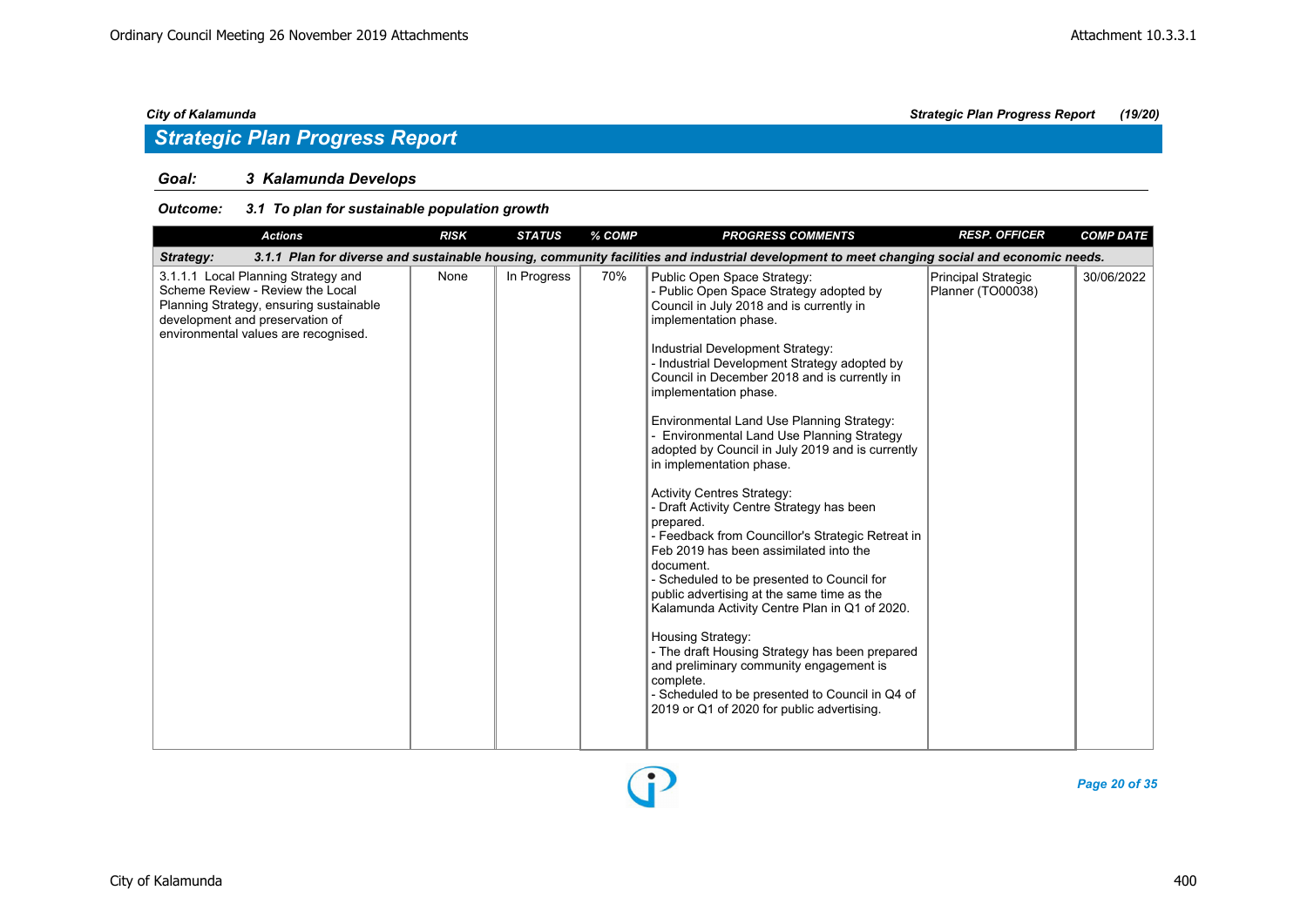### *Goal: 3 Kalamunda Develops*

### *Outcome: 3.1 To plan for sustainable population growth*

| <b>Actions</b>                                                                                             | <b>RISK</b> | <b>STATUS</b> | % COMP | <b>PROGRESS COMMENTS</b>                                                                                                                                                                                                                                                                                                                                                                                                                                                                                                                                                                                                       | <b>RESP. OFFICER</b>                                   | <b>COMP DATE</b> |
|------------------------------------------------------------------------------------------------------------|-------------|---------------|--------|--------------------------------------------------------------------------------------------------------------------------------------------------------------------------------------------------------------------------------------------------------------------------------------------------------------------------------------------------------------------------------------------------------------------------------------------------------------------------------------------------------------------------------------------------------------------------------------------------------------------------------|--------------------------------------------------------|------------------|
| Strategy:                                                                                                  |             |               |        | 3.1.1 Plan for diverse and sustainable housing, community facilities and industrial development to meet changing social and economic needs.                                                                                                                                                                                                                                                                                                                                                                                                                                                                                    |                                                        |                  |
|                                                                                                            |             |               |        | <b>Rural Strategy:</b><br>- Draft Rural Strategy has been scoped with<br>parts progressed.<br>- Considers preliminary outcomes from<br>investigations undertaken by Department of<br>Primary Industries and Regional Development<br>and the Department of Water and Environment<br>Regulation.<br>- Further progress is pending outcomes from the<br>State Government Pickering Brook and<br>Surrounds Sustainability and Tourism Taskforce<br>and Working Group.<br>Infrastructure and Servicing Strategy:<br>- the final sub-strategy to the above, to be<br>assimilated into the future Local Planning<br>Strategy in 2020. |                                                        |                  |
| 3.1.1.2 Develop activity centre plans for the<br>City's district centres in Kalamunda and<br>Forrestfield. | None        | In Progress   | 75%    | - The draft Kalamunda Activity Centre Plan<br>(KACP) was adopted by the Council for<br>advertising in May 2019;<br>- Public advertising completed September 2019;<br>- Currently considering submissions and<br>preparing a detailed schedule of modifications to<br>draft Kalamunda Activity Centre Plan and<br>associated information. This is expected to be in<br>a position to be presented to the Council by<br>early 2020.<br>WAPC endorsement of the KACP will<br>subsequently be required.                                                                                                                            | <b>Principal Strategic</b><br><b>Planner (TO00038)</b> | 01/12/2020       |

 $\mathbf{E}$ 

*City of Kalamunda Strategic Plan Progress Report (19/20)*

*Page 21 of 35*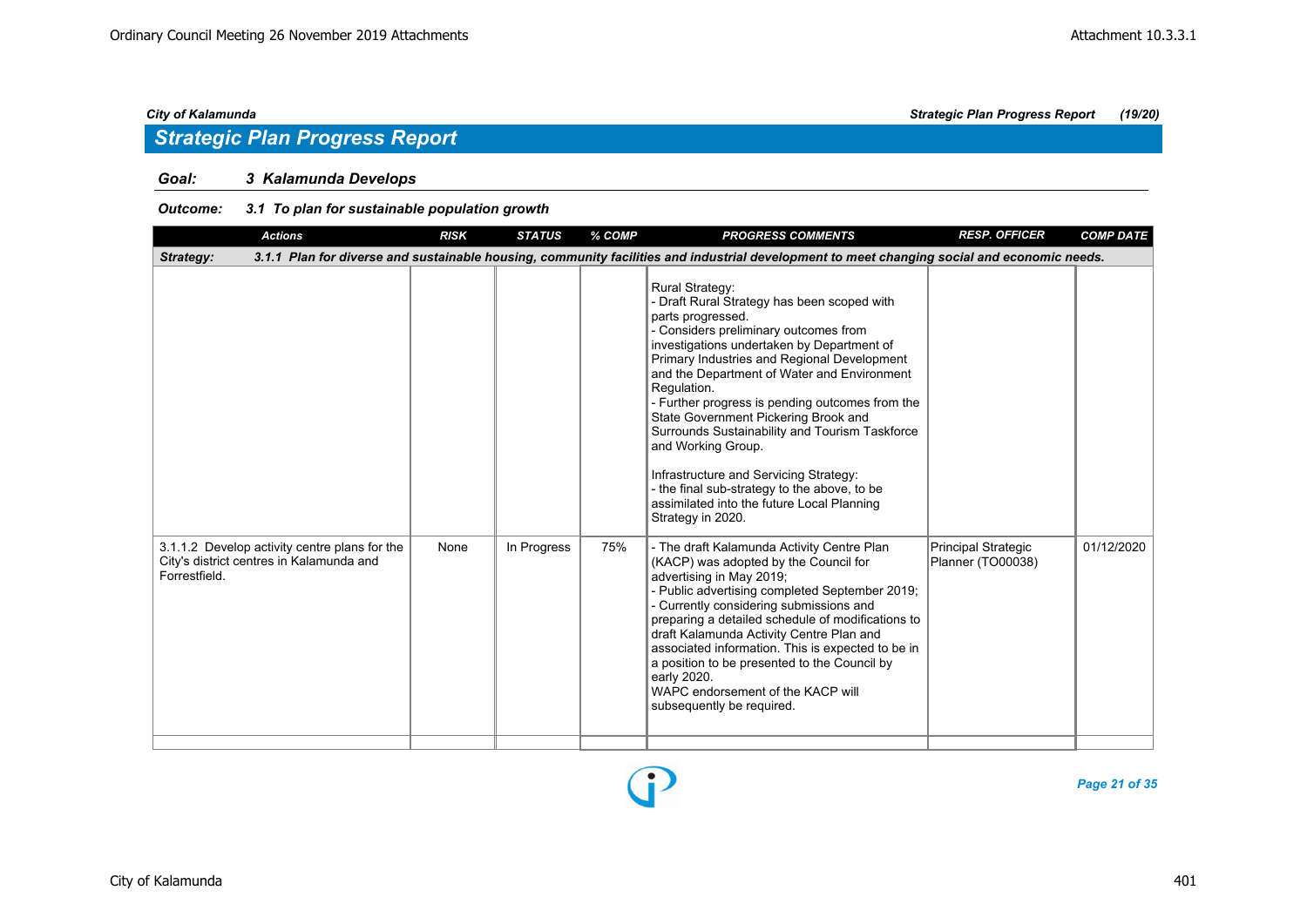### *Goal: 3 Kalamunda Develops*

### *Outcome: 3.1 To plan for sustainable population growth*

| <b>Actions</b>                                                                                                                                                                                                                | <b>RISK</b> | <b>STATUS</b> | % COMP | <b>PROGRESS COMMENTS</b>                                                                                                                                                                                                                                                                                                                                                                                                                                                                                                                                                                                                                                                                                                                                                                                                                                                                                                                                                                                                                                                                                                           | <b>RESP. OFFICER</b>                            | <b>COMP DATE</b> |
|-------------------------------------------------------------------------------------------------------------------------------------------------------------------------------------------------------------------------------|-------------|---------------|--------|------------------------------------------------------------------------------------------------------------------------------------------------------------------------------------------------------------------------------------------------------------------------------------------------------------------------------------------------------------------------------------------------------------------------------------------------------------------------------------------------------------------------------------------------------------------------------------------------------------------------------------------------------------------------------------------------------------------------------------------------------------------------------------------------------------------------------------------------------------------------------------------------------------------------------------------------------------------------------------------------------------------------------------------------------------------------------------------------------------------------------------|-------------------------------------------------|------------------|
| Strategy:                                                                                                                                                                                                                     |             |               |        | 3.1.1 Plan for diverse and sustainable housing, community facilities and industrial development to meet changing social and economic needs.                                                                                                                                                                                                                                                                                                                                                                                                                                                                                                                                                                                                                                                                                                                                                                                                                                                                                                                                                                                        |                                                 |                  |
| 3.1.1.3 Forrestfield North Structure Plans:<br>Plan for sustainable land use options<br>around the future railway station. Manage<br>consultant team to deliver structure plans to<br>facilitate subdivision and development. | None        | In Progress   | 60%    | <b>Residential Precinct Local Structure Plan:</b><br>- Draft LSP adopted by Council and forwarded to Planner (TO00038)<br>WAPC in Dec 2018.<br>- MRS Amendment initiation request also<br>forwarded to WAPC.<br>- WAPC's Statutory Planning Committee<br>deferred consideration of the Residential<br>Precinct LSP in May 2019 to address how<br>environmental values would be retained and<br>managed.<br>- Council resolved to appeal the WAPC on the<br>basis that no decision has been made. The City<br>is currently working through SAT to resolve the<br>environmental issues.<br><b>Transit Oriented Development Precinct Local</b><br>Structure Plan:<br>- TOD Precinct LSP in the process of being<br>prepared with key inputs required by State<br>Government agencies.<br>- Preliminary Draft TOD Precinct LSP presented<br>to Council at Feb 2019 Strategic Retreat.<br>- Preliminary Draft TOD Precinct LSP forwarded<br>to METRONET for State Government Agency<br>review March 2019.<br>- Draft TOD expected to be presented to the<br>Council by early 2020 for the purposes of<br>initiating public advertising. | Principal Strategic                             | 30/06/2022       |
| 3.1.1.4 Planning investigation areas -<br>progress the planning, community                                                                                                                                                    | None        | In Progress   | 80%    | Pickering Brook townsite investigations are<br>being considered in the context of, and is                                                                                                                                                                                                                                                                                                                                                                                                                                                                                                                                                                                                                                                                                                                                                                                                                                                                                                                                                                                                                                          | <b>Principal Strategic</b><br>Planner (TO00038) | 30/06/2023       |

Đ

*Page 22 of 35*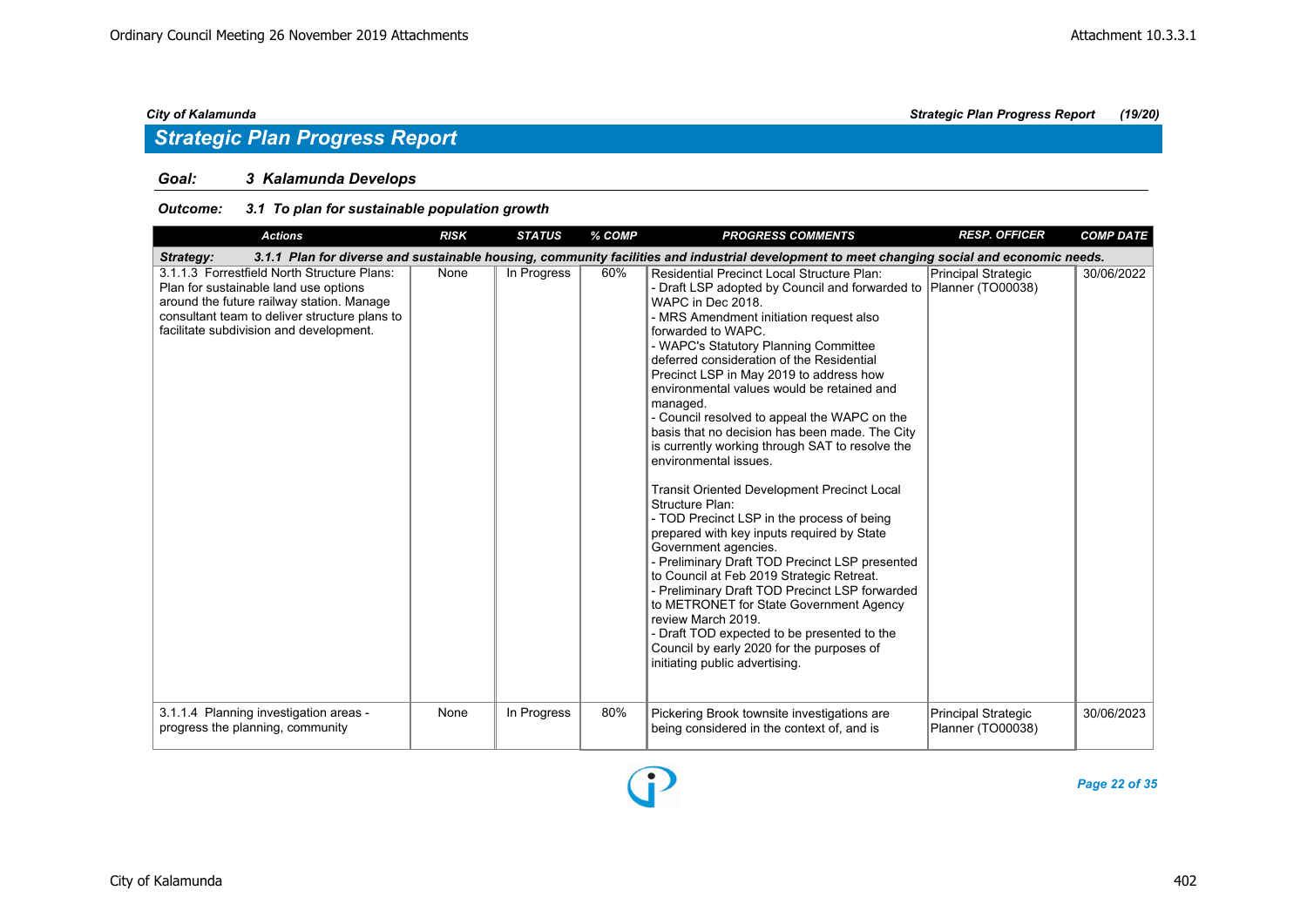### *Goal: 3 Kalamunda Develops*

### *Outcome: 3.1 To plan for sustainable population growth*

| <b>Actions</b>                                                                                                                                                                                                          | <b>RISK</b> | <b>STATUS</b> | % COMP | <b>PROGRESS COMMENTS</b>                                                                                                                                                                                                                                                                                                                                                                                                                                                                                                                                                                                                                                                                                                                                                                                                                                                                                                                                                                                                                                                                                        | <b>RESP. OFFICER</b> | <b>COMP DATE</b> |
|-------------------------------------------------------------------------------------------------------------------------------------------------------------------------------------------------------------------------|-------------|---------------|--------|-----------------------------------------------------------------------------------------------------------------------------------------------------------------------------------------------------------------------------------------------------------------------------------------------------------------------------------------------------------------------------------------------------------------------------------------------------------------------------------------------------------------------------------------------------------------------------------------------------------------------------------------------------------------------------------------------------------------------------------------------------------------------------------------------------------------------------------------------------------------------------------------------------------------------------------------------------------------------------------------------------------------------------------------------------------------------------------------------------------------|----------------------|------------------|
| Strategy:                                                                                                                                                                                                               |             |               |        | 3.1.1 Plan for diverse and sustainable housing, community facilities and industrial development to meet changing social and economic needs.                                                                                                                                                                                                                                                                                                                                                                                                                                                                                                                                                                                                                                                                                                                                                                                                                                                                                                                                                                     |                      |                  |
| engagement and technical investigations for<br>[A] Pickering Brook townsite expansion, [B]<br>Wattle Grove South, [C] Cambridge<br>Reserve, [D] Heidelberg Park, [E]<br>Maddington Kenwick Strategic Employment<br>Area |             |               |        | pending, the recommendations coming out of<br>the Pickering Brook and Surrounds<br>Sustainability and Tourism Taskforce.<br><b>Wattle Grove South</b><br>The City has appointed a planning consultant to<br>progress comprehensive community<br>engagement and land use concept plans for<br>Wattle Grove South. The community<br>engagement process will commence first with<br>online/digital engagement in late 2019. Visioning<br>workshops are expected to occur in early 2020.<br>Flora and fauna surveys are also being<br>undertaken in spring 2019.<br>Cambridge reserve concept plan is currently<br>being updated to address environmental and<br>water management constraints, expected<br>completion of concept by early 2020. An<br>amendment will subsequently be required to<br>commence the transfer process, to be<br>progressed in 2020.<br>Heidelberg Park - community consultation<br>indicated significant support for aged care and<br>public open space upgrades. The City will now<br>request the State to consider these findings.<br>Maddington Kenwick Strategic Employment<br>Area |                      |                  |

*Page 23 of 35*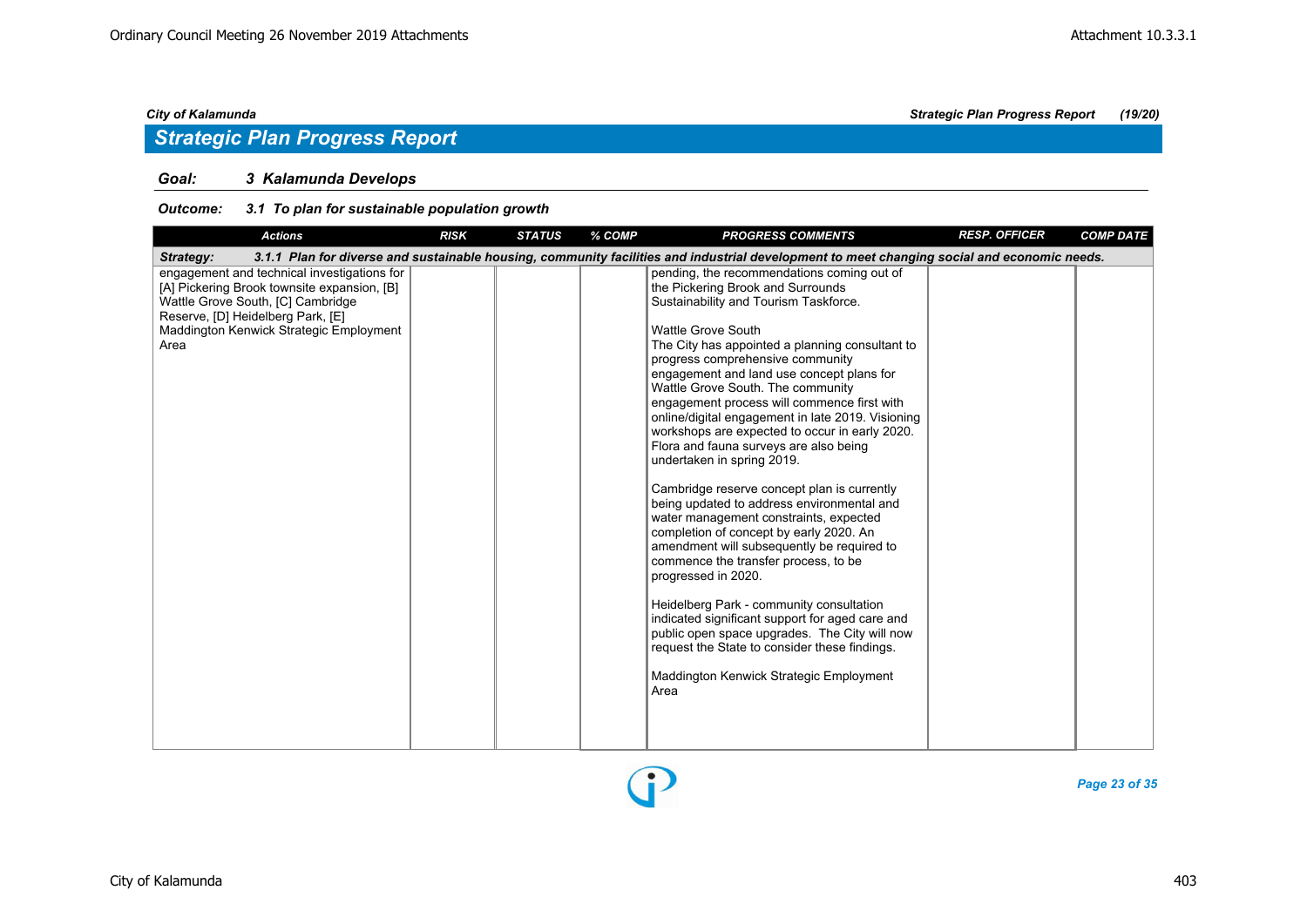### *Goal: 3 Kalamunda Develops*

### *Outcome: 3.1 To plan for sustainable population growth*

| <b>Actions</b>                                                                                                                                                                                                                                                                                                                     | <b>RISK</b> | <b>STATUS</b> | $%$ COMP | <b>PROGRESS COMMENTS</b>                                                                                                                                                                                                                                                                                                                                                                                                                                                                                                                                                                                                                     | <b>RESP. OFFICER</b>                     | <b>COMP DATE</b> |
|------------------------------------------------------------------------------------------------------------------------------------------------------------------------------------------------------------------------------------------------------------------------------------------------------------------------------------|-------------|---------------|----------|----------------------------------------------------------------------------------------------------------------------------------------------------------------------------------------------------------------------------------------------------------------------------------------------------------------------------------------------------------------------------------------------------------------------------------------------------------------------------------------------------------------------------------------------------------------------------------------------------------------------------------------------|------------------------------------------|------------------|
| Strategy:                                                                                                                                                                                                                                                                                                                          |             |               |          | 3.1.1 Plan for diverse and sustainable housing, community facilities and industrial development to meet changing social and economic needs.                                                                                                                                                                                                                                                                                                                                                                                                                                                                                                  |                                          |                  |
|                                                                                                                                                                                                                                                                                                                                    |             |               |          | Area north-west of Coldwell Road requires<br>finalisation of DCP in liaison with the City of<br>Gosnells, this is underway. Flora and fauna<br>surveys are being undertaken in spring 2019 for<br>area between Coldwell and Brook Road.<br>Hydrological investigations in this area are on<br>hold pending a detailed brief being prepared by<br>the City of Gosnells in liaison with the EPA. This<br>is likely to take well into 2020 to finalise.                                                                                                                                                                                         |                                          |                  |
| 3.1.1.5 Wattle Grove Cell 9 Project<br>Management - Undertake an annual review<br>of the Cell 9 Development Contribution<br>Plan.                                                                                                                                                                                                  | None        | Completed     | 100%     | DCP adopted by the Council in August 2019,<br>changing the rate from \$26,588 per lot to<br>\$24,187 per lot.                                                                                                                                                                                                                                                                                                                                                                                                                                                                                                                                | Principal Strategic<br>Planner (TO00038) | 30/06/2020       |
| 3.1.1.6 Operational Strategic Planning - [A]<br>FF/HW stage 1 annual DCP review, FF/HW<br>stage 1 project management. [B] Review<br>planning design guidelines. [C] Incorporate<br>review and response to Government policy<br>at strategic level as required. Monitor and<br>implement innovative strategic planning<br>practice. | None        | In Progress   | 60%      | FF/HW Stage 1 annual DCP review commenced<br>for 2018/19 & 2019/20. Currently finalising<br>infrastructure cost analysis. Currently expected<br>to be presented to the Council by early 2020 to<br>commence public advertising.<br>FF/HW Stage 1 design guidelines adopted by<br>the Council in August 2019.<br>Provided written submissions for:<br>- Draft SPP3.6 Infrastructure Contributions in<br>September 2019.<br>- Draft Perth Airport Masterplan 2020 in October<br>2019.<br>- Draft Perth Airport West (South) Major<br>Development Plan in September 2019.<br>- Design WA Precinct Design Planning<br>Framework in October 2019. | Principal Strategic<br>Planner (TO00038) | 30/06/2020       |

*Page 24 of 35*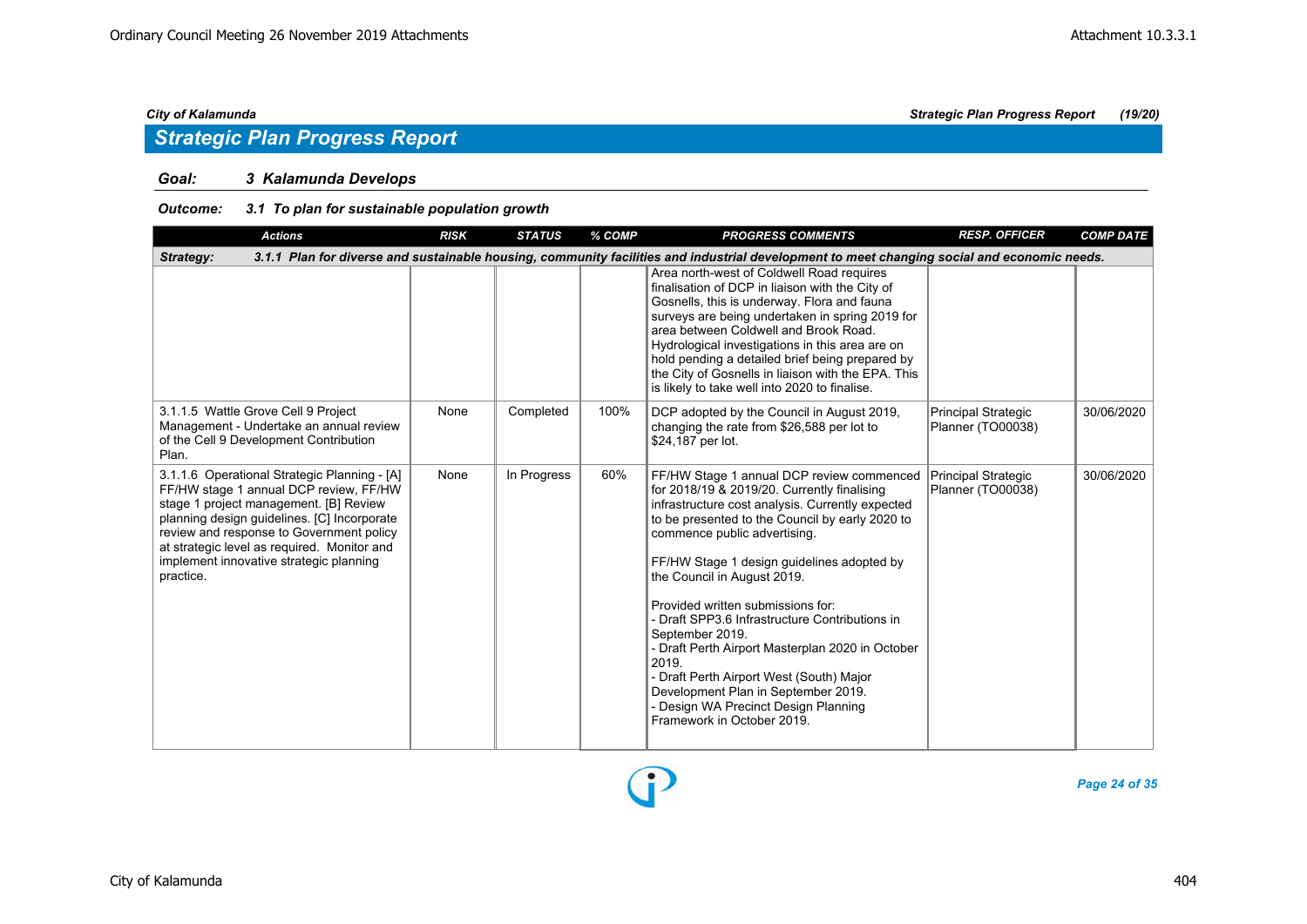## *Strategic Plan Progress Report*

### *Goal: 3 Kalamunda Develops*

### *Outcome: 3.1 To plan for sustainable population growth*

| <b>Actions</b>                                                                                                                                                                                                                                         | <b>RISK</b> | <b>STATUS</b> | % COMP | <b>PROGRESS COMMENTS</b>                                                                                                                                                                                                                                                                                                                                                                                                                                                 | <b>RESP. OFFICER</b>                            | <b>COMP DATE</b> |  |  |  |  |  |
|--------------------------------------------------------------------------------------------------------------------------------------------------------------------------------------------------------------------------------------------------------|-------------|---------------|--------|--------------------------------------------------------------------------------------------------------------------------------------------------------------------------------------------------------------------------------------------------------------------------------------------------------------------------------------------------------------------------------------------------------------------------------------------------------------------------|-------------------------------------------------|------------------|--|--|--|--|--|
| 3.1.1 Plan for diverse and sustainable housing, community facilities and industrial development to meet changing social and economic needs.<br>Strategy:                                                                                               |             |               |        |                                                                                                                                                                                                                                                                                                                                                                                                                                                                          |                                                 |                  |  |  |  |  |  |
|                                                                                                                                                                                                                                                        |             |               |        | - Action Plan for Planning Reform (August 2019)<br>in September 2019                                                                                                                                                                                                                                                                                                                                                                                                     |                                                 |                  |  |  |  |  |  |
| 3.1.1.7 Statutory Planning Processes -<br>Biennial review of existing local planning<br>policies and implement of new Local<br>Planning Policies as required.                                                                                          | None        | In Progress   | 25%    | Process mapping has been undertaken for<br>statutory planning and building processes.<br>There is an ongoing review of existing<br>processes and identification of new processes,<br>which has identified improvements.                                                                                                                                                                                                                                                  | Manager Approval<br>Services (TO00016)          | 30/06/2020       |  |  |  |  |  |
| 3.1.1.8 Planning Service Standards -<br>Customer survey form is provided with all<br>new planning applications.                                                                                                                                        | None        | In Progress   | 25%    | Customer Survey responses are collated on a<br>quarterly basis and provided to the CEO.<br>For the July -September Quarter 25 responses<br>were received, comprising 84% of respondents<br>being either satisfied or very satisfied, with 11%<br>being neutral.                                                                                                                                                                                                          | Manager Approval<br>Services (TO00016)          | 30/06/2020       |  |  |  |  |  |
| 3.1.1.9 Residential Development Design<br>Policy - Policy is developed and endorsed<br>by Council.                                                                                                                                                     | None        | In Progress   | 70%    | Local Planning Policy 21 - Residential Design is<br>will be referred to Council in early 2020 for final<br>approval.                                                                                                                                                                                                                                                                                                                                                     | <b>Principal Statutory</b><br>Planner (TO00026) | 30/06/2020       |  |  |  |  |  |
| 3.1.1.10 Develop, monitor and report KPIs<br>to ensure all approvals are processed within<br>agreed timeframes and are advertised and<br>communicated broadly and effectively.<br>Approvals are communicated and<br>processed within given timeframes. | None        | In Progress   | 25%    | Planning statistics are reported for Basic (20<br>days), Standard (60 days) and Complex (90<br>days) on all development applications on a<br>monthly basis. The statistics are reviewed and<br>monitored to ensure compliance with the<br>statutory time frames.<br>Planning Applications processed July to<br>September:<br>107 Development applications processed - 93%<br>completed with agreed timeframes as follows:<br>Basic development applications (20 days) 38 | Manager Approval<br>Services (TO00016)          | 30/06/2020       |  |  |  |  |  |

*Page 25 of 35*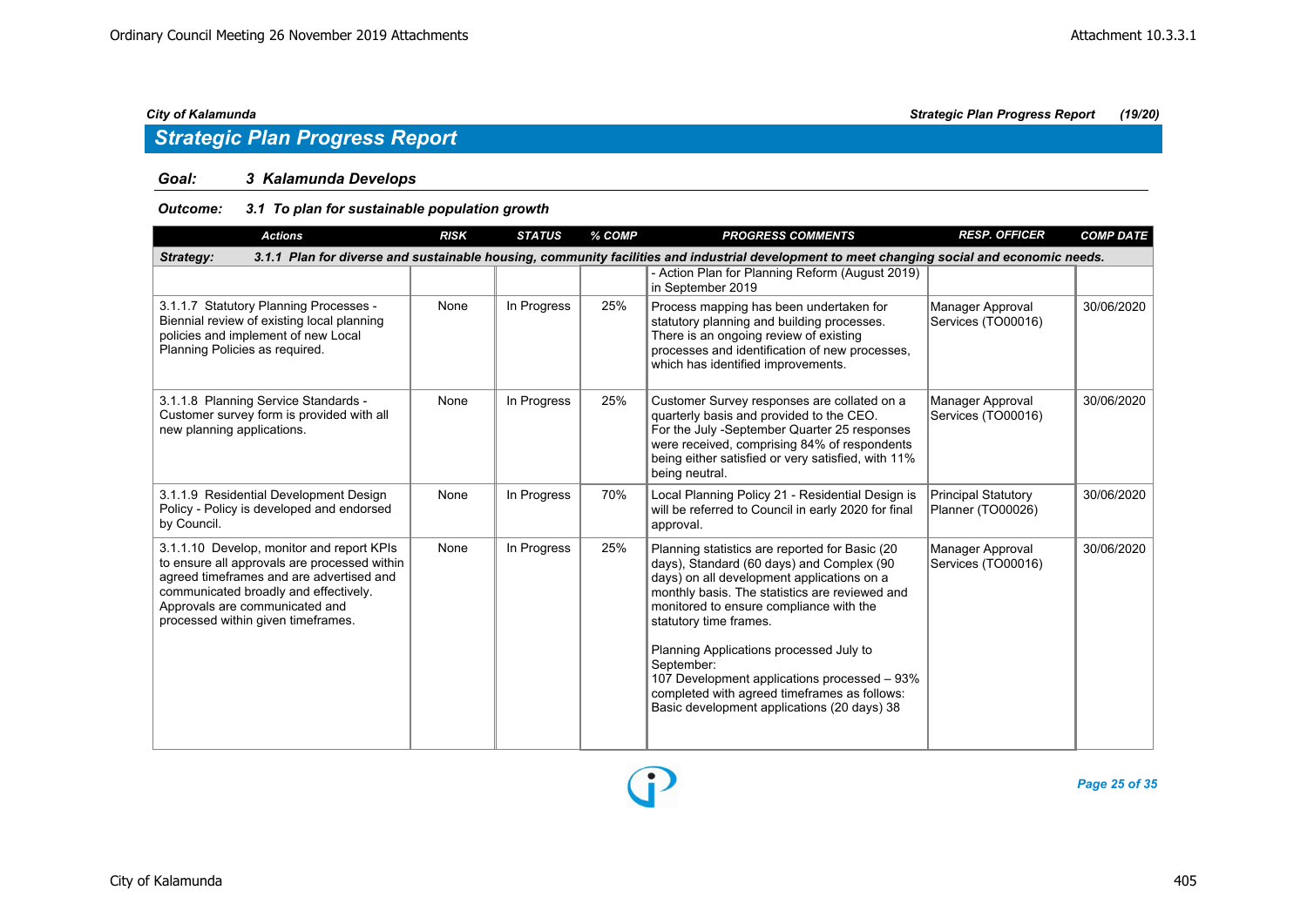## *Strategic Plan Progress Report*

### *Goal: 3 Kalamunda Develops*

### *Outcome: 3.1 To plan for sustainable population growth*

|           | Actions | <b>RISK</b> | STATUS | % COMP | <b>PROGRESS COMMENTS</b>                                                                                                                                                                                           | <b>RESP. OFFICER</b> | <b>COMP DATE</b> |
|-----------|---------|-------------|--------|--------|--------------------------------------------------------------------------------------------------------------------------------------------------------------------------------------------------------------------|----------------------|------------------|
| Strategy: |         |             |        |        | 3.1.1 Plan for diverse and sustainable housing, community facilities and industrial development to meet changing social and economic needs.                                                                        |                      |                  |
|           |         |             |        |        | applications 82% completed on time<br>Standard development applications (60 days) 64<br>applications 100% completed on time<br>Complex development applications (90 days) 5<br>applications 100% completed on time |                      |                  |

### *Outcome: 3.2 To connect the community to quality amenities*

| <b>Actions</b>                                                                                                                                                                                                                                                           | <b>RISK</b> | <b>STATUS</b> | % COMP | <b>PROGRESS COMMENTS</b>                                                                                                                                                                                                                                                                                                                                                                               | <b>RESP. OFFICER</b>                              | <b>COMP DATE</b> |  |  |  |  |
|--------------------------------------------------------------------------------------------------------------------------------------------------------------------------------------------------------------------------------------------------------------------------|-------------|---------------|--------|--------------------------------------------------------------------------------------------------------------------------------------------------------------------------------------------------------------------------------------------------------------------------------------------------------------------------------------------------------------------------------------------------------|---------------------------------------------------|------------------|--|--|--|--|
| 3.2.1 Optimal management of all assets.<br>Strategy:                                                                                                                                                                                                                     |             |               |        |                                                                                                                                                                                                                                                                                                                                                                                                        |                                                   |                  |  |  |  |  |
| 3.2.1.1 Civic Centre & High Wycombe Hub<br>Investigation - Identify potential site<br>locations, develop future concepts, as well<br>as funding sources for new Civic Facilities<br>and Community Digital Hub located within<br>the Forrestfield North Station precinct. | None        | In Progress   | 10%    | Relates to planning for the TOD Precinct LSP in<br>Forrestfield North. Pending formal discussions<br>with the new Development WA regarding land<br>opportunities in Forrestfield North TOD precinct.                                                                                                                                                                                                   | Principal Strategic<br>Planner (TO00038)          | 30/06/2020       |  |  |  |  |
| 3.2.1.2 Undertake a review of the 10 year<br>priority actions outlined within the<br>Community Facilities Plan.                                                                                                                                                          | None        | In Progress   | 25%    | Annual priorities will be work-shopped with<br>Councillors during May and June as part of the<br>Annual Budget Deliberation Process and Long<br>Term Financial Plan.                                                                                                                                                                                                                                   | <b>Manager Community</b><br>Development (DE00007) | 30/06/2020       |  |  |  |  |
| 3.2.1.3 Implement Stirk Park Master Plan<br>subject to securing external funding.                                                                                                                                                                                        | None        | In Progress   | 25%    | In July 2018, Council approved an amendment<br>to the Stirk Park Master Plan to include a Skate<br>park within the Youth Precinct area, in lieu of a<br>pump track. Council also resolved to progress<br>the detailed designs for the following stage one<br>priorities:<br>Playground upgrade.<br>Youth precinct.<br>Path network upgrade.<br>$\bullet$<br>Playground Progress - 'Design by Enquiry': | <b>Manager Community</b><br>Development (DE00007) | 30/06/2020       |  |  |  |  |

Đ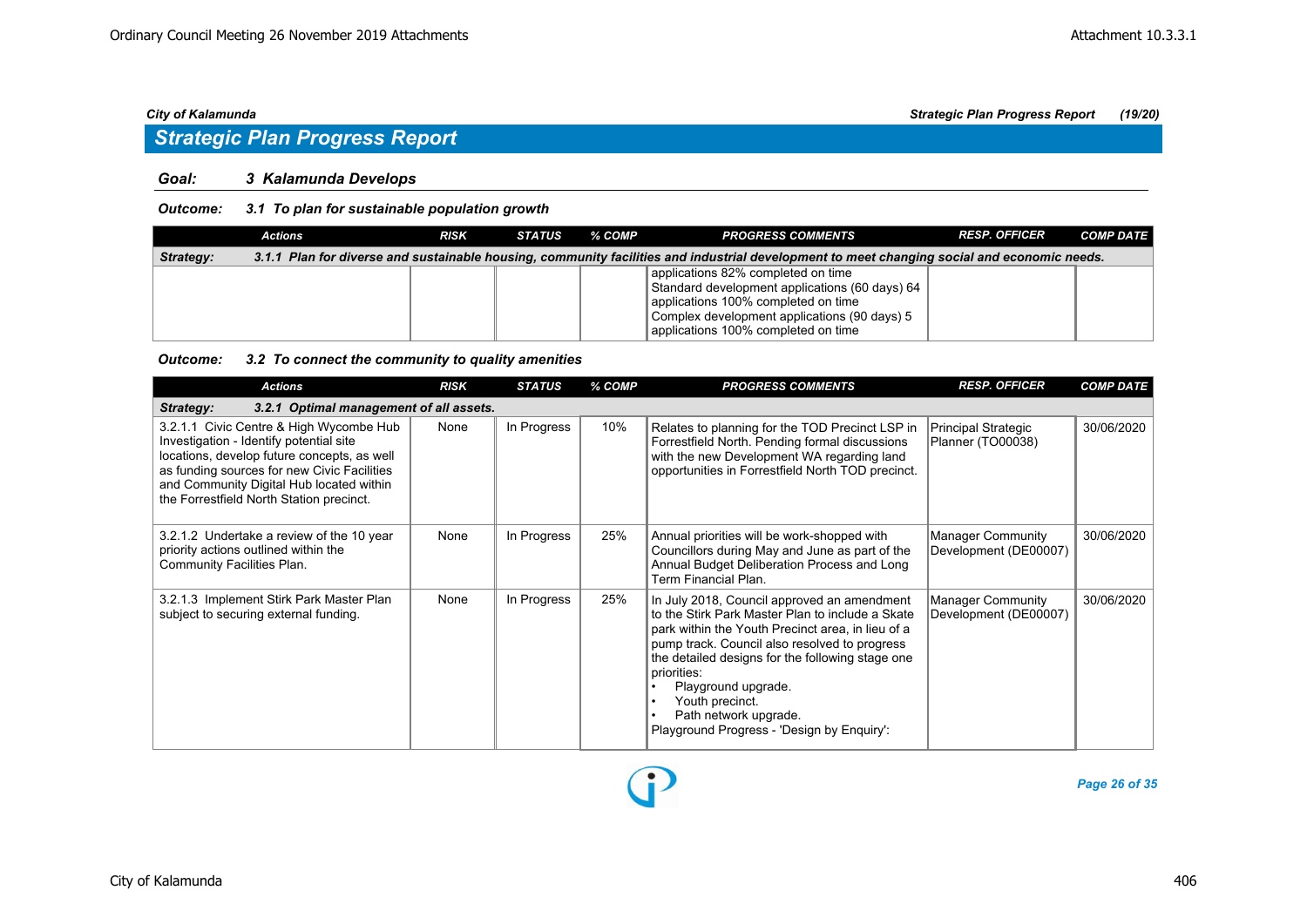### *Goal: 3 Kalamunda Develops*

### *Outcome: 3.2 To connect the community to quality amenities*

| <b>Actions</b>                                                                                                                                           | <b>RISK</b> | <b>STATUS</b> | % COMP | <b>PROGRESS COMMENTS</b>                                                                                                                                                                                                                                                                                                                                                                                                                      | <b>RESP. OFFICER</b>                                          | <b>COMP DATE</b> |  |  |  |  |
|----------------------------------------------------------------------------------------------------------------------------------------------------------|-------------|---------------|--------|-----------------------------------------------------------------------------------------------------------------------------------------------------------------------------------------------------------------------------------------------------------------------------------------------------------------------------------------------------------------------------------------------------------------------------------------------|---------------------------------------------------------------|------------------|--|--|--|--|
| 3.2.1 Optimal management of all assets.<br>Strategy:                                                                                                     |             |               |        |                                                                                                                                                                                                                                                                                                                                                                                                                                               |                                                               |                  |  |  |  |  |
|                                                                                                                                                          |             |               |        | The City recently held a Design by Enquiry<br>workshop with local school students to help<br>guide the concept design stage of the<br>playground and youth precinct area. Once<br>completed, the concept designs will be<br>workshopped with Councillors.<br>Other Projects:<br>The City is currently progressing traffic analysis,<br>geotechnical and drainage studies.                                                                     |                                                               |                  |  |  |  |  |
| 3.2.1.4 Implement the actions from the<br>adopted Asset Management Strategy to<br>improve the Asset Management practices of<br>the City.                 | None        | In Progress   | 25%    | All Asset Management Plans have been<br>endorsed by Council. A series of workshops<br>have been planned to inform the maintenance<br>strategy associated with roads, drainage,<br>buildings and pathways. Status of actions is<br>being regularly reviewed.                                                                                                                                                                                   | Manager Asset Planning<br>(TO00018)                           | 30/06/2020       |  |  |  |  |
| 3.2.1.5 Capital Works Program - Prepare<br>and issue the 10 year Capital Works<br>Program aligned to the Long Term Financial<br>Plan on an annual basis. | None        | In Progress   | 40%    | The 10 year capital works program is regularly<br>updated as both renewal and new projects are<br>identified, scoped and estimated. The current<br>program includes renewals for the asset classes<br>of roads, pathways, buildings, and parks. The<br>program is currently being reviewed and<br>updated with new projects to meet the deadline<br>of 30 November, after which the results will be<br>fed into the Long Term Financial Plan. | Manager Asset Planning<br>(TO00018)                           | 30/06/2020       |  |  |  |  |
| 3.2.1.6 Develop area specific verge<br>landscaping guidelines.                                                                                           | None        | In Progress   | 25%    | Scoping underway, as is quotations for street<br>tree surveys                                                                                                                                                                                                                                                                                                                                                                                 | Manager Parks &<br><b>Environmental Services</b><br>(TO00019) | 30/06/2020       |  |  |  |  |
| 3.2.1.7 Implement the annual Capital<br>Works Program                                                                                                    | None        | In Progress   | 26%    | "Actual + Committed Expenditure" to<br>30-Sep-2019 is 25.6%, and "Actual                                                                                                                                                                                                                                                                                                                                                                      | Manager Asset Delivery<br>(PD00004)                           | 30/06/2020       |  |  |  |  |

D



*Page 27 of 35*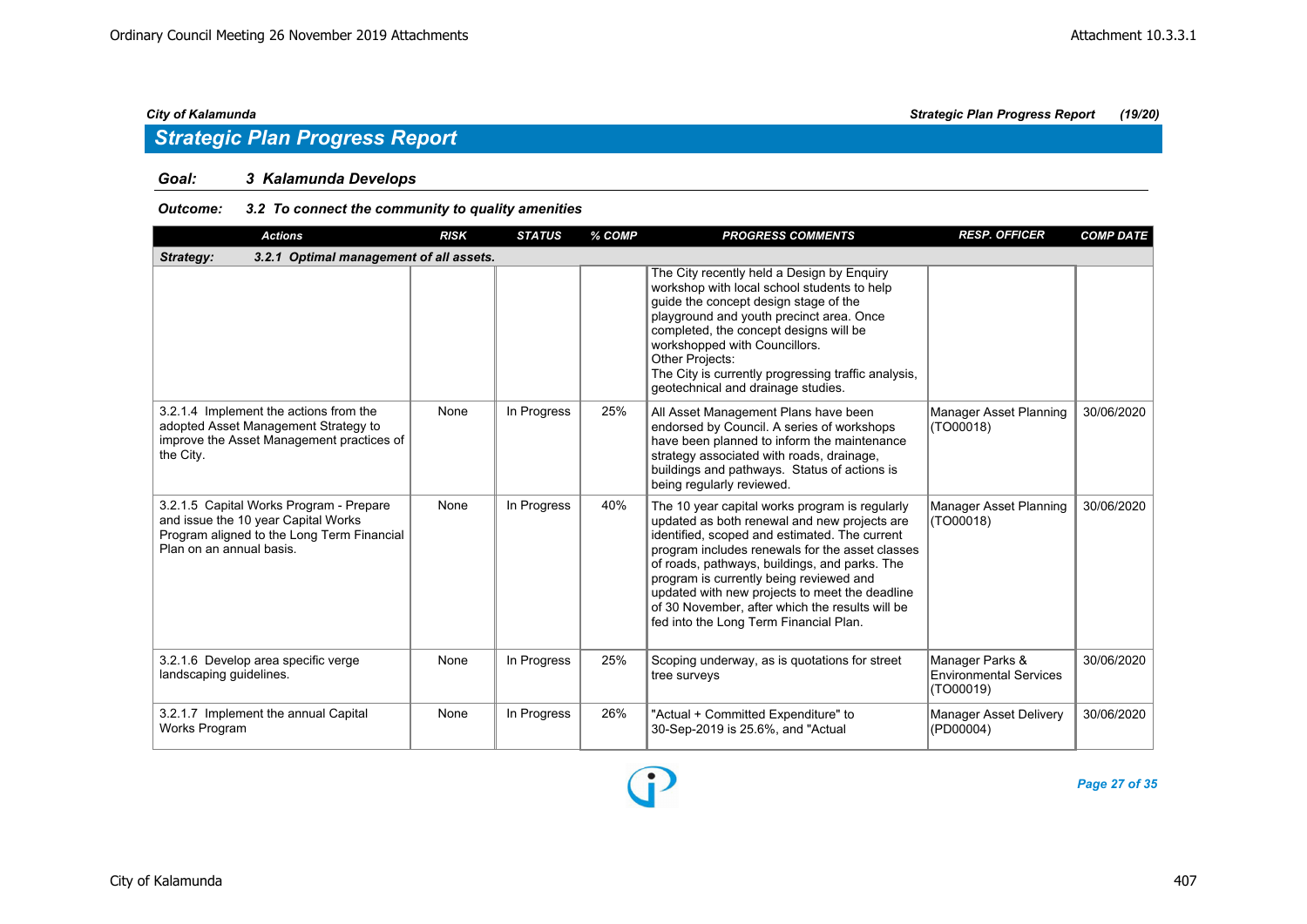### *Goal: 3 Kalamunda Develops*

### *Outcome: 3.2 To connect the community to quality amenities*

| <b>Actions</b>                                                                                                                  | <b>RISK</b> | <b>STATUS</b> | % COMP | <b>PROGRESS COMMENTS</b>                                                                                                                                                                                                                       | <b>RESP. OFFICER</b>                | <b>COMP DATE</b> |  |  |  |  |
|---------------------------------------------------------------------------------------------------------------------------------|-------------|---------------|--------|------------------------------------------------------------------------------------------------------------------------------------------------------------------------------------------------------------------------------------------------|-------------------------------------|------------------|--|--|--|--|
| Strategy:<br><b>Optimal management of all assets.</b><br>3.2.1                                                                  |             |               |        |                                                                                                                                                                                                                                                |                                     |                  |  |  |  |  |
|                                                                                                                                 |             |               |        | Expenditure" equates to 8.9% of the Capital<br>Works Budget. This reflects the timing of<br>projects and is on track.                                                                                                                          |                                     |                  |  |  |  |  |
| 3.2.1.8 Prepare the Drainage Strategy,<br>'Kalamunda Flowing: A Drainage and<br>Waterways Strategy" as per the project<br>plan. | None        | In Progress   | 5%     | A Terms of Reference document is being<br>prepared to start the "Kalamunda Flowing"<br>Reference Group. Contact has been made with<br>Curtin University to initiate the student research<br>projects for next year.                            | Manager Asset Planning<br>(TO00018) | 30/06/2022       |  |  |  |  |
| Actions                                                                                                                         | <b>RISK</b> | <b>STATUS</b> | % COMP | <b>PROGRESS COMMENTS</b>                                                                                                                                                                                                                       | <b>RESP. OFFICER</b>                | <b>COMP DATE</b> |  |  |  |  |
| Strategy:                                                                                                                       |             |               |        | 3.2.2 Provide and advocate for improved transport solutions and better connectivity through integrated transport planning.                                                                                                                     |                                     |                  |  |  |  |  |
| 3.2.2.1 Prepare the Transport Strategy<br>"Kalamunda Moving: A Transport and Road<br>Safety Strategy", as per the project plan. | None        | In Progress   | 5%     | A Terms of Reference document is being<br>prepared to start the "Kalamunda Moving"<br>Reference Group. Contact has been made with<br>iMove to initiate the student research projects for<br>next year (via UWA and Edith Cowan<br>University). | Manager Asset Planning<br>(TO00018) | 30/06/2022       |  |  |  |  |

### *Outcome: 3.3 To develop and enhance the City's economy*

| <b>Actions</b>                                                                                                           | <b>RISK</b> | <b>STATUS</b> | % COMP | <b>PROGRESS COMMENTS</b>                                                                                                                                                                                                                                                                                                           | <b>RESP. OFFICER</b>                         | <b>COMP DATE</b> |  |  |  |  |
|--------------------------------------------------------------------------------------------------------------------------|-------------|---------------|--------|------------------------------------------------------------------------------------------------------------------------------------------------------------------------------------------------------------------------------------------------------------------------------------------------------------------------------------|----------------------------------------------|------------------|--|--|--|--|
| 3.3.1 Facilitate and support the success and growth of industry and businesses.<br>Strategy:                             |             |               |        |                                                                                                                                                                                                                                                                                                                                    |                                              |                  |  |  |  |  |
| 3.3.1.1 Deliver the initiatives and targets of<br>the Economic Development Strategy<br>(2017-2022) for the current year. | None        | In Progress   | 25%    | - Newly created economic development website<br>∣ now live.<br>- Freight and Logistics Hub partnership with<br>Canning, Belmont and Swan has been officially<br>branded as Link WA with accompanying website<br>and media launch in September.<br>- A planning harmonisation study and<br>stakeholder engagement plan are close to | Economic Development<br>Specialist (AC00047) | 30/06/2020       |  |  |  |  |

 $\bf{P}$ 

*Page 28 of 35*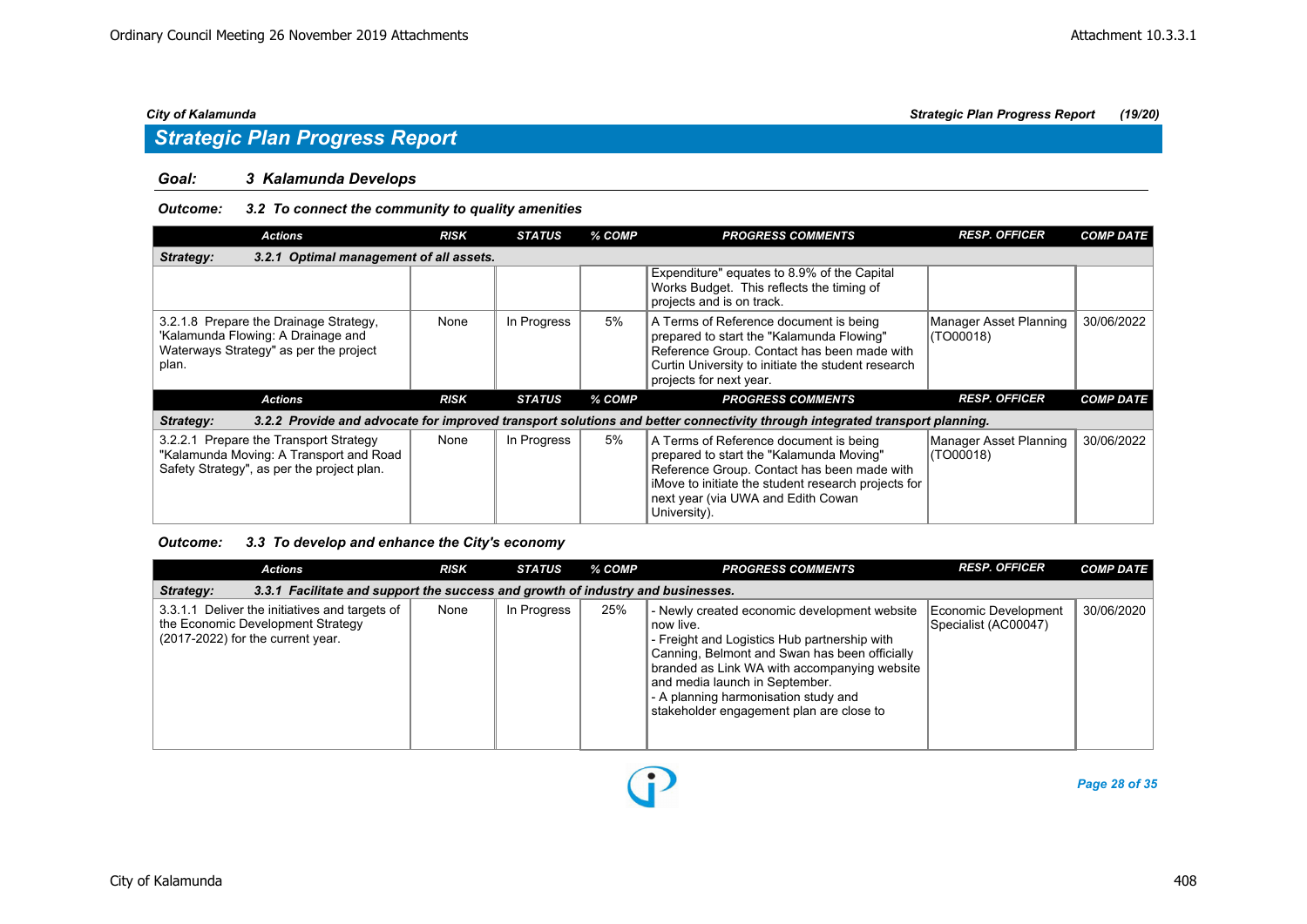### *Goal: 3 Kalamunda Develops*

### *Outcome: 3.3 To develop and enhance the City's economy*

|                     | <b>Actions</b>                                                                        | <b>RISK</b> | <b>STATUS</b> | % COMP | <b>PROGRESS COMMENTS</b>                                                                                                                                                                                                                                                                                                                                                                                                                                                                                        | <b>RESP. OFFICER</b> | <b>COMP DATE</b> |
|---------------------|---------------------------------------------------------------------------------------|-------------|---------------|--------|-----------------------------------------------------------------------------------------------------------------------------------------------------------------------------------------------------------------------------------------------------------------------------------------------------------------------------------------------------------------------------------------------------------------------------------------------------------------------------------------------------------------|----------------------|------------------|
| Strategy:           | 3.3.1 Facilitate and support the success and growth of industry and businesses.       |             |               |        |                                                                                                                                                                                                                                                                                                                                                                                                                                                                                                                 |                      |                  |
|                     |                                                                                       |             |               |        | finalisation.<br>- Draft Local Small Business Friendly<br>Development Strategy prepared.<br>- Developed Economic Prospectus Housing and<br>Land snapshot published via the Councillor<br>Information Bulletin.<br>- Stakeholder meeting undertaken with business<br>operators at Lesmurdie and Wattle Grove<br>Shopping Centres to assess the current<br>business environment and opportunities to<br>enhance business practices.<br>- Developed a Draft Shopfront Revitalisation<br>Incentive Scheme Proposal. |                      |                  |
|                     | <b>Actions</b>                                                                        | <b>RISK</b> | <b>STATUS</b> | % COMP | <b>PROGRESS COMMENTS</b>                                                                                                                                                                                                                                                                                                                                                                                                                                                                                        | <b>RESP. OFFICER</b> | <b>COMP DATE</b> |
| Strategy:           | 3.3.2 Attract new investment opportunities and businesses with a focus on innovation. |             |               |        |                                                                                                                                                                                                                                                                                                                                                                                                                                                                                                                 |                      |                  |
| a Digital Strategy. | 3.3.2.1 Smart Cities - Adopt and implement                                            | None        | In Progress   | 26%    | Collaborating with IT on moving the Strategy into Economic Development<br>the next phase of planning.                                                                                                                                                                                                                                                                                                                                                                                                           | Specialist (AC00047) | 30/06/2020       |

*Outcome: 3.4 To be recognised as a preferred tourism destination*

| <b>Actions</b>                                                                                       | <b>RISK</b> | <b>STATUS</b> | % COMP | <b>PROGRESS COMMENTS</b>                                   | <b>RESP. OFFICER</b>                                        | <b>COMP DATE</b> |  |  |  |  |
|------------------------------------------------------------------------------------------------------|-------------|---------------|--------|------------------------------------------------------------|-------------------------------------------------------------|------------------|--|--|--|--|
| 3.4.1 Facilitate, support and promote activities and places to visit.<br>Strategy:                   |             |               |        |                                                            |                                                             |                  |  |  |  |  |
| 3.4.1.1 Tourism Development Vision &<br>Strategy.                                                    | None        | In Progress   | 23%    | Action plan completed and implementation has<br>commenced. | Coordinator Economic &<br>Tourism Development<br>I(AC00017) | 30/06/2020       |  |  |  |  |
| <b>Actions</b>                                                                                       | <b>RISK</b> | <b>STATUS</b> | % COMP | <b>PROGRESS COMMENTS</b>                                   | <b>RESP. OFFICER</b>                                        | <b>COMP DATE</b> |  |  |  |  |
| 3.4.2 Advocate and facilitate diversification options for rural properties to flourish.<br>Strategy: |             |               |        |                                                            |                                                             |                  |  |  |  |  |
|                                                                                                      |             |               |        |                                                            |                                                             |                  |  |  |  |  |

P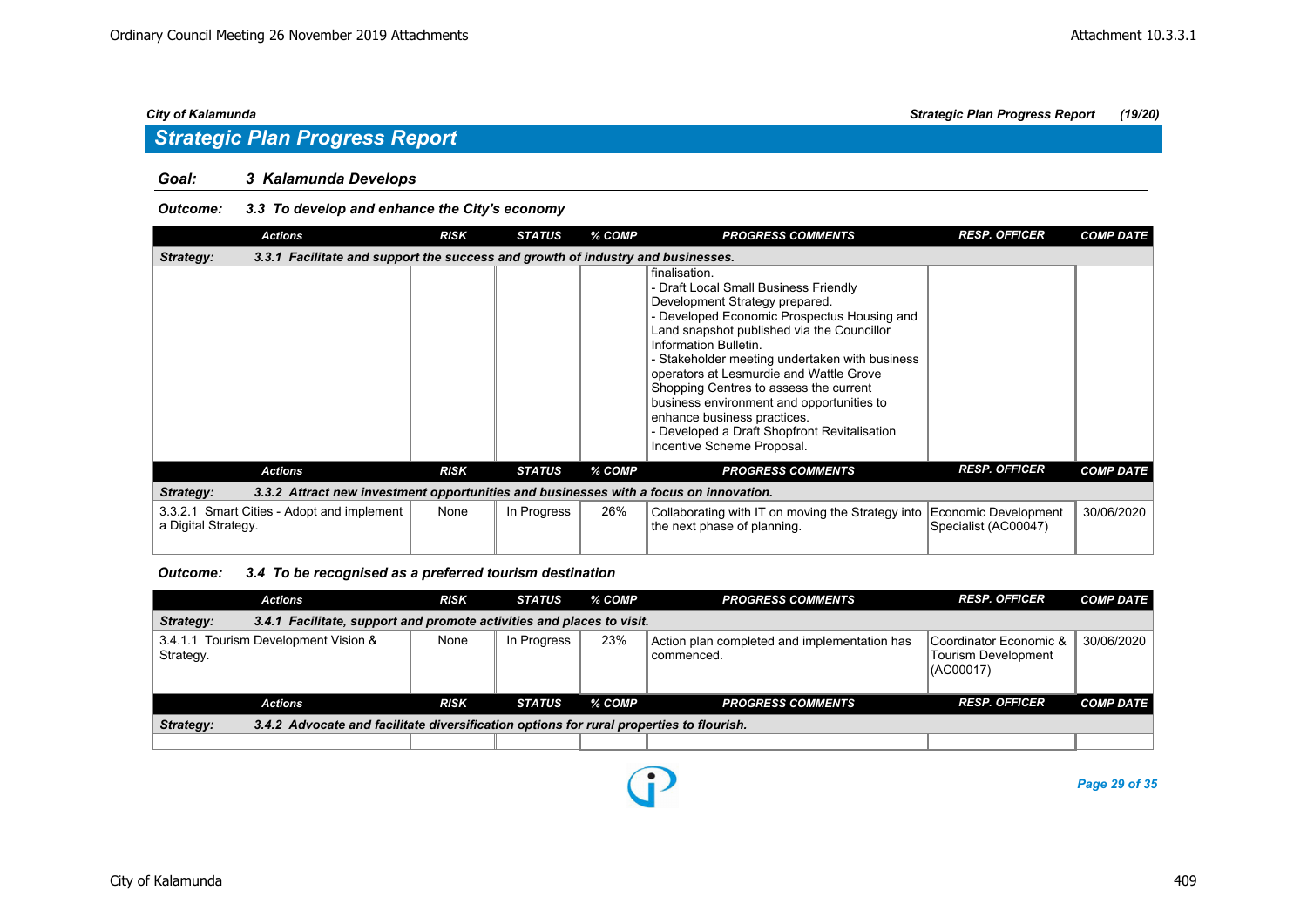## *Strategic Plan Progress Report*

### *Goal: 3 Kalamunda Develops*

### *Outcome: 3.4 To be recognised as a preferred tourism destination*

| Actions                                                                                               | <b>RISK</b> | STATUS      | % COMP | <b>PROGRESS COMMENTS</b>                                                                                                                                                                                                                                                                                   | <b>RESP. OFFICER</b>                        | <b>COMP DATE</b> |  |  |  |  |
|-------------------------------------------------------------------------------------------------------|-------------|-------------|--------|------------------------------------------------------------------------------------------------------------------------------------------------------------------------------------------------------------------------------------------------------------------------------------------------------------|---------------------------------------------|------------------|--|--|--|--|
| 3.4.2 Advocate and facilitate diversification options for rural properties to flourish.<br>Strategy:  |             |             |        |                                                                                                                                                                                                                                                                                                            |                                             |                  |  |  |  |  |
| 3.4.2.1 Develop an advocacy campaign to<br>support rural land diversification and review<br>annually. | None        | In Progress | 25%    | The rural land diversification project is<br>progressing through the Pickering Brook and<br>Surrounds Taskforce (see also 3.1.1.1 and<br>3.1.1.4). Community consultation was<br>undertaken during August 2019 and agreement<br>was reached for a land capability assessment to<br>be undertaken by DPIRD. | <b>Chief Executive Officer</b><br>(DE00001) | 30/06/2020       |  |  |  |  |

O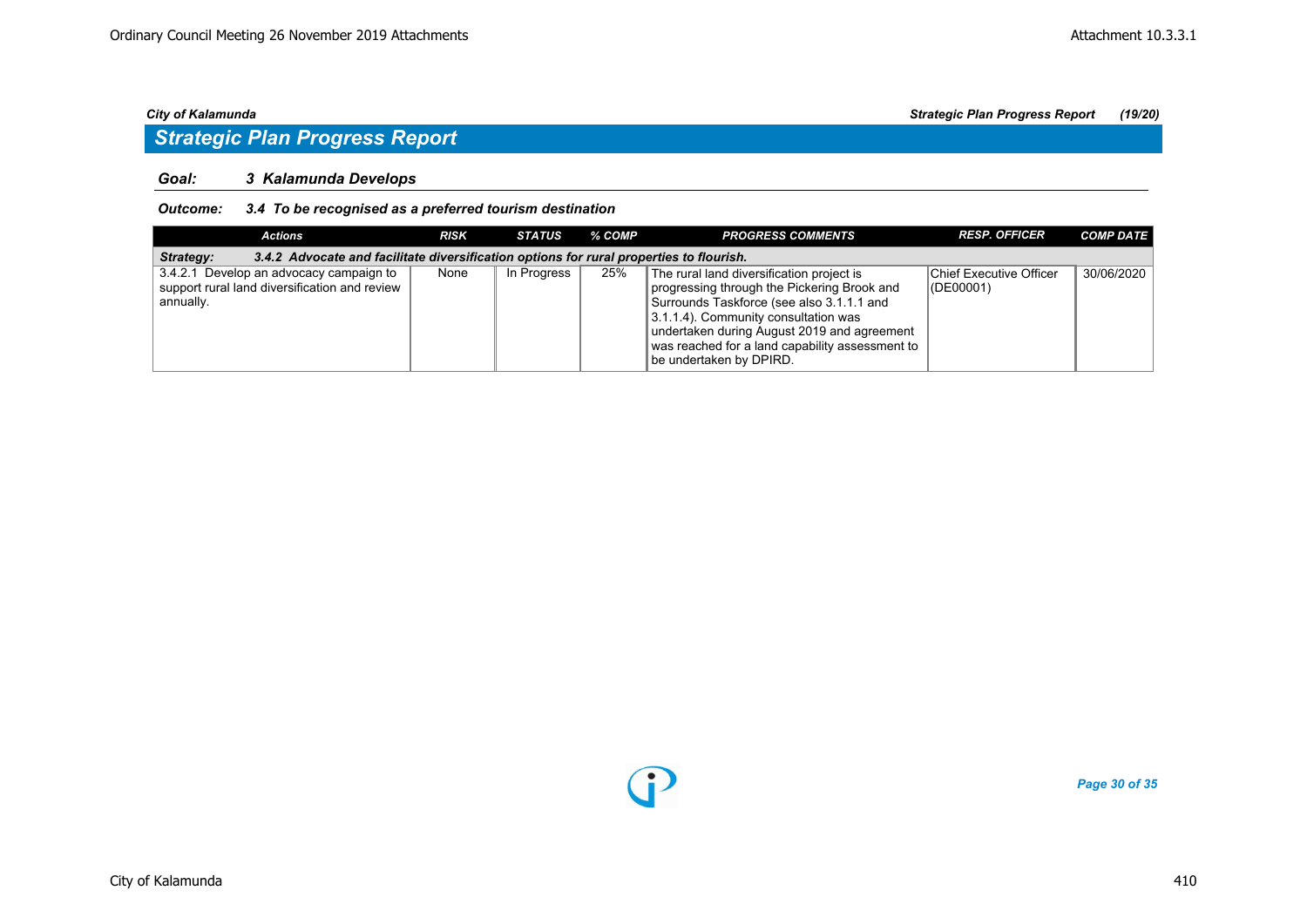### *Goal: 4 Kalamunda Leads*

### *Outcome: 4.1 To provide leadership through transparent governance*

| <b>Actions</b>                                                                                                                                   | <b>RISK</b> | <b>STATUS</b> | % COMP | <b>PROGRESS COMMENTS</b>                                                                                                                                                                                                                                                                   | <b>RESP. OFFICER</b>                                       | <b>COMP DATE</b> |
|--------------------------------------------------------------------------------------------------------------------------------------------------|-------------|---------------|--------|--------------------------------------------------------------------------------------------------------------------------------------------------------------------------------------------------------------------------------------------------------------------------------------------|------------------------------------------------------------|------------------|
| 4.1.1 Provide good governance.<br>Strategy:                                                                                                      |             |               |        |                                                                                                                                                                                                                                                                                            |                                                            |                  |
| 4.1.1.1 Corporate Business Plan<br>(2019-2023) - CBP is reviewed annually<br>and adopted by Council.                                             | None        | In Progress   | 25%    | Managers have reviewed priority actions for the<br>current financial year and underlying operating<br>plans to support measurement of %complete.<br>Managers have provided quarterly updates for<br>Q1-2020 in this report. New managers have<br>been provided with coaching and training. | Manager Strategy,<br>People & Performance<br>(DE00009)     | 30/06/2020       |
| 4.1.1.2 Develop and implement a Contract<br>Management Framework.                                                                                | None        | In Progress   | 25%    | The draft Contract Management Framework is<br>under review by the Tender and Procurement<br>Steering Committee (TPSC).                                                                                                                                                                     | Manager Financial<br>Services (FS00009)                    | 30/06/2020       |
| 4.1.1.3 Develop and review the Long Term<br>Financial Plan for the sustainability of the<br>City. Monitor and report on key financial<br>ratios. | None        | In Progress   | 25%    | Process underway to refine 10-year capital<br>component of the LTFP.                                                                                                                                                                                                                       | <b>Manager Financial</b><br>Services (FS00009)             | 30/06/2020       |
| 4.1.1.4 Strategic Risk Management is<br>reviewed annually, updated and reported<br>quarterly, and risk profile is maintained.                    | None        | In Progress   | 25%    | Strategic Risk Register reviewed and endorsed<br>by the Audit and Risk Committee.<br>Quarterly report on progress for risk mitigation<br>actions provided to the Audit and Risk<br>Committee.                                                                                              | <b>Director Corporate</b><br>Services (DE00003)            | 30/06/2020       |
| 4.1.1.5 Ensure the Governance & Policy<br>Framework is used to quide Councillors and<br>the City.                                                | None        | In Progress   | 25%    | The Governance and Policy Framework has<br>been reviewed and updated in readiness for the<br>Councillor Induction program. The Council<br>Policy manual was adopted by Council in August<br>2019.                                                                                          | General Counsel &<br><b>Executive Advisor</b><br>(DE00005) | 30/06/2020       |
| <b>Actions</b>                                                                                                                                   | <b>RISK</b> | <b>STATUS</b> | % COMP | <b>PROGRESS COMMENTS</b>                                                                                                                                                                                                                                                                   | <b>RESP. OFFICER</b>                                       | <b>COMP DATE</b> |
| 4.1.2 Build an effective and efficient service based organisation.<br>Strategy:                                                                  |             |               |        |                                                                                                                                                                                                                                                                                            |                                                            |                  |
| 4.1.2.1 Altus Collaboration Consortium<br>Project: Continue to work positively within                                                            | None        | In Progress   | 25%    | - Altus Fire Inspections module is being used<br>this fire season                                                                                                                                                                                                                          | Manager Information<br>Technology (IT00008)                | 30/06/2020       |

D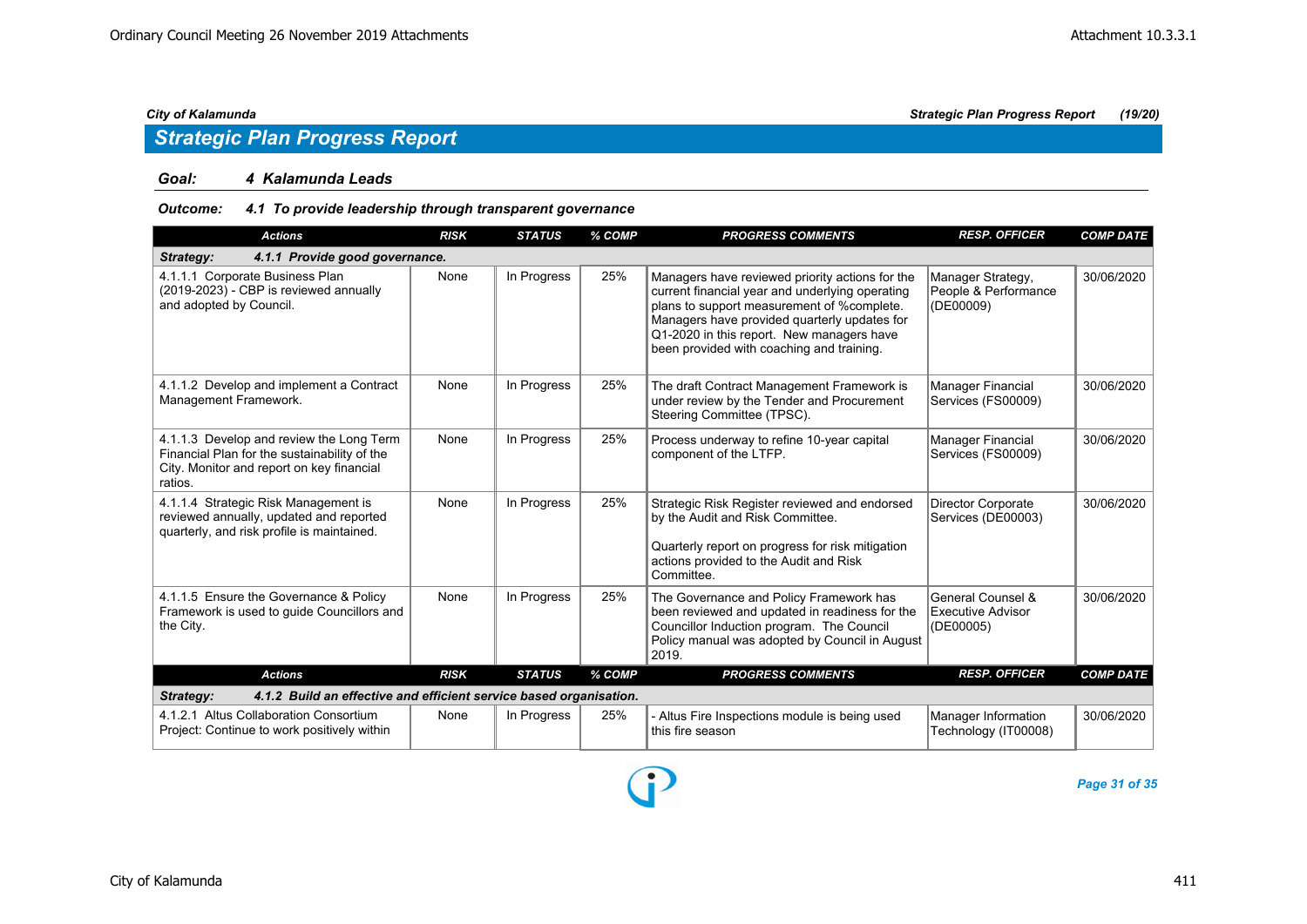### *Goal: 4 Kalamunda Leads*

### *Outcome: 4.1 To provide leadership through transparent governance*

| <b>Actions</b>                                                                                                  | <b>RISK</b> | <b>STATUS</b> | % COMP | <b>PROGRESS COMMENTS</b>                                                                                                                                                                                                                                                                                                                                                                                                                                                                                                                                                                                                                                                                                                                                                                                                                                                                    | <b>RESP. OFFICER</b>                                   | <b>COMP DATE</b> |
|-----------------------------------------------------------------------------------------------------------------|-------------|---------------|--------|---------------------------------------------------------------------------------------------------------------------------------------------------------------------------------------------------------------------------------------------------------------------------------------------------------------------------------------------------------------------------------------------------------------------------------------------------------------------------------------------------------------------------------------------------------------------------------------------------------------------------------------------------------------------------------------------------------------------------------------------------------------------------------------------------------------------------------------------------------------------------------------------|--------------------------------------------------------|------------------|
| 4.1.2 Build an effective and efficient service based organisation.<br>Strategy:                                 |             |               |        |                                                                                                                                                                                                                                                                                                                                                                                                                                                                                                                                                                                                                                                                                                                                                                                                                                                                                             |                                                        |                  |
| the collaboration to upgrade all key<br>corporate systems.                                                      |             |               |        | - Work continues to progress on Altus Core<br>Financials with a large portion of this module<br>almost complete<br>- Work has commenced on Altus Extended<br>Financials with process mapping started for this<br>module<br>- Altus Customer Experience is currently being<br>scoped                                                                                                                                                                                                                                                                                                                                                                                                                                                                                                                                                                                                         |                                                        |                  |
| 4.1.2.2 Workforce Plan Review - Review<br>and implement the Workforce Plan<br>initiatives for the current year. | None        | In Progress   | 25%    | Workforce plan has been reviewed and updated.<br>Quarterly review of labour force data has also<br>been completed.                                                                                                                                                                                                                                                                                                                                                                                                                                                                                                                                                                                                                                                                                                                                                                          | Manager Strategy,<br>People & Performance<br>(DE00009) | 30/06/2022       |
| 4.1.2.3 Organisational Culture Plan<br>"GROW"                                                                   | None        | In Progress   | 25%    | - Safety leadership programs have continued<br>this quarter, including how to have 'safety<br>conversations' and the teams discussing<br>'non-negotiables'.<br>- In our leadership development program a<br>group of senior leaders participated in a 360<br>degree survey to receive constructive feedback<br>on their leadership from their supervisor, peers<br>and subordinates.<br>- Our systems underwent improvements this<br>quarter and the online learning programs are<br>now connected to an employee's HR training<br>records, creating a consolidated view of learning<br>received. Also, it is now automated that during<br>onboarding new employees will complete a<br>review of the City's code of conduct, induction<br>handbook and safety policy prior to commencing<br>work.<br>- Risk management training programs for<br>managers have been identified and are being | Organisational<br>Development<br>Coordinator (AC00084) | 30/06/2020       |

O

*Page 32 of 35*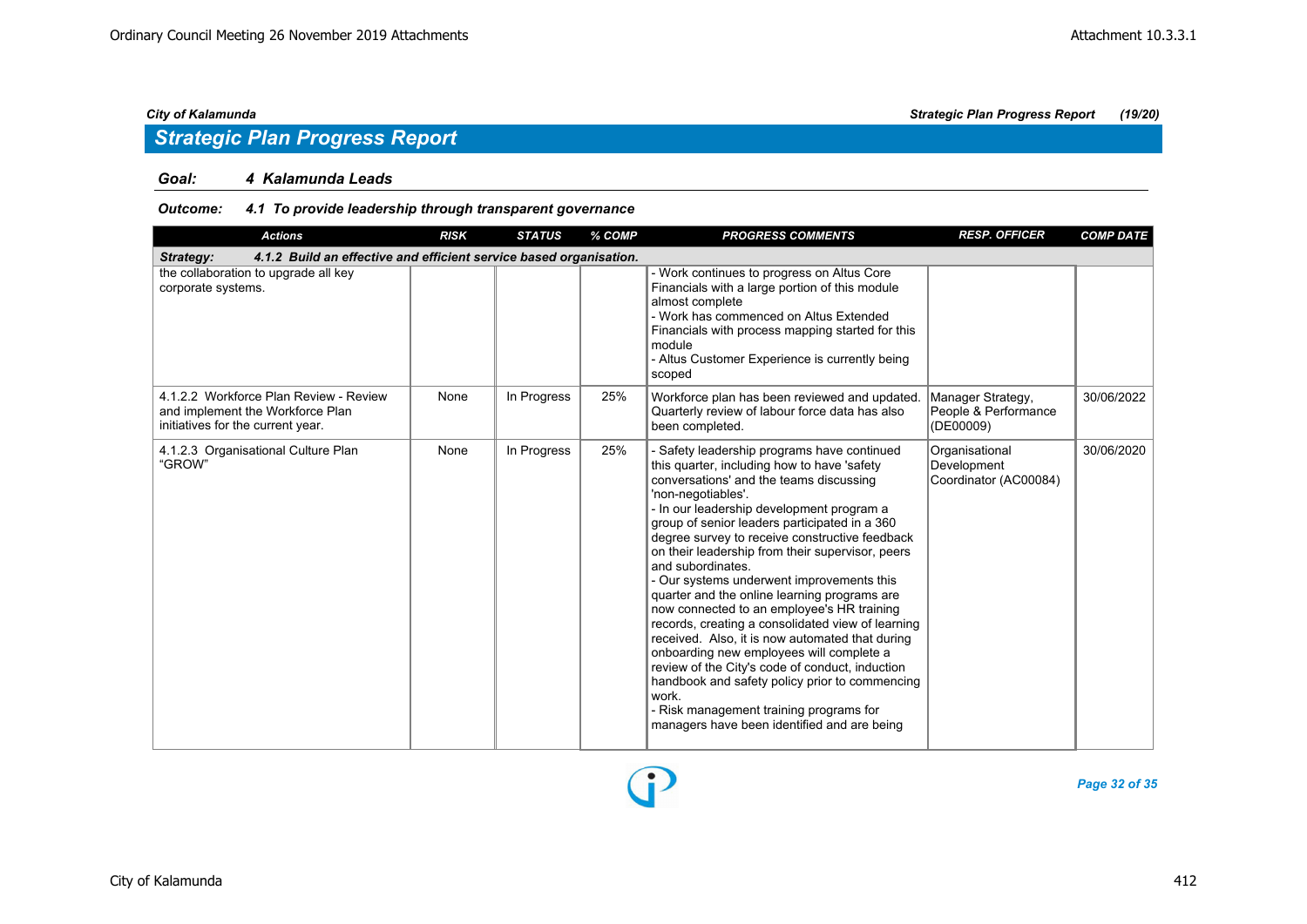### *Goal: 4 Kalamunda Leads*

### *Outcome: 4.1 To provide leadership through transparent governance*

| <b>Actions</b>                                                                                             | <b>RISK</b> | <b>STATUS</b> | % COMP | <b>PROGRESS COMMENTS</b>                                                                                                                                                                                                                                                                                                                              | <b>RESP. OFFICER</b>                        | <b>COMP DATE</b> |  |  |  |
|------------------------------------------------------------------------------------------------------------|-------------|---------------|--------|-------------------------------------------------------------------------------------------------------------------------------------------------------------------------------------------------------------------------------------------------------------------------------------------------------------------------------------------------------|---------------------------------------------|------------------|--|--|--|
| 4.1.2 Build an effective and efficient service based organisation.<br>Strategy:                            |             |               |        |                                                                                                                                                                                                                                                                                                                                                       |                                             |                  |  |  |  |
|                                                                                                            |             |               |        | reviewed. This will form part of a mandatory<br>manager learning package.<br>- Performance reviews for all staff were<br>conducted in July and August, ensuring<br>compliance with the LG Act.                                                                                                                                                        |                                             |                  |  |  |  |
| 4.1.2.5 Implement the current year<br>initiatives in the Information Communication<br>Technology Strategy. | None        | In Progress   | 25%    | - Process mapping of business units prior to<br>developing Altus modules for them is continuing.<br>- Participated in three audits which have<br>demonstrated the transparency and<br>accountability of ICT.<br>- Change management process and policies<br>developed to ensure the City's IT changeover of<br>systems happens in a structured manner | Manager Information<br>Technology (IT00008) | 30/06/2020       |  |  |  |

### *Outcome: 4.2 To proactively engage and partner for the benefit of the community*

| <b>Actions</b>                                                                                                                                                                                                         | <b>RISK</b> | <b>STATUS</b> | % COMP | <b>PROGRESS COMMENTS</b>                                                                                                                                                                                                                                                                                                                                                                                                                                                                                                                     | <b>RESP. OFFICER</b>                | <b>COMP DATE</b> |  |  |  |
|------------------------------------------------------------------------------------------------------------------------------------------------------------------------------------------------------------------------|-------------|---------------|--------|----------------------------------------------------------------------------------------------------------------------------------------------------------------------------------------------------------------------------------------------------------------------------------------------------------------------------------------------------------------------------------------------------------------------------------------------------------------------------------------------------------------------------------------------|-------------------------------------|------------------|--|--|--|
| 4.2.1 Actively engage with the community in innovative ways.<br>Strategy:                                                                                                                                              |             |               |        |                                                                                                                                                                                                                                                                                                                                                                                                                                                                                                                                              |                                     |                  |  |  |  |
| 4.2.1.1 Deliver initiatives contained within<br>the Community Engagement Strategy.<br>Identify opportunities to encourage<br>community involvement in Council<br>operations through appropriate engagement<br>methods. | None        | In Progress   | 46%    | ADVISORY COMMITTEES:<br>- The City published a full page advertisement in   Public Relations<br>The Echo newspaper 31 August 2019, issued a<br>media release, promoted the call for<br>nominations via our social media channels,<br>listed details on our website and opened<br>nominations via our Engage portal.<br>- The City distributed flyers detailing each of the<br>advisory committees and nomination forms to all<br>City locations to ensure maximum exposure to<br>the community.<br>- Nominations closed for six of the seven | Manager Customer &<br>$ $ (DE00008) | 30/06/2020       |  |  |  |

D

*Page 33 of 35*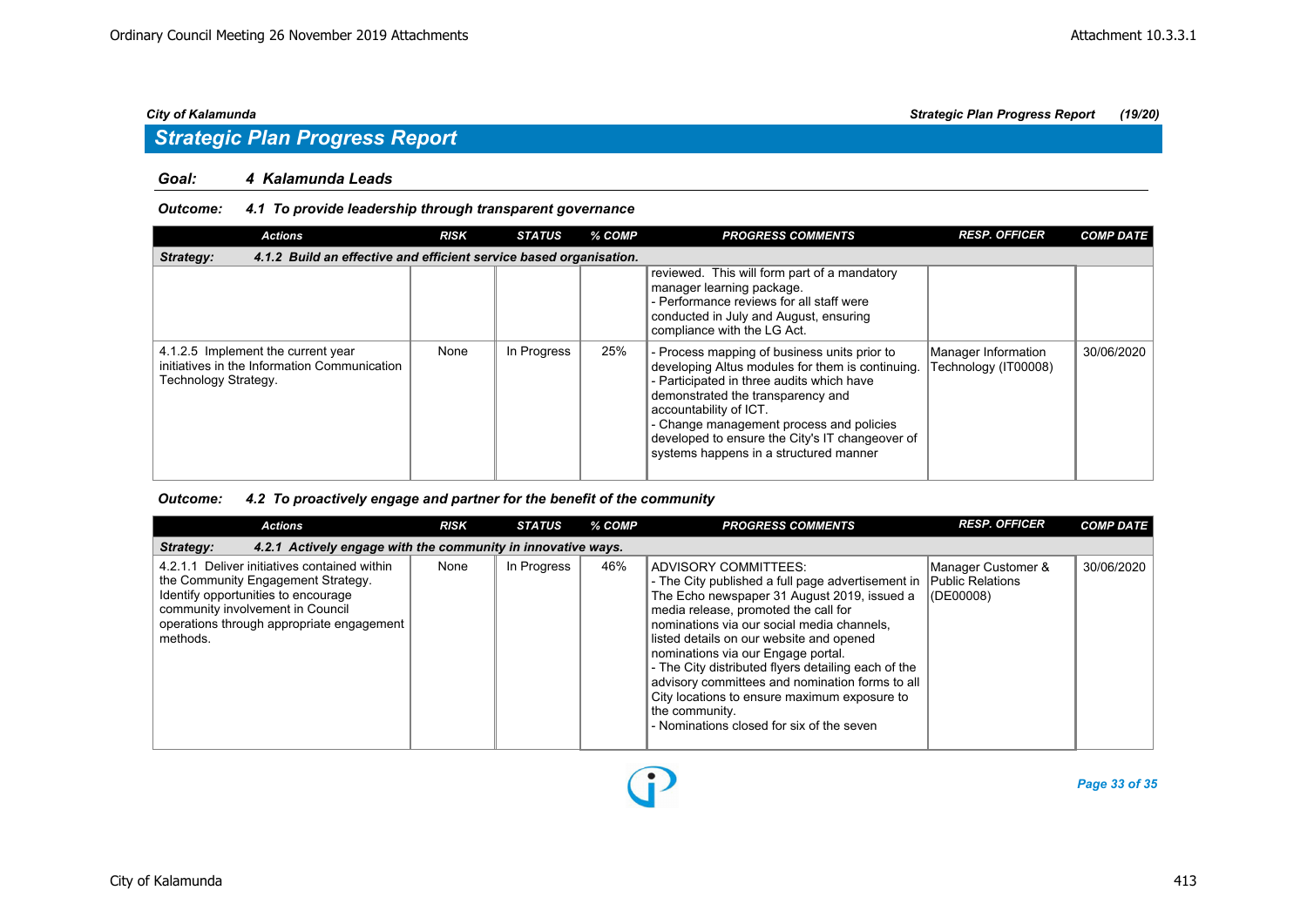## *Strategic Plan Progress Report*

### *Goal: 4 Kalamunda Leads*

### *Outcome: 4.2 To proactively engage and partner for the benefit of the community*

| <b>Actions</b>                                                                                                        | <b>RISK</b> | <b>STATUS</b> | % COMP | <b>PROGRESS COMMENTS</b>                                                                                                                                                                                                                                                                                                                                                                                                                                                                                                                                                                                                         | <b>RESP. OFFICER</b>                          | <b>COMP DATE</b> |  |  |
|-----------------------------------------------------------------------------------------------------------------------|-------------|---------------|--------|----------------------------------------------------------------------------------------------------------------------------------------------------------------------------------------------------------------------------------------------------------------------------------------------------------------------------------------------------------------------------------------------------------------------------------------------------------------------------------------------------------------------------------------------------------------------------------------------------------------------------------|-----------------------------------------------|------------------|--|--|
| 4.2.1 Actively engage with the community in innovative ways.<br>Strategy:                                             |             |               |        |                                                                                                                                                                                                                                                                                                                                                                                                                                                                                                                                                                                                                                  |                                               |                  |  |  |
|                                                                                                                       |             |               |        | committees on 18 September and an extension<br>to 1 October was advertised for the Community<br>Safety and Crime Prevention Advisory<br>Committee.<br>- Nominations have been assessed by an<br>internal working group with recommendations<br>tabled for endorsement by Council at the 15<br>October OCM.<br>- The City continues to promote all Public<br>Agenda Briefings and Council Meetings,<br>encouraging community participation.<br><b>ENROL TO VOTE:</b><br>The City also ran a campaign over the quarter<br>encouraging residents to ensure they were<br>enrolled to vote and to participate in Council<br>elections |                                               |                  |  |  |
| 4.2.1.2 Deliver the Customer Service<br>Strategy Implementation Plan outlining key<br>annual activities and projects. | None        | In Progress   | 46%    | The key objectives of the Strategy are:<br>Strive to achieve a new customer service ethos<br>and deliver on the customer service promise and (DE00008)<br>principles<br>Culturally optimise the organisation to achieve<br>best practice customer service outcomes<br>Support and train staff to feel empowered, be<br>proactive and work collaboratively toward<br>business objectives and customer service<br>excellence<br>Effectively communicate with our customers,<br>internally and externally<br>The implementation plan is on track with a<br>quarterly report to Council on the Customer                              | Manager Customer &<br><b>Public Relations</b> | 30/06/2020       |  |  |

*Page 34 of 35*